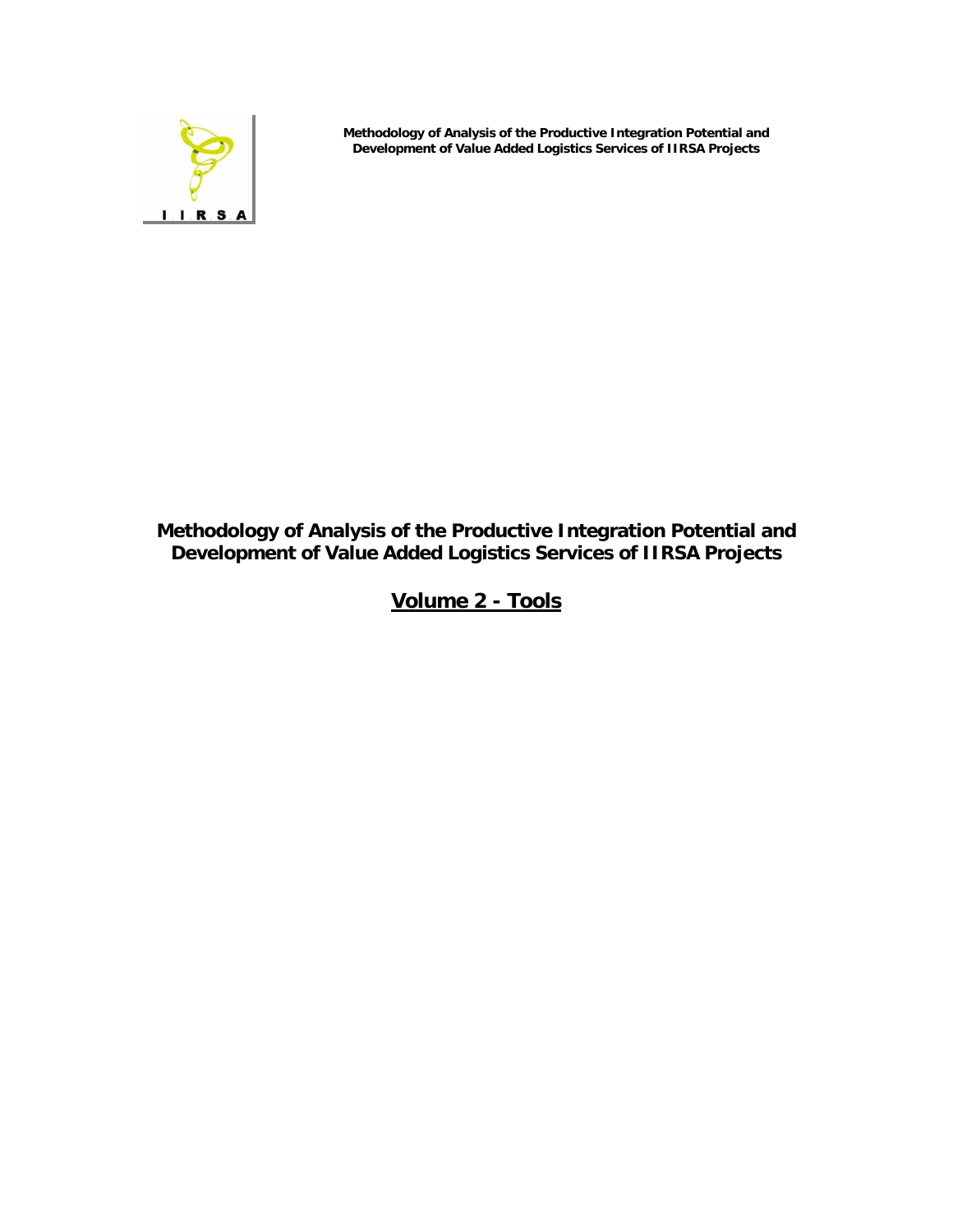

## **ANNEXES: SUPPORT TOOLS**

## **CONTENT**

- II.1 Criteria for the Logistics segmentation
- III.1 Criteria for the identification of clusters and definition of their development level
- 
- III.2 Guide for the interview design<br>III.3 Guide for the preparation and III.3 Guide for the preparation and performance of interviews<br>III.4 Guide for risk analysis (Complementary Analysis)
- Guide for risk analysis (Complementary Analysis)
- IV.1 Guide for the confirmation of hypotheses about possible changes in the dynamics of the productive web
- IV.2 Guide for summary of problems and solutions (valuation tables and graphs)
- V.1 Guide for the analysis of the contribution/impact of problems and solutions (multi-criteria matrix)
- V.2 Guide for the preparation of proposals summary
- V.3 Guide for the preparation of proposal data sheets
- VI.1 Tentative criteria for the setting of priorities among projects

#### **ABBREVIATIONS**

| <b>EID</b>   | Integration and Development Hub                                              |
|--------------|------------------------------------------------------------------------------|
| <b>GPs</b>   | Group of Projects                                                            |
| <b>IIRSA</b> | Initiative for the Integration of the Regional South American Infrastructure |
| <b>Ipr</b>   | Productive Integration                                                       |
| $R$ A        | Open Regionalism                                                             |
| SLVAs        | Value Added Logistics Services                                               |

**Note**: In the body of this document, abbreviations are marked in bold and italics as a reference to this list.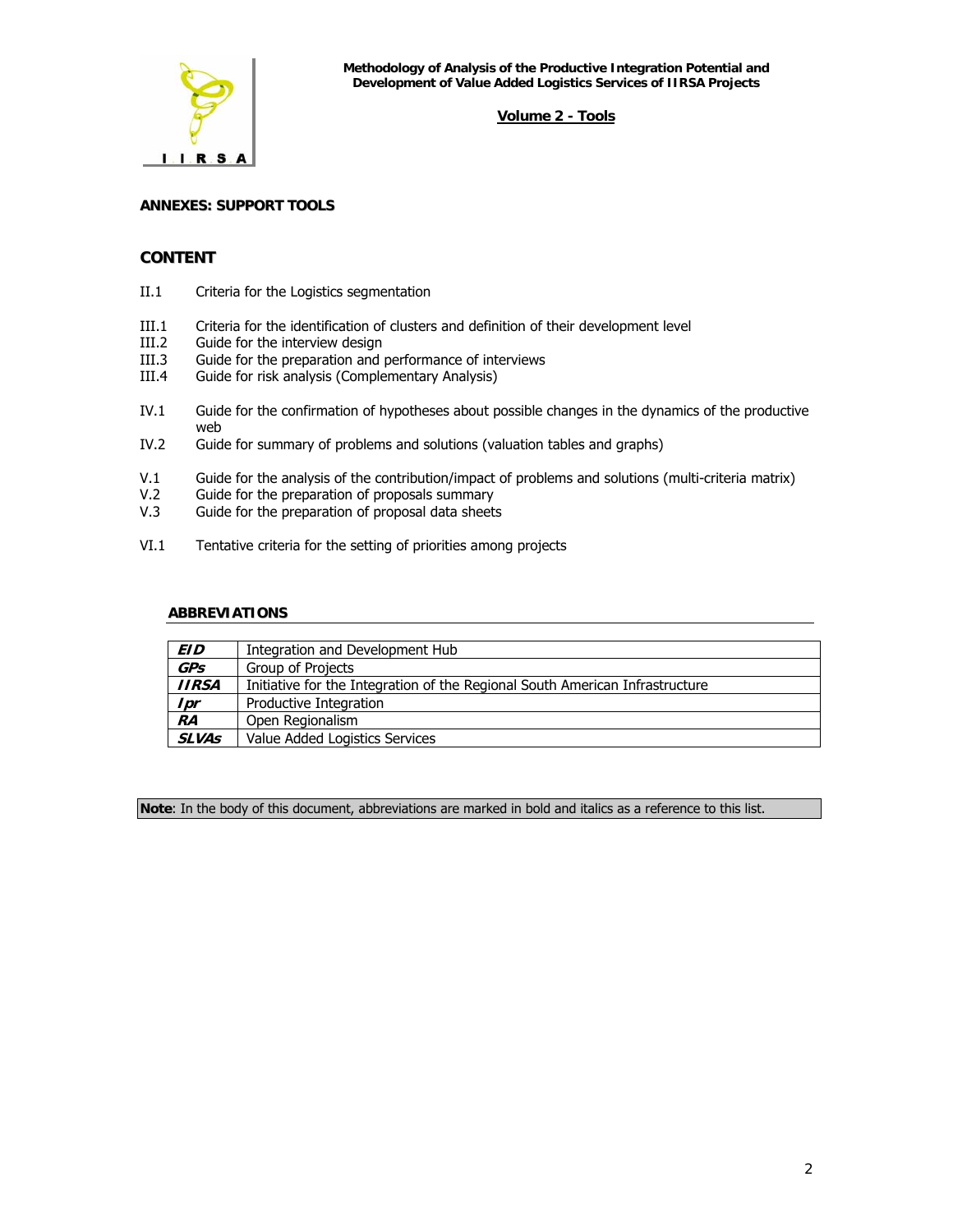

## **Tools of Step II: Description**

### Tool II.1 – Criteria for the Logistics segmentation

The following criteria must be used as a guide to perform the logistics segmentation planned for in Step II and its posterior refinement provided for in Step IV.

| Weight ranking                          | Product lines that are located within the first 10 in the weight ranking of the<br>products commercialized through the logistics corridor.                                                                                                                                                                                                      |
|-----------------------------------------|-------------------------------------------------------------------------------------------------------------------------------------------------------------------------------------------------------------------------------------------------------------------------------------------------------------------------------------------------|
| Tonnage                                 | Product lines which participation within the total annual commercialized weight<br>exceeds 2 %. This group of products will be intensive user of the transportation<br>and logistics services.                                                                                                                                                  |
| Value ranking                           | Product families that are located within the first 12 in the value ranking of the<br>products commercialized through the logistics corridor.                                                                                                                                                                                                    |
| Value                                   | Product lines which participation within the total annual commercialized value<br>exceeds 1.5 %. This group will be the one generating greatest income for the<br>countries of origin where the production is performed.                                                                                                                        |
| Value density                           | Product lines that are located within the first 30 in the value density ranking<br>(US\$/ton ratio) and at the same time exceed the US\$ 300,000 of annually<br>traded value.                                                                                                                                                                   |
| Intensity in the use of the<br>corridor | Segments intensive users of the logistics corridor and transportation services<br>offered therein. Their identification is obtained through the interviews to the<br>main carriers.                                                                                                                                                             |
| Amount of firms and<br>impacts          | Product families that group, within their industrial segment, a great amount of<br>producing firms and have capacity for generating and distributing benefits to a<br>greater amount of population and in a greater territorial extension.                                                                                                      |
| Growth                                  | Industrial segments which participation in commerce is in a growth process<br>sustained both in the bilateral and in the world commerce.                                                                                                                                                                                                        |
| <b>Markets</b>                          | Product families which markets are geographically distributed beyond the limits<br>of the corridor and are users of various IIRSA hubs will have special relevance<br>for the analysis because the complexity of their logistics will allow a greater<br>learning and will generate applicable solutions for the majority of the IIRSA<br>hubs. |
| Importance perceived                    | Segments that shall be considered, by the agents, within the most important<br>segments and, at the same time, with great growth potential and employment<br>generation.                                                                                                                                                                        |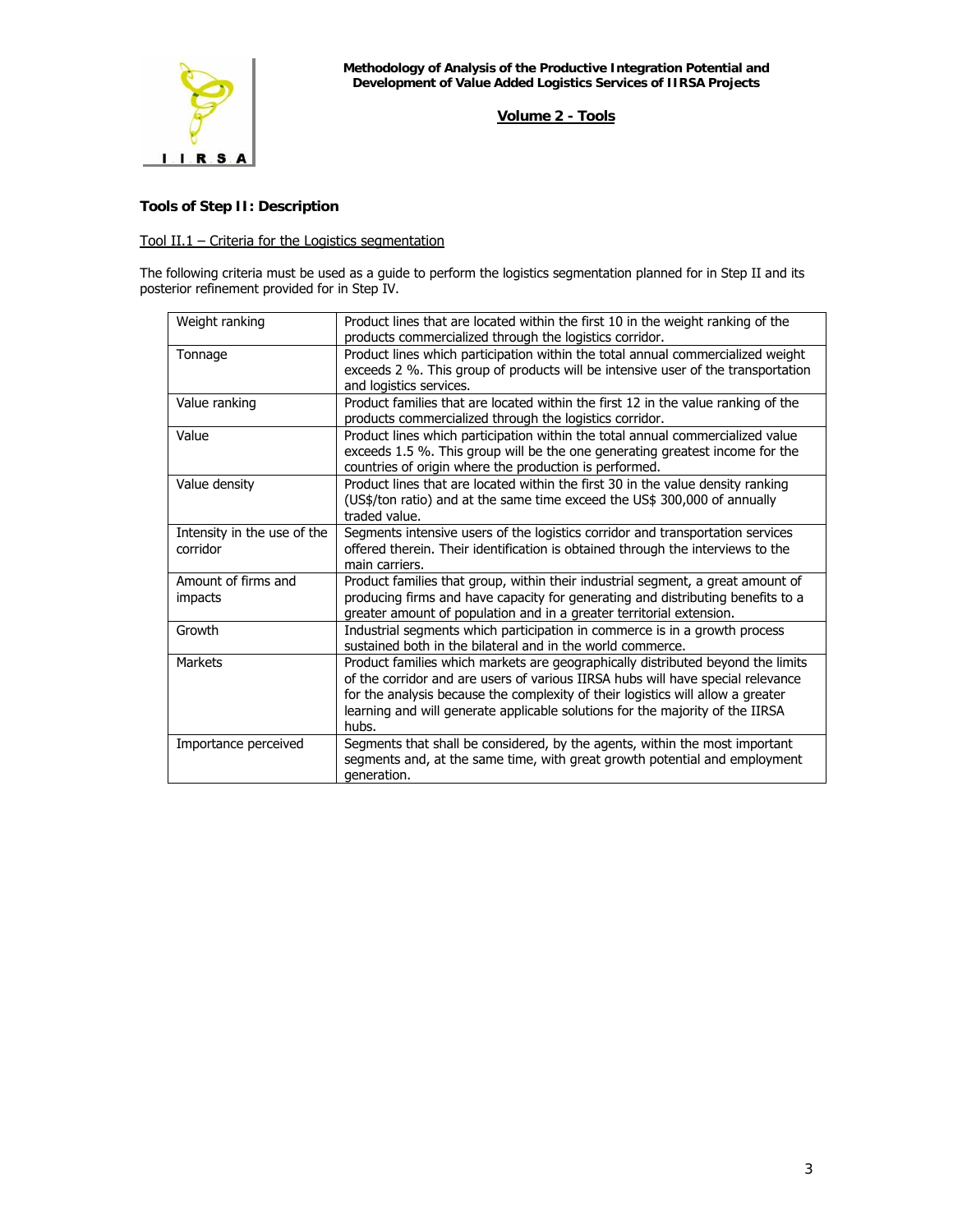

### **Tools of Step III: Methodological Approach**

### Tool III.1 – Criteria for the identification of clusters and definition of their development level

The following chart summarizes the requirements that the unit subject to analysis must gather in order to be considered a cluster and offers information that would allow the categorizing of the cluster according to its development level.

Reference:

- Observable condition in mature clusters
- Observable condition in pre-clusters

| <b>Requirements</b>                          | <b>Description</b>                                                                                                                                                                                      | Absent | Low     | Medium  | High |
|----------------------------------------------|---------------------------------------------------------------------------------------------------------------------------------------------------------------------------------------------------------|--------|---------|---------|------|
| Vocation                                     | Potential for changing the activity pattern<br>of the region: from traditional products<br>to products of high market value.                                                                            |        |         |         |      |
| <b>Business Management</b>                   | Management capacity for favoring<br>cooperative actions and strengthening<br>the market positions.                                                                                                      |        |         |         |      |
| <b>Enterprising Nature</b>                   | Executives' capacity for searching new<br>businesses and initiating a new business<br>activity.                                                                                                         |        |         | $\circ$ |      |
| Value Adding                                 | Capacity for gradually passing from<br>commodity products to differentiated<br>products, going through semi-processed<br>and industrialized products.                                                   |        | $\circ$ | $\circ$ |      |
| <b>Advanced Vertical</b><br>Arrangement      | Existence of a vertically integrated<br>structure led by an anchor company,<br>capable of generating highly diversified<br>products (from supplies, industrialization,<br>distribution, and marketing). |        | $\circ$ |         |      |
| Learning Curve                               | Firms have knowledge management<br>strategies and mechanisms with<br>participation of assistants from the<br>production units.                                                                          |        | $\circ$ | $\circ$ |      |
| Societies                                    | There is record of associations among<br>executives: business associations, society<br>agreements, business consortia, joint<br>exploration of activities, among others.                                |        |         | $\circ$ |      |
| Potential for New<br>Associations            | Existence of empathy among agents of<br>the region, which leads to a greater<br>synergy.                                                                                                                |        |         | $\circ$ |      |
| Rationing Networks<br>and Suppliers          | It is a substantial part of the offer of<br>goods and services located in the area as<br>a network.                                                                                                     |        | $\circ$ | $\circ$ |      |
| <b>Existence of Anchor</b><br>Companies      | Existence of firms that motorize the<br>development of competitiveness in other<br>firms and raise their management<br>pattern.                                                                         |        | $\circ$ |         |      |
| Presence of Teaching<br><b>Institutions</b>  | Existence of universities, technical<br>schools, and institutes that offer training<br>for the human capital of firms within the<br>unit subject to analysis.                                           |        | $\circ$ |         |      |
| Association for the<br>Promotion of Products | Existence of an organization (formal or<br>informal) for the joint marketing of goods<br>and services, and subsequent attraction<br>of customers to the cluster.                                        |        | $\circ$ | $\circ$ |      |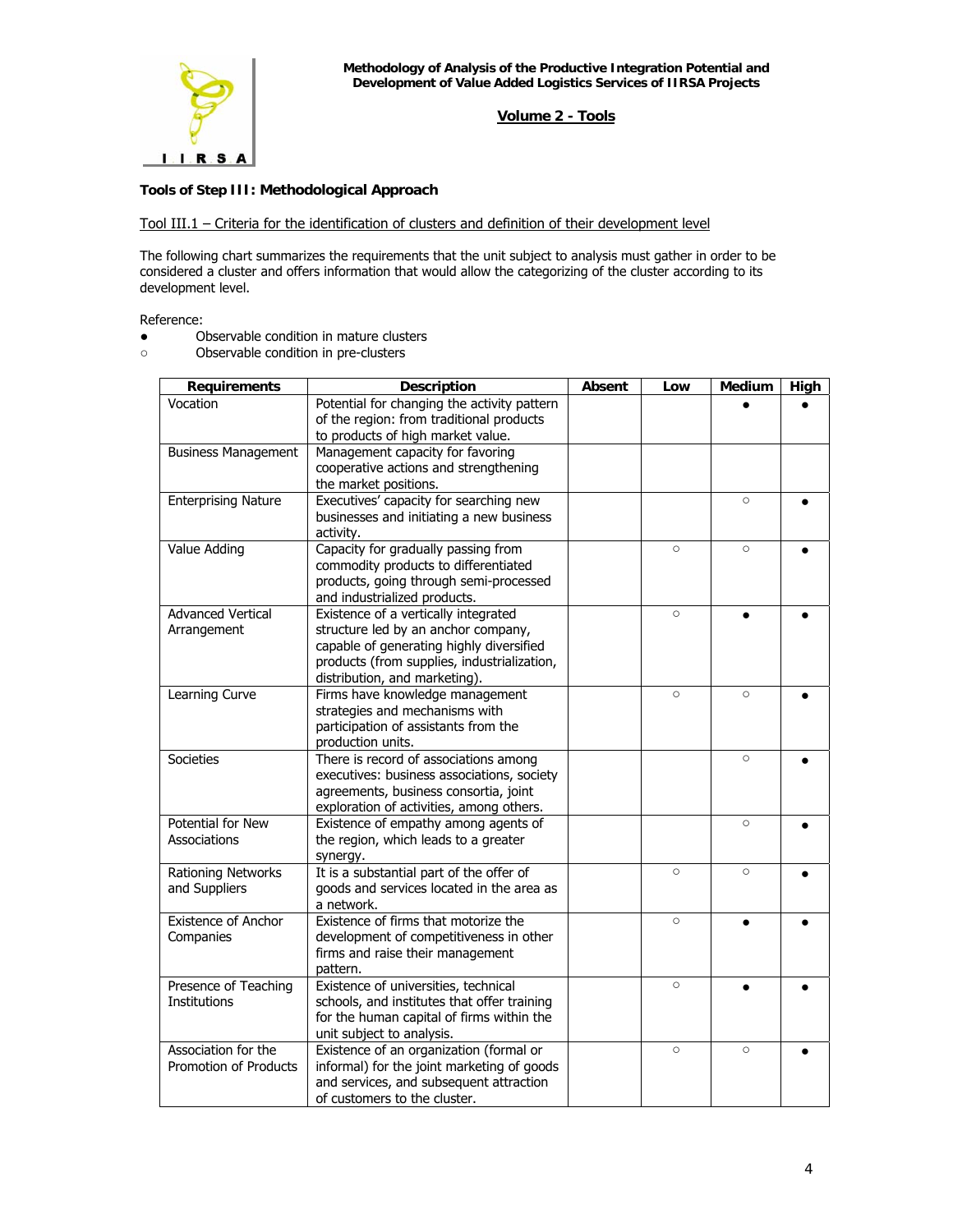

| Research and<br>Development<br><b>Institutions</b> | Existence of institutions that generate<br>technical knowledge for the region.                                          | $\circ$ |          |          |
|----------------------------------------------------|-------------------------------------------------------------------------------------------------------------------------|---------|----------|----------|
| Financial Support for<br>the Production            | Existence of base investment programs<br>and investment funds. Executives have<br>access to credit in the region.       | $\circ$ |          |          |
| Support from the<br><b>Local Government</b>        | Existence of governmental incentives<br>(through public policies) or other type of<br>support to the business activity. | $\circ$ |          |          |
| <b>Promotion Institutions</b>                      | Existence of promotion programs for the<br>development of the activity in the region.                                   | $\circ$ | $\circ$  | $\Omega$ |
| Telecommunications<br>Infrastructure Offer         | Level to which the existing infrastructure<br>covers the requirements of the<br>productive web.                         | $\circ$ | $\circ$  |          |
| Energy Infrastructure<br>Offer                     | Level to which the existing infrastructure<br>covers the requirements of the<br>productive web.                         | $\circ$ | $\circ$  |          |
| Transportation<br>Infrastructure Offer             | Level to which the existing infrastructure<br>covers the requirements of the<br>productive web.                         | $\cap$  | $\Omega$ |          |
| <b>Technical Support</b><br>Offer                  | Level to which the existing services offer<br>covers the requirements of the<br>productive web.                         | $\circ$ | $\Omega$ |          |

Note: For more detailed information about cluster analysis, the user will have to refer to Appendix 1.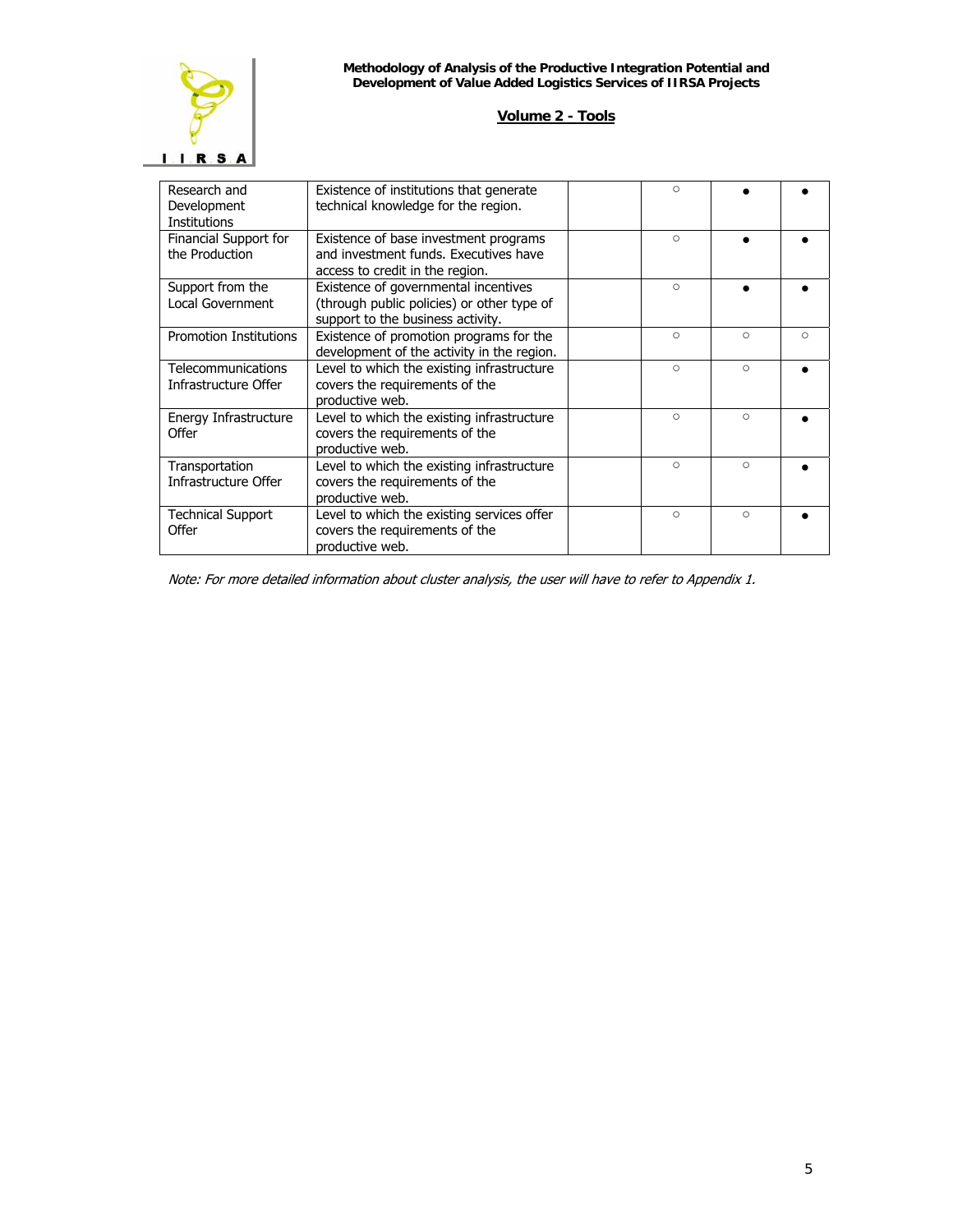

Tool III.2 – Guide for the interview design

This tool contains model questions to be asked during the interview phase, that the user will have to choose according to the specific purposes and characteristics of the application.

The steps to be followed for the design of the definitive form are:

- a) Verifying the purpose of the application selected in an introductory way in Step 1.
- b) Verifying the key aspects of the description in order to define, in a qualitative way:
	- i. Key aspects to be inquired into
	- ii. Key participants to be interviewed
	- iii. Geographical surface to be covered
	- iv. Productive sectors and/or logistics chains considered relevant in the region
	- v. Sectors and/or logistics chains with potential and about which there is few information vi. Functional bonds to be inquired into
- c) Verifying the methodological approach to be applied (A or B) and deciding which application modules will be used:
	- i. Common block (applicable to all the approaches)– Description
	- ii. Block A: Productive Integration
	- iii. Block B: Logistics Chains
- d) Deciding the level of depth that is coherent with the degree of maturity of the project (advance in the preparation according to the Life Cycle) and selecting the pertinent questions:
	- i. Number of questions
	- ii. Complexity
	- iii. Level and precision expected in the answer
- e) Designing the definitive questionnaire

Once the form is designed, the user will have to define the size of the sample and perform the interviews. The interviews must gather general information, as well as **values** (from 1 to 5), as long as possible, about the opinion of the interviewed person as regards the **current situation** and **the importance perceived.**  This is particularly important for solution proposals and for the analysis of the contribution with the projects of the **IIRSA GP**.

#### **COMMON BLOCK (ALL THE APPROACHES)**

The following block of questions is of common use for all the applications of the methodology. The questions seek to obtain precisions that shall make it possible to describe the area in a better way, to identify problems and opportunities.

|                        | a) Productive Structure                 |                                                                                                |  |  |
|------------------------|-----------------------------------------|------------------------------------------------------------------------------------------------|--|--|
| <b>Specific Issues</b> |                                         | Suggested Questions <sup>1</sup>                                                               |  |  |
|                        | Productive                              | Which are the industries that integrate the chain(s), net(s), or cluster(s)?                   |  |  |
|                        | <b>Chains, Nets</b>                     | Which are the bonds among these industries?<br>٠                                               |  |  |
|                        | and Clusters <sup>2</sup> , $\parallel$ | Density of firms (or industrial concentration level) within the influence area of the group of |  |  |
|                        | components                              | projects                                                                                       |  |  |
|                        | and bonds                               | Which are the observable nets? Which are the observable clusters? Describe briefly.            |  |  |
|                        | among activities                        |                                                                                                |  |  |

<span id="page-5-0"></span> 1 In some of the issues to be investigated, only the secondary investigation is applicable. Said items have been included in the following list with indicative nature in order to make the orientation of the user easier. However, in these cases, a suggested set of questions is not offered, therefore, the user must resort to corresponding secondary information sources.

<span id="page-5-1"></span> $^2$  The user will have to verify if there are minimum conditions for the existence of a cluster following the criteria set shown in Tool 1.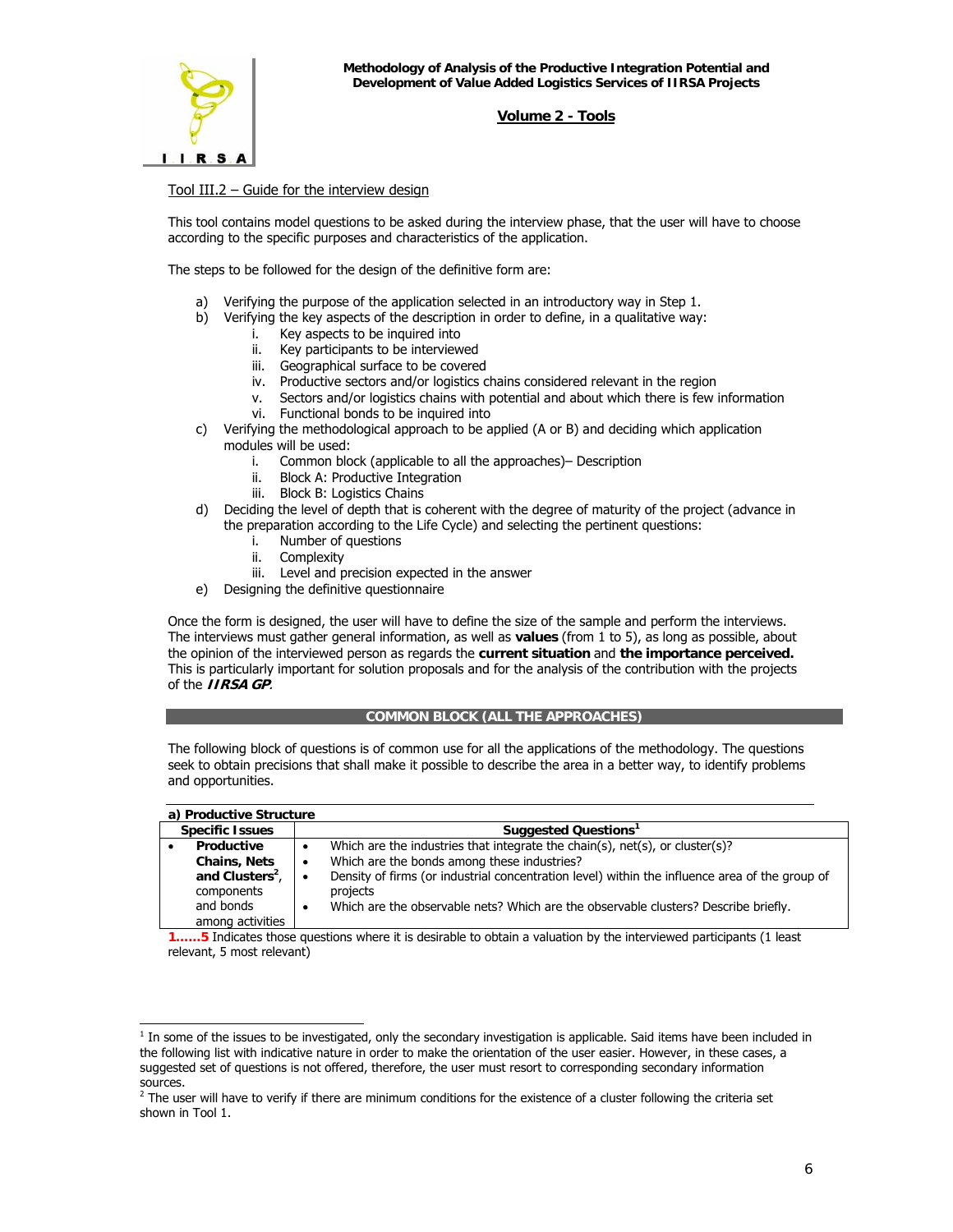

|           |                   | a) Productive Structure (Continuation)                                                                     |
|-----------|-------------------|------------------------------------------------------------------------------------------------------------|
| $\bullet$ | Level of          | Which are the types of firms that integrate the analysis unit (chains, nets, or clusters)?<br>$\bullet$    |
|           | vertical          | How many firms integrate the analysis unit (chains, nets, or clusters)?<br>$\bullet$                       |
|           | arrangement       | Is there one or more anchor companies in the region?<br>$\bullet$                                          |
|           | (supplies-        | In affirmative case, which is(are) that(those) company(ies)?<br>$\bullet$                                  |
|           | production-       | Which is the level of relative importance of said company(ies) in the region? 15<br>$\bullet$              |
|           | distribution-     | Which are the activities or threads of the productive chain that the anchor company(ies) add?<br>$\bullet$ |
|           | marketing)        | And the horizontal or vertical extensions within the region?                                               |
|           |                   | Which firms maintain business relations with the anchor company(ies)? What kind of<br>$\bullet$            |
|           |                   | relations do they maintain?                                                                                |
|           |                   | Is there a tendency towards the strengthening of the region among firms? 15<br>$\bullet$                   |
| $\bullet$ | Industry,         | There are no suggested questions in this section. Please refer to secondary sources for the                |
|           | commerce,         | obtaining of the necessary information.                                                                    |
|           | and               |                                                                                                            |
|           | consumption       |                                                                                                            |
|           | statistics for    |                                                                                                            |
|           | the analysis      |                                                                                                            |
|           | unit(s) and       |                                                                                                            |
|           | its/their         |                                                                                                            |
|           | components        |                                                                                                            |
| $\bullet$ | Goods             | Which is(are) the main supplies industry(ies) in the unit subject to analysis? Which products<br>$\bullet$ |
|           | industries:       | does(do) it(they) provide?                                                                                 |
|           | characteristics,  | Which is their concentration level (number of suppliers of the main supplies and relative<br>$\bullet$     |
|           | competitiveness   | importance in the industry)?                                                                               |
|           | and level of      | Which is the level of competitiveness of this(these) industry(ies) at international level?<br>$\bullet$    |
|           | outsourcing by    | $1, \ldots, 5$                                                                                             |
|           | local firms       | What percentage do the supplies received represent in the cost structure of the industry?<br>$\bullet$     |
| $\bullet$ | <b>Industrial</b> | In the unit subject to analysis, which is the industrial activity of first transformation?<br>$\bullet$    |
|           | activity of first | Which are its supplies and products?<br>$\bullet$                                                          |
|           | and second        | Which are the groups that integrate this activity?<br>$\bullet$                                            |
|           | transformation:   | How many firms form the groups?<br>$\bullet$                                                               |
|           | activities and    | Where are their industrial plants located and which are their corresponding operation<br>$\bullet$         |
|           | products,         | capacities?                                                                                                |
|           | localization of   | Which are the estimates of investment and operation costs in these plants?<br>$\bullet$                    |
|           | plants and        | Which are the effects that a reduction in transportation and infrastructure costs would                    |
|           | industrial zones, | have on the location of the plants, their technological development, and the required                      |
|           | required levels   | levels of investment and operation?                                                                        |
|           | of investment     | In the unit subject to analysis, which is the industrial activity of second transformation?<br>$\bullet$   |
|           |                   | Which are its products? Which is the (estimated) value added?<br>$\bullet$                                 |
|           |                   | Which are the groups that integrate this activity?<br>$\bullet$                                            |
|           |                   | How many firms form the groups?<br>$\bullet$                                                               |
|           |                   | Where are their industrial plants located and which are their corresponding operation<br>$\bullet$         |
|           |                   | capacities?                                                                                                |
|           |                   | Which are the estimates of investment and operation costs in these plants?<br>$\bullet$                    |
|           |                   | Which are the effects that a reduction in transportation and infrastructure costs would<br>$\bullet$       |
|           |                   | have on the location of the plants, their technological development, and the required                      |
|           |                   | levels of investment and operation?                                                                        |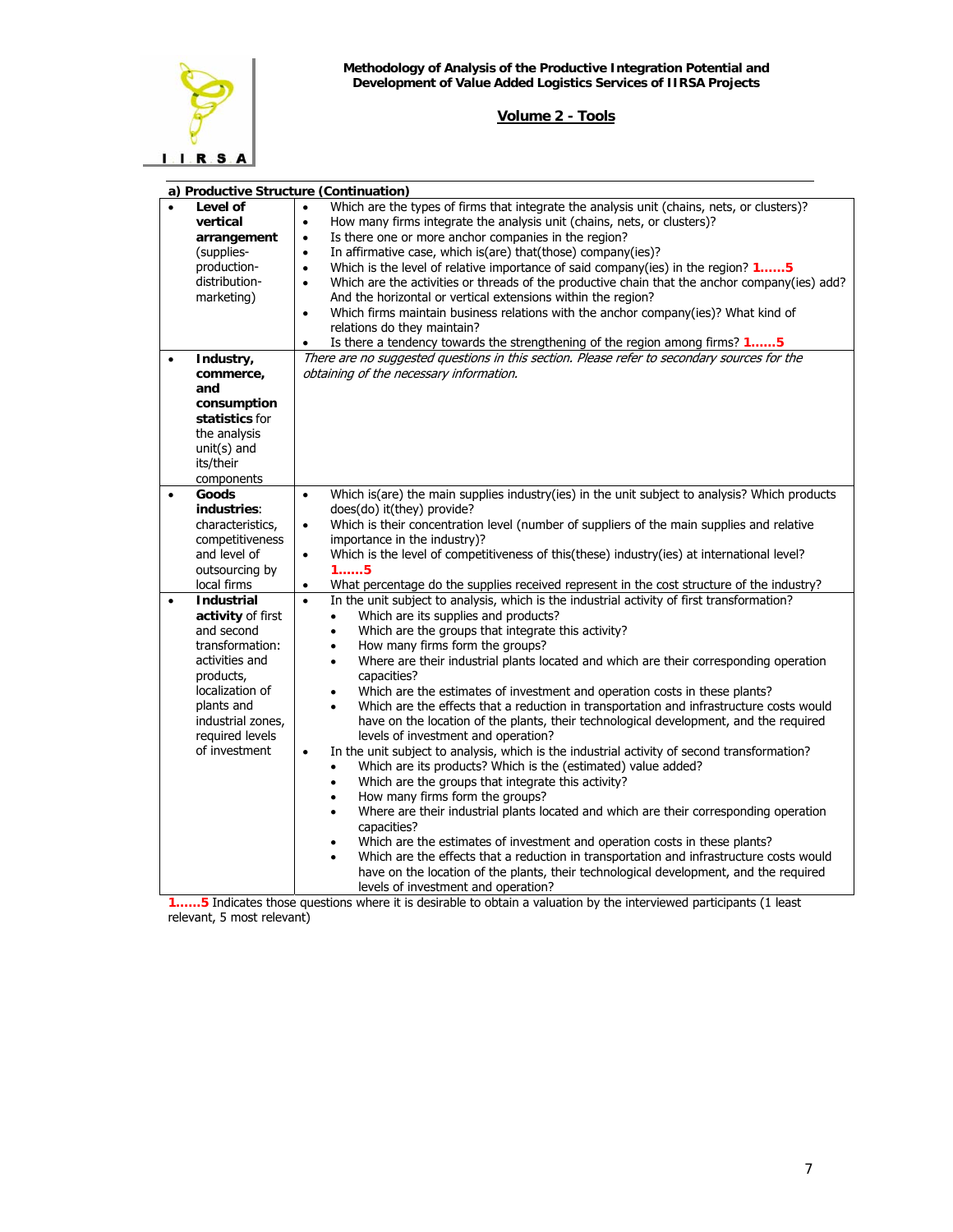

|                                                                                                                                                                                                                                                                                                                            | a) + Toddetive Structure (continuation)                                                                                                                                                                                                                                                                                                                                                                                                                                                                                                                                                                                                                                                                                                                                                                                                                                                                                                                                                                                                                                                                                                                                                                                                                                                                                                                                                                                                                                       |
|----------------------------------------------------------------------------------------------------------------------------------------------------------------------------------------------------------------------------------------------------------------------------------------------------------------------------|-------------------------------------------------------------------------------------------------------------------------------------------------------------------------------------------------------------------------------------------------------------------------------------------------------------------------------------------------------------------------------------------------------------------------------------------------------------------------------------------------------------------------------------------------------------------------------------------------------------------------------------------------------------------------------------------------------------------------------------------------------------------------------------------------------------------------------------------------------------------------------------------------------------------------------------------------------------------------------------------------------------------------------------------------------------------------------------------------------------------------------------------------------------------------------------------------------------------------------------------------------------------------------------------------------------------------------------------------------------------------------------------------------------------------------------------------------------------------------|
| <b>Specific Issues</b>                                                                                                                                                                                                                                                                                                     | <b>Suggested Questions</b>                                                                                                                                                                                                                                                                                                                                                                                                                                                                                                                                                                                                                                                                                                                                                                                                                                                                                                                                                                                                                                                                                                                                                                                                                                                                                                                                                                                                                                                    |
| Dynamics of<br>the<br>productive<br>structure:<br>vocation, recent<br>evolution,<br>economic<br>dynamics (and<br>world bench-<br>marking),<br>answer of the<br>net (or cluster)<br>to infrastructure<br>changes, short-<br>term effects as<br>a result of the<br>changes<br>planned,<br>probable<br>dynamics and<br>paths. | What changes have you observed in the productive structure during the last 5 years?<br>$\bullet$<br>How many new firms or businesses have been created? In what areas or industries?<br>٠<br>How has this affected the development of the sector (favorably or unfavorably)?<br>How has the evolution of the total income of the industry been in the last 5 years?<br>$\bullet$<br>Which factors have caused the changes or evolution observed in the industry?<br>Are there new markets or ways of presenting the product sought?<br>$\bullet$<br>Which is the technological path of the industry within the region?<br>Do you know about significant changes occurred in the infrastructure? What kind of changes?<br>$\bullet$<br>In what areas (telecommunications, energy, others)?<br>How have those changes affected the productive structure of the region?<br>$\bullet$<br>Which is the probable tendency in the future evolution of the productive structure? What<br>$\bullet$<br>factors will be leading this evolution?<br>Is the current productive structure considered a local tradition?<br>$\bullet$<br>Dare there opportunities for the transformation of the pattern of activities of the region? In<br>$\bullet$<br>other words, is there a potential for the passing (or change) from traditional products to<br>products of high market value? In affirmative case, towards which type of products would<br>the region be migrating?<br>$1. \dots .5$ |

### **a) Productive Structure (Continuation)**

**1……5** Indicates those questions where it is desirable to obtain a valuation by the interviewed participants (1 least relevant, 5 most relevant)

| b) Economic Relevance and Strategic Importance |                                                                                                                                                                                              |  |  |  |
|------------------------------------------------|----------------------------------------------------------------------------------------------------------------------------------------------------------------------------------------------|--|--|--|
| <b>Specific Issues</b>                         | <b>Suggested Questions</b>                                                                                                                                                                   |  |  |  |
|                                                | Which is the strategic importance of the analysis unit and its components for the influence<br>$\bullet$<br>area of the GP and the region? Indicate the more relevant reasons and indicators |  |  |  |
| Economic                                       | There are no suggested guestions in this section. Please refer to secondary sources for the                                                                                                  |  |  |  |
| indicators for                                 | obtaining of the following information:                                                                                                                                                      |  |  |  |
| the unit( $s$ )                                | Production value<br>٠                                                                                                                                                                        |  |  |  |
| subject to                                     | Supplies purchase<br>$\bullet$                                                                                                                                                               |  |  |  |
| analysis                                       | Value added<br>$\bullet$                                                                                                                                                                     |  |  |  |
| (chains, nets or                               | Generation of GDP<br>$\bullet$                                                                                                                                                               |  |  |  |
| clusters)                                      | Income<br>٠                                                                                                                                                                                  |  |  |  |
|                                                | Employment and salaries                                                                                                                                                                      |  |  |  |
| <b>Efficiency and</b>                          | There are no suggested guestions in this section. Please refer to secondary sources for the                                                                                                  |  |  |  |
| competitivene                                  | obtaining of the necessary information.                                                                                                                                                      |  |  |  |
| ss indicators                                  |                                                                                                                                                                                              |  |  |  |
|                                                |                                                                                                                                                                                              |  |  |  |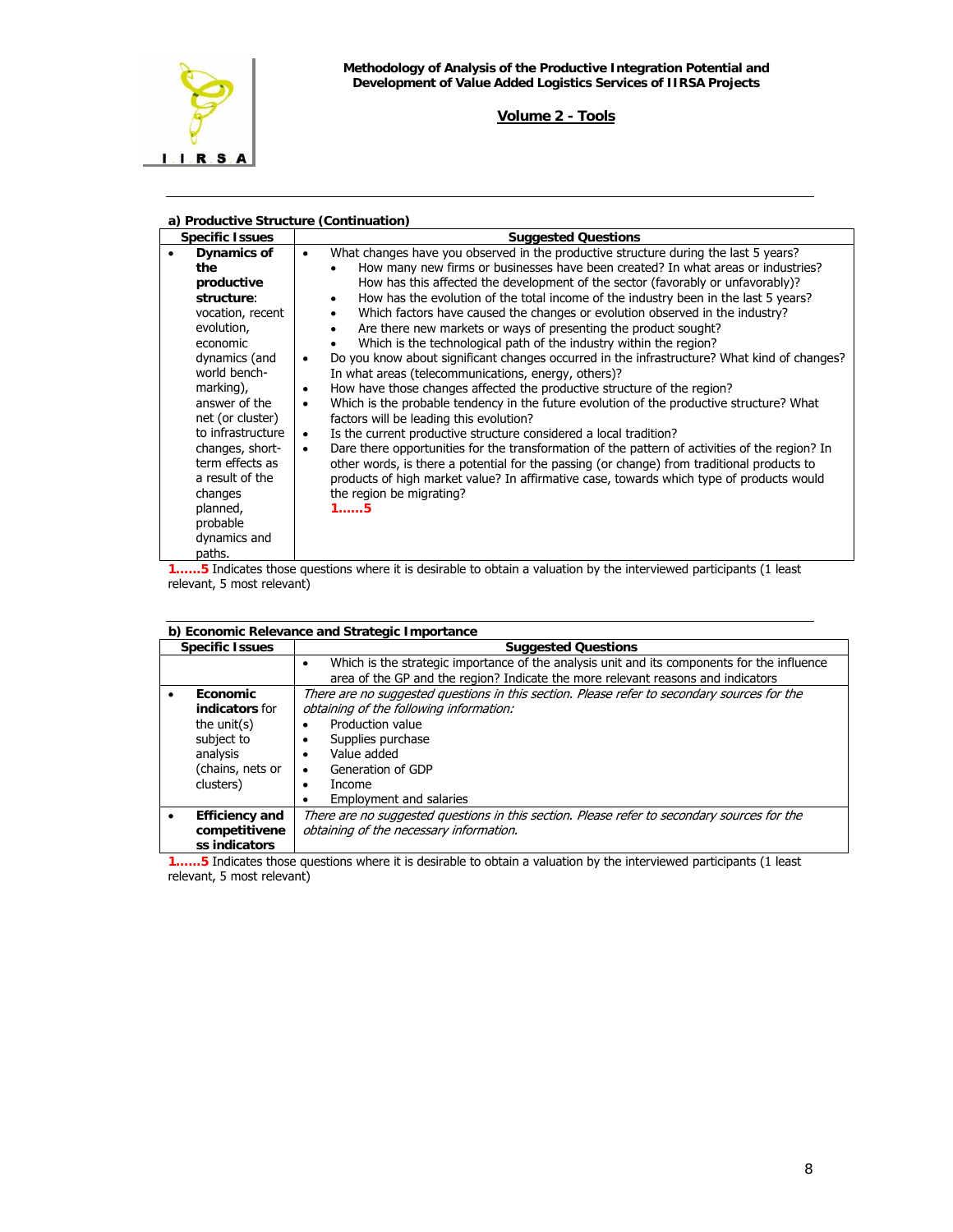

|   | d) Economic Infrastructure Offer                                                                        |                                                                                                                                                                                                                                                                                                                                                                                                                                                                                        |  |  |  |
|---|---------------------------------------------------------------------------------------------------------|----------------------------------------------------------------------------------------------------------------------------------------------------------------------------------------------------------------------------------------------------------------------------------------------------------------------------------------------------------------------------------------------------------------------------------------------------------------------------------------|--|--|--|
|   | <b>Specific Issues</b>                                                                                  | <b>Suggested Questions</b>                                                                                                                                                                                                                                                                                                                                                                                                                                                             |  |  |  |
|   | <b>Service</b><br>provider<br>firms (energy,<br>telecommunicat<br>ions, water,<br>and others)           | Which firms render services to the productive sector?<br>$\bullet$                                                                                                                                                                                                                                                                                                                                                                                                                     |  |  |  |
|   | Current<br>installed<br>capacity and<br>quality<br>indicators by<br>service                             | Which is the current installed capacity in the influence area of the GP (by service)? 15<br>$\bullet$<br>Is this installed capacity enough to serve the totality of the productive structure of the<br>$\bullet$<br>region? 15<br>Which are the quality indicators by service? 15<br>$\bullet$<br>Which are the current levels of these indicators (by service)? 15<br>$\bullet$<br>Does this fulfill the operation requirements and needs of the productive structure? 1<br>$\bullet$ |  |  |  |
| ٠ | Impact of<br>implanting<br>the GP on the<br>installed<br>capacity                                       | How will the implanting of the GP affect the installed capacity? Favorably or unfavorably?<br>$\bullet$<br>Why? 15                                                                                                                                                                                                                                                                                                                                                                     |  |  |  |
| ٠ | <b>Expected</b><br>changes in<br>the current<br>capacity<br>(improvement)<br>and expansion<br>projects) | Do you know of any project for the improvement or expansion of the installed capacity (by<br>$\bullet$<br>service)?<br>Which are the goals of said projects? Which will the impact be on the installed capacity<br>$\bullet$<br>(Indicator: increase % of the capacity)? 15<br>When is the implanting of said projects expected to be finished?<br>$\bullet$                                                                                                                           |  |  |  |
|   | Limiting<br>factors of the<br>growth of the<br>installed<br>capacity<br><b>PERMIT</b>                   | Which factors have limited the growth in the past?<br>$\bullet$<br>Currently, what factors hinder the increase of the installed capacity?<br>$\bullet$<br>Is it expected that these factors disappear in the short, medium, or long term? Why?<br>$\bullet$<br>that the collection is because the interesting of the collection of the collection that is<br>المستقط المطل<br>. 74 L                                                                                                   |  |  |  |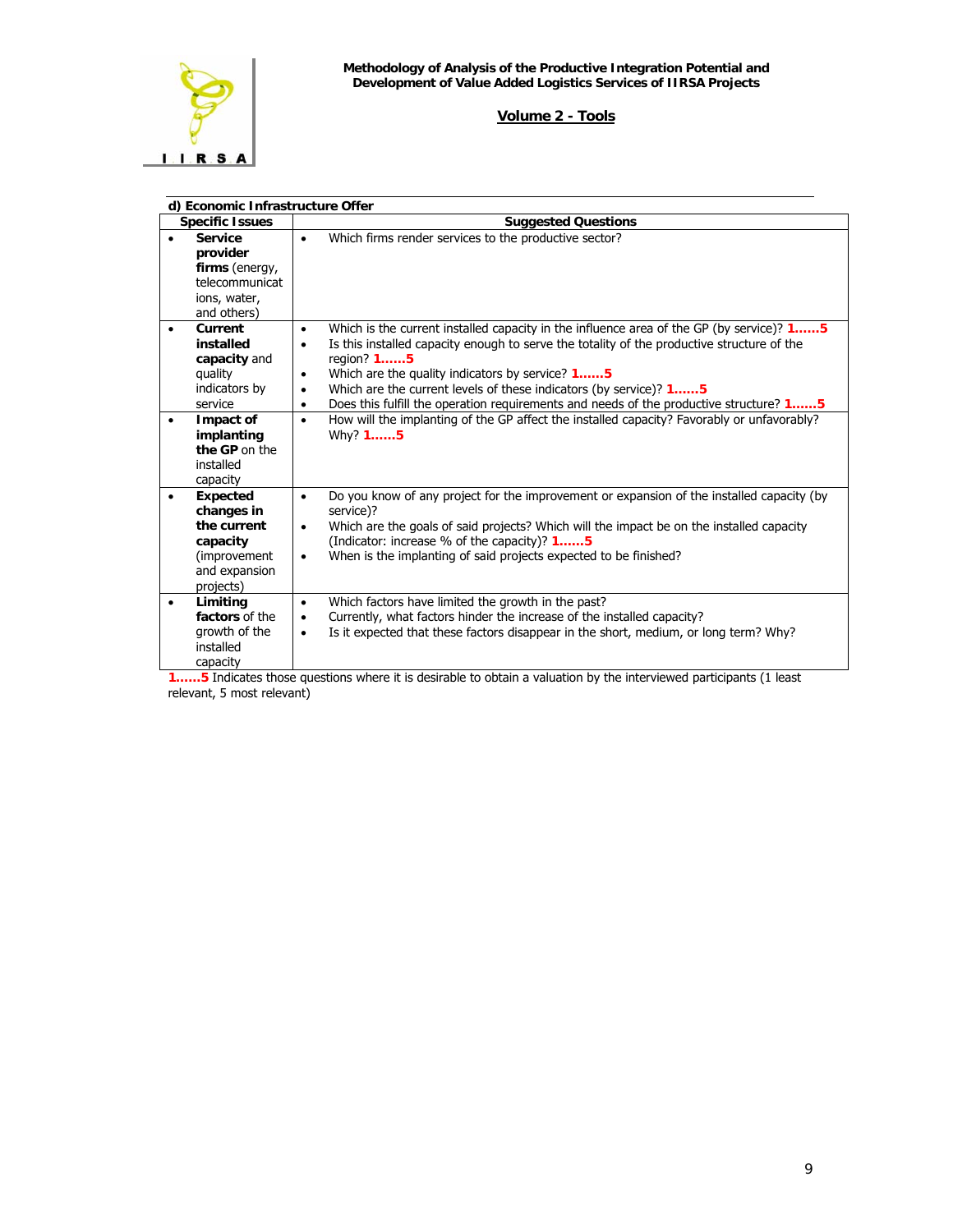

| e) Participants                                                                                                                                                                                                                                                                                             |                                                                                                                                                                                                                                                                                                                                                                                                                                                                                                                                                                                                                                                                                                                                                                                                                                                                                                                                                                                         |  |  |  |
|-------------------------------------------------------------------------------------------------------------------------------------------------------------------------------------------------------------------------------------------------------------------------------------------------------------|-----------------------------------------------------------------------------------------------------------------------------------------------------------------------------------------------------------------------------------------------------------------------------------------------------------------------------------------------------------------------------------------------------------------------------------------------------------------------------------------------------------------------------------------------------------------------------------------------------------------------------------------------------------------------------------------------------------------------------------------------------------------------------------------------------------------------------------------------------------------------------------------------------------------------------------------------------------------------------------------|--|--|--|
| <b>Specific Issues</b>                                                                                                                                                                                                                                                                                      | <b>Suggested Questions</b>                                                                                                                                                                                                                                                                                                                                                                                                                                                                                                                                                                                                                                                                                                                                                                                                                                                                                                                                                              |  |  |  |
| Main firms:<br>$\bullet$<br>identification,<br>description,<br>background,<br>and role that<br>they play in the<br>productive web                                                                                                                                                                           | Which are the key firms in the current productive web?<br>$\bullet$<br>Which is their general profile?<br>$\bullet$<br>Which is their position in the productive structure (supplies-production-distribution-<br>$\bullet$<br>marketing)?<br>Which is the relative importance of these firms in the industry? $1$<br>$\bullet$                                                                                                                                                                                                                                                                                                                                                                                                                                                                                                                                                                                                                                                          |  |  |  |
| Key firms or<br>participants<br>for the<br>decision-<br>making<br>processes:<br>strategic<br>maturity,<br>execution and<br>movement<br>capacity,<br>business<br>management<br>(administrative<br>management<br>capacity and<br>capacity for<br>starting new<br>businesses),<br>capacity for<br>adding value | Which is (are) the firm (s) that play a determinant role in the decision-making process about:<br>$\bullet$<br>$1, \ldots, 5$<br>the primary production<br>the supplies industry<br>٠<br>the machinery industry<br>$\bullet$<br>material and equipment?<br>$\bullet$<br>Which is the level of influence of said firm(s) on the market and the products? $1^{1}$ 5<br>$\bullet$<br>Which is the origin of its (their) capacity of influence in the productive structure?<br>$\bullet$<br>How is the management structure (familiar vs. professional) of the firm(s)? What proportion<br>$\bullet$<br>of the management and executive positions are filled by professionals?<br>Which are the management practices and instruments (software, technical, etc) that<br>$\bullet$<br>differentiate this(these) firm(s) from the rest of the industry?<br>Which is the technological path of the firm(s)? How does said path determine its(their)<br>$\bullet$<br>capacity for adding value? |  |  |  |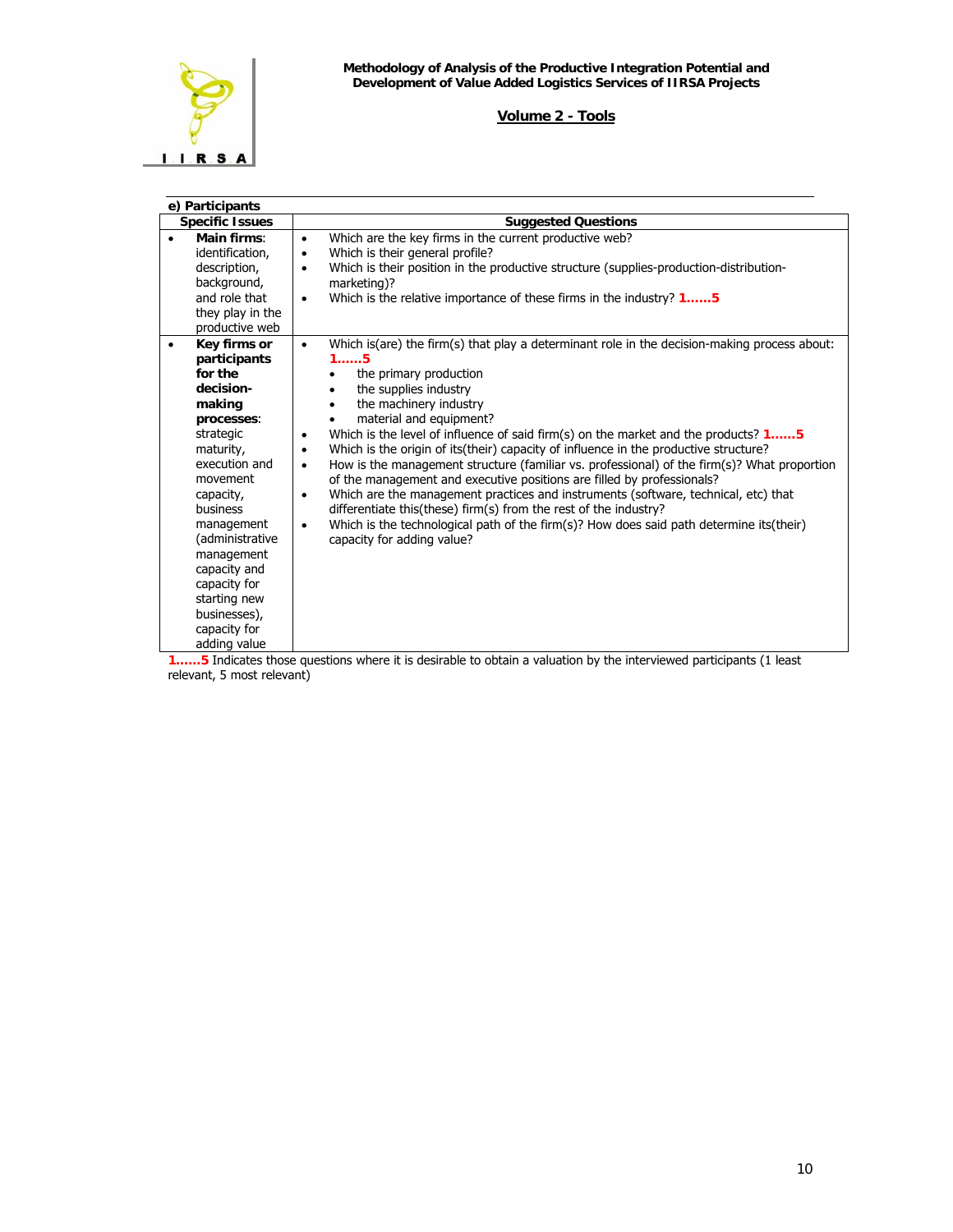

**The following block of questions is highly important for the analysis. It must be applied to all the scopes of application (A and B), as it makes it possible to have a feedback from the user about the IIRSA GP.**

| f) Impact of the IIRSA GP on the region                                                                                                                                                                                                                                       |                                                                                                                                                                                                                                                                                                                                                                                                                                                                                                                                                                                                                                                                                                                                                                                                                                                                                                                                                                                                                                                                                                                                                                                                                                                                                                                                                                                                                                                                                                                                                                                                                                                                                                                                                                                                                                 |  |  |
|-------------------------------------------------------------------------------------------------------------------------------------------------------------------------------------------------------------------------------------------------------------------------------|---------------------------------------------------------------------------------------------------------------------------------------------------------------------------------------------------------------------------------------------------------------------------------------------------------------------------------------------------------------------------------------------------------------------------------------------------------------------------------------------------------------------------------------------------------------------------------------------------------------------------------------------------------------------------------------------------------------------------------------------------------------------------------------------------------------------------------------------------------------------------------------------------------------------------------------------------------------------------------------------------------------------------------------------------------------------------------------------------------------------------------------------------------------------------------------------------------------------------------------------------------------------------------------------------------------------------------------------------------------------------------------------------------------------------------------------------------------------------------------------------------------------------------------------------------------------------------------------------------------------------------------------------------------------------------------------------------------------------------------------------------------------------------------------------------------------------------|--|--|
| <b>Specific Issues</b>                                                                                                                                                                                                                                                        | <b>Suggested Questions</b>                                                                                                                                                                                                                                                                                                                                                                                                                                                                                                                                                                                                                                                                                                                                                                                                                                                                                                                                                                                                                                                                                                                                                                                                                                                                                                                                                                                                                                                                                                                                                                                                                                                                                                                                                                                                      |  |  |
| <b>Expected</b><br>$\bullet$<br>impact in<br>terms of<br>changes in the<br>productive<br>structure and<br>development<br>for the region                                                                                                                                       | How will the infrastructure works included in the GP impact on the economic agents involved<br>$\bullet$<br>in the study area? $1$<br>How will the infrastructure work impact on the development of the cluster? 15<br>$\bullet$<br>Which are the projects of the GP that would have more impact on the productive integration<br>$\bullet$<br>of the economic activities of the influence area?<br>What business opportunities would open the investments of the GP?<br>$\bullet$<br>Which are the new business projects that would be set up in the region?<br>$\bullet$<br>Which would be the new industrial plants and industrial businesses that would be set up in<br>$\bullet$<br>the region as a result of the implanting of the GP?<br>Which are the most important impacts of the IIRSA projects?<br>$\bullet$<br>Which are the most important impacts of the projects as regards their financial support?<br>$\bullet$<br>How would the productive integration reach new markets within the region from the<br>implementation of the GP?<br>More specifically:<br>Which would be the impacts of a more sophisticated infrastructure network on the economy<br>$\bullet$<br>of the nets and clusters?<br>Which would be the possibility of setting up chains and anchor companies with a high power<br>$\bullet$<br>of generation of income and employment?<br>Which would be the impacts on the scales of the existing firms?<br>$\bullet$<br>Which would be the cost economies fostered by the investment projects?<br>$\bullet$<br>Which would be the benefits and positive externalities that the firms, chains, nets, and<br>$\bullet$<br>clusters would enjoy with the implanting of the GP?<br>Which would be the advantages for the intensive economic activities in the transportation<br>$\bullet$<br>area? |  |  |
|                                                                                                                                                                                                                                                                               | Which is the potential of the GP for clusters generation?<br>Which would be the competitive advantages acquired with the projects?<br>$\bullet$                                                                                                                                                                                                                                                                                                                                                                                                                                                                                                                                                                                                                                                                                                                                                                                                                                                                                                                                                                                                                                                                                                                                                                                                                                                                                                                                                                                                                                                                                                                                                                                                                                                                                 |  |  |
| <b>Investments</b><br>$\bullet$<br><b>or</b><br>complementa<br>ry projects<br>required (not<br>included in the<br>IIRSA proposal)<br>for removing<br>physical<br>barriers, adding<br>value to chains,<br>nets, and<br>clusters, and<br>attracting new<br>business<br>projects | Which projects that are essential for the productive integration were left aside in the IIRSA<br>$\bullet$<br>proposal?<br>Which additional infrastructure investments are required in the region in order to attract new<br>$\bullet$<br>business projects to the region?<br>Which critical factors would generate greater business investments in the region?<br>$\bullet$<br>Which physical barriers must be removed, as regards transportation, energy, and<br>$\bullet$<br>telecommunications infrastructure, in order to achieve a better productive integration?<br>Which of said barriers would be removed by the IIRSA proposal?<br>Which are the risks that the business sector perceives that exist, as regards infrastructure,<br>$\bullet$<br>that hinder greater private investments from taking place in the region?<br>Which factors hinder the investments from being carried out by the private sector?<br>$\bullet$<br>Which are the additional investments in infrastructure that should be carried out?<br>$\bullet$                                                                                                                                                                                                                                                                                                                                                                                                                                                                                                                                                                                                                                                                                                                                                                                       |  |  |
| Possible<br>$\bullet$<br>synergies with<br>business<br>initiatives and<br>other projects<br>of the public<br>sector                                                                                                                                                           | Which potential synergies exist between the GP and the business projects (conceived or<br>$\bullet$<br>potential) for the region?<br>Are there synergies between the GP and initiatives from state, provincial, county or national<br>$\bullet$<br>qovernments?                                                                                                                                                                                                                                                                                                                                                                                                                                                                                                                                                                                                                                                                                                                                                                                                                                                                                                                                                                                                                                                                                                                                                                                                                                                                                                                                                                                                                                                                                                                                                                 |  |  |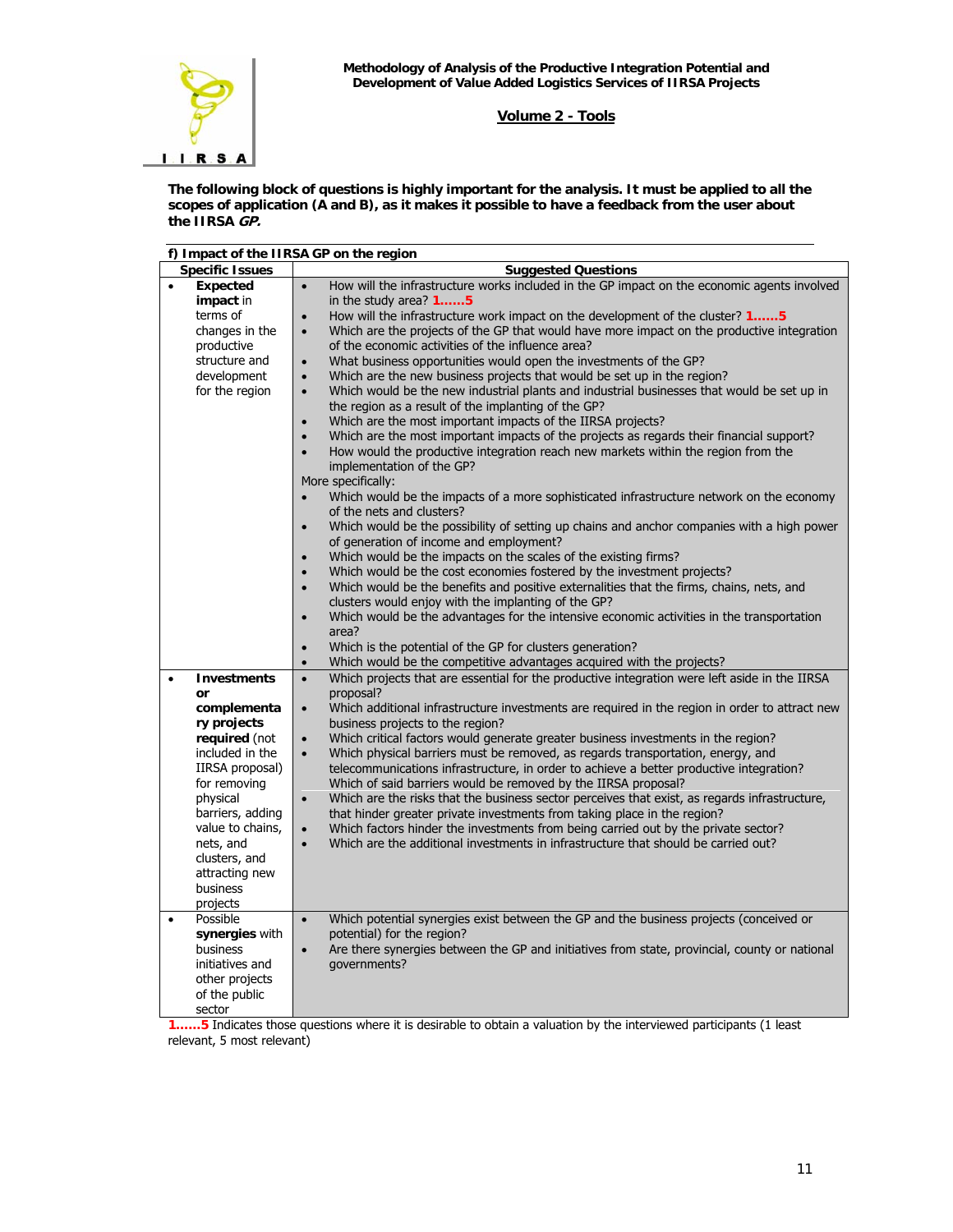

#### **BLOCK A: PRODUCTIVE INTEGRATION**

The following questions are exclusively applied to the Block A, namely, the methodological application corresponding to the purpose: A, Productive Integration

| a) Block A: Productive Structure                                                                                                                                                                                                                             |                                                                                                                                                                                                                                                                                                                                                                                                                                                                                                                                                                                                                                                                                                                                                                                                                                                                                                                                                                                                                                                                                                                                                                                                                                                                                                                                                                                                                                                                                                                                                                                                                                                                                                                                                                                                                                                                                           |  |  |
|--------------------------------------------------------------------------------------------------------------------------------------------------------------------------------------------------------------------------------------------------------------|-------------------------------------------------------------------------------------------------------------------------------------------------------------------------------------------------------------------------------------------------------------------------------------------------------------------------------------------------------------------------------------------------------------------------------------------------------------------------------------------------------------------------------------------------------------------------------------------------------------------------------------------------------------------------------------------------------------------------------------------------------------------------------------------------------------------------------------------------------------------------------------------------------------------------------------------------------------------------------------------------------------------------------------------------------------------------------------------------------------------------------------------------------------------------------------------------------------------------------------------------------------------------------------------------------------------------------------------------------------------------------------------------------------------------------------------------------------------------------------------------------------------------------------------------------------------------------------------------------------------------------------------------------------------------------------------------------------------------------------------------------------------------------------------------------------------------------------------------------------------------------------------|--|--|
| <b>Specific Issues</b>                                                                                                                                                                                                                                       | <b>Suggested Questions</b>                                                                                                                                                                                                                                                                                                                                                                                                                                                                                                                                                                                                                                                                                                                                                                                                                                                                                                                                                                                                                                                                                                                                                                                                                                                                                                                                                                                                                                                                                                                                                                                                                                                                                                                                                                                                                                                                |  |  |
| Leader<br>$\bullet$<br>industries:<br>Identification<br>and<br>characteristics<br>(Porter's Five<br>Forces Analysis:<br>entry barriers,<br>purchasers'<br>power,<br>suppliers'<br>power,<br>substitute<br>products, and<br>rivalry level in<br>the industry) | Which is(are) the leader industry(ies) within the productive web of the region?<br>$\bullet$<br>Please answer the following questions in order to describe the leader industry:<br>$\bullet$<br>Is there any element that must be considered as a barrier to entry the industry? In<br>$\bullet$<br>affirmative case, specify which one(s). As a reference, consult the following list:<br>$1, \ldots, 5$<br>$\overline{\phantom{0}}$<br>Capital requirements<br>Access to supplies<br>$\overline{\phantom{0}}$<br>Access to distribution channels<br>$\qquad \qquad -$<br>Required scale economies<br>$\qquad \qquad -$<br>Proprietary products and/or technology<br>$\qquad \qquad -$<br>Governmental policies and regulation<br>$\overline{\phantom{0}}$<br>Potential answer of the competitors (retaliation)<br>$\overline{\phantom{0}}$<br>Others<br>$\overline{\phantom{0}}$<br>Which is the level of importance or power that the product buyers of the industry have<br>$\bullet$<br>(downstream)? $1$ $5$<br>Which is their bargaining power? Where does it stand?<br>$\overline{\phantom{0}}$<br>Which is the level of concentration of the buyers? (number of buyers, total buys,<br>and average buying volume by buyer)<br>Which is the level of differentiation of the products?<br>Is there any incentive for buyers? Which ones?<br>$\qquad \qquad -$<br>Which is the level of sensitivity of the buyers to price? (Elasticity, Demand Price)<br>Which is the level of importance or power that the industry suppliers have (upstream)?<br>$\bullet$<br>$1, \ldots, 5$<br>Which is their level of concentration (number of suppliers of the main supplies<br>$\overline{\phantom{0}}$<br>and relative importance in the industry)?<br>Which percentage do the supplies received in the cost structure of the industry<br>represent?<br>Are there any substitute suppliers? |  |  |
|                                                                                                                                                                                                                                                              | Which are the costs of changing suppliers?<br>$\qquad \qquad -$<br>Is there any potential for vertical integration (downstream)?<br>Which is the level of rivalry in the industry? 15<br>$\bullet$<br>Which is the level of concentration of the industry? (number of competitors, total<br>sales, and volume of sales of the main competitors)<br>Is there any exit barrier? Which one?<br>Which is the evolution or growth tendency of the industry?                                                                                                                                                                                                                                                                                                                                                                                                                                                                                                                                                                                                                                                                                                                                                                                                                                                                                                                                                                                                                                                                                                                                                                                                                                                                                                                                                                                                                                    |  |  |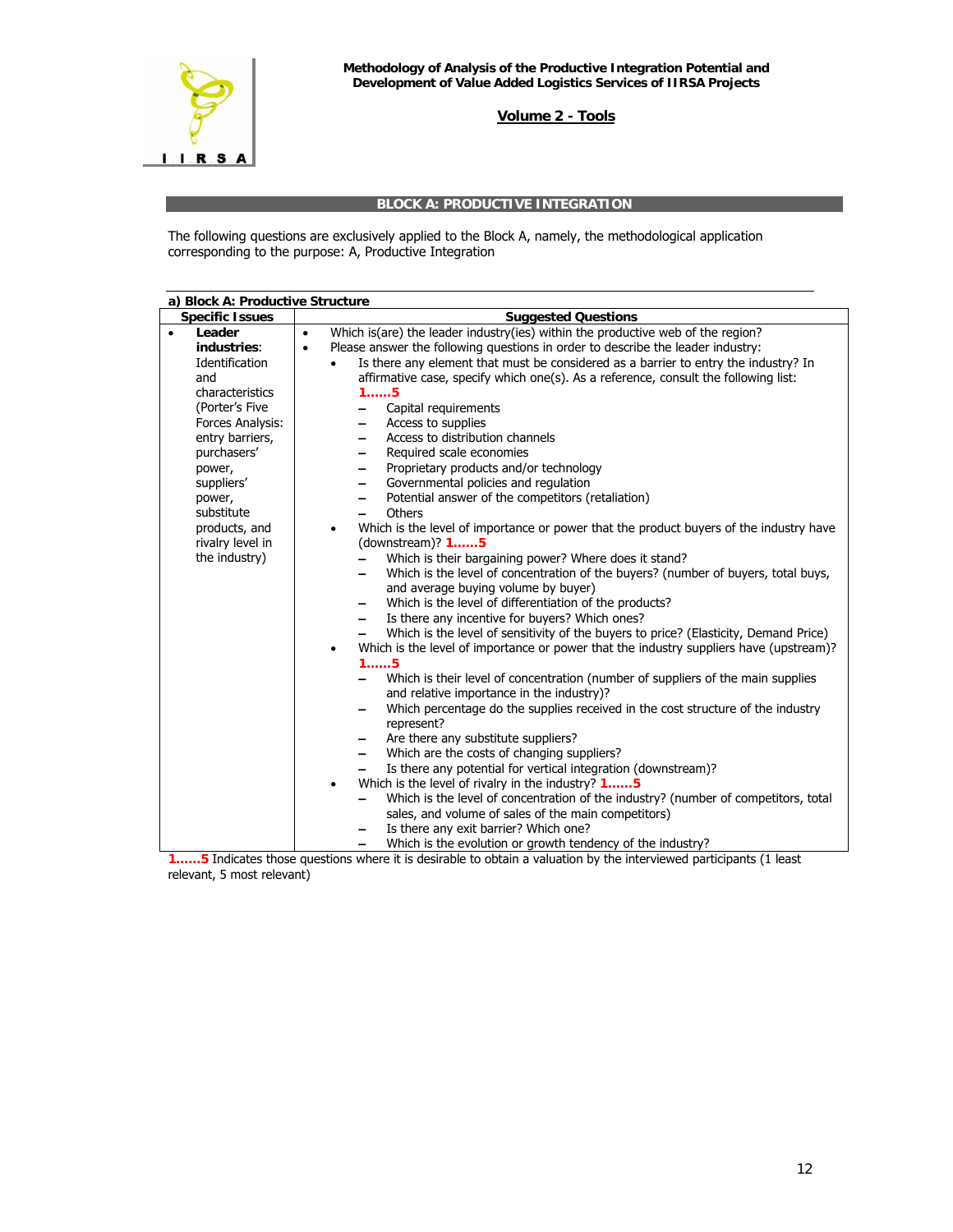

|           | a) Block A: Productive Structure (Continuation) |                                                                                                         |  |  |
|-----------|-------------------------------------------------|---------------------------------------------------------------------------------------------------------|--|--|
|           | <b>Specific Issues</b>                          | <b>Suggested Questions</b>                                                                              |  |  |
| $\bullet$ | Leader                                          | Is there leisure capacity in the industry? What proportion of the total installed                       |  |  |
|           | industry(ies)                                   | capacity?                                                                                               |  |  |
|           | (Contin.)                                       | Which is the nature of the products (differentiated or commodities)?<br>$\overline{\phantom{0}}$        |  |  |
|           |                                                 | Diversity of the competitors                                                                            |  |  |
|           |                                                 | Are there any substitute products? In affirmative case, do these products represent a<br>$\bullet$      |  |  |
|           |                                                 | threat for the particular firms that participate in the industry? 15                                    |  |  |
|           |                                                 | Which is the tendency level of the buyers for seeking substitute products?                              |  |  |
|           |                                                 | Which are the costs of changing for substitute products?<br>$\overline{\phantom{0}}$                    |  |  |
|           |                                                 | Which is the performance/price ratio of the substitute products?                                        |  |  |
| $\bullet$ | Anchor                                          | Which is(are) the anchor company(ies) with greater power or influence in the area?<br>$\bullet$         |  |  |
|           | companies:                                      | Which is the financial and market position of each one of these companies?<br>$\bullet$                 |  |  |
|           | maturity                                        | Which are their annual income and estimated profitability?<br>$\bullet$                                 |  |  |
|           | (financial                                      | Which is the position of the company as regards the industry? (Indicator: Annual<br>$\bullet$           |  |  |
|           | perspective,                                    | income of the company vs. Total income of the industry)                                                 |  |  |
|           | internal                                        | Which are the main markets of the anchor company(ies)?<br>$\bullet$                                     |  |  |
|           | processes,                                      | What percentage of the total income of the company(ies) do those markets represent?                     |  |  |
|           | technologies                                    | 15                                                                                                      |  |  |
|           | used, strategies                                | Which is the degree of sophistication of the products manufactured by the anchor<br>$\bullet$           |  |  |
|           | for searching                                   | company(ies)? $1$                                                                                       |  |  |
|           | and developing                                  | Which are the expansion plans of the anchor company(ies) for the region? (at local,<br>$\bullet$        |  |  |
|           | markets,                                        | regional, national, and international level)                                                            |  |  |
|           | exportation                                     | Which are the strengths of the anchor company(ies) in terms of resources and/or capacities<br>$\bullet$ |  |  |
|           | strategies,                                     | that can serve as competitive advantages sources? As a reference, consult the following list:           |  |  |
|           | strengths,                                      | $1, \ldots, 5$                                                                                          |  |  |
|           | weaknesses,                                     | Patents<br>$\bullet$                                                                                    |  |  |
|           | opportunities                                   | Well-known brand and of high value<br>$\bullet$                                                         |  |  |
|           | and threats)                                    | Excellent reputation among the customers<br>$\bullet$                                                   |  |  |
|           |                                                 | Cost advantages resulting from proprietary know-how<br>$\bullet$                                        |  |  |
|           |                                                 | Exclusive access to natural resources<br>$\bullet$                                                      |  |  |
|           |                                                 | Easy access to distribution networks<br>$\bullet$                                                       |  |  |
|           |                                                 | Which are the weaknesses of the anchor company(ies)? As a reference, consult the<br>$\bullet$           |  |  |
|           |                                                 | following list: 15                                                                                      |  |  |
|           |                                                 | Non existence of patents or system for the protection of the intellectual property<br>$\bullet$         |  |  |
|           |                                                 | Brand weakness (low brand equity)<br>$\bullet$                                                          |  |  |
|           |                                                 | Low reputation among the customers<br>$\bullet$                                                         |  |  |
|           |                                                 | High cost structure<br>$\bullet$                                                                        |  |  |
|           |                                                 | Lack of access to natural resources<br>$\bullet$                                                        |  |  |
|           |                                                 | Lack of access to key distribution networks<br>$\bullet$                                                |  |  |
|           |                                                 | Which are the growth and profitability opportunities that the environment offers to the<br>$\bullet$    |  |  |
|           |                                                 | anchor company(ies)? As a reference, consult the following examples: 15                                 |  |  |
|           |                                                 | Existence of a neglected segment or market niche<br>$\bullet$                                           |  |  |
|           |                                                 | Arising of new technologies<br>$\bullet$                                                                |  |  |
|           |                                                 | Deregulation<br>$\bullet$                                                                               |  |  |
|           |                                                 | Elimination of barriers to international commerce<br>$\bullet$                                          |  |  |
|           |                                                 | Which are the environment changes that can become threats for the anchor company(ies)?<br>$\bullet$     |  |  |
|           |                                                 | As a reference, consult the following examples: 15                                                      |  |  |
|           |                                                 | Changes in the customer preferences (tendency to the use of competitors)<br>$\bullet$                   |  |  |
|           |                                                 | Appearance of substitute products<br>$\bullet$                                                          |  |  |
|           |                                                 | New regulations<br>$\bullet$                                                                            |  |  |
|           |                                                 | New commerce barriers<br>$\bullet$                                                                      |  |  |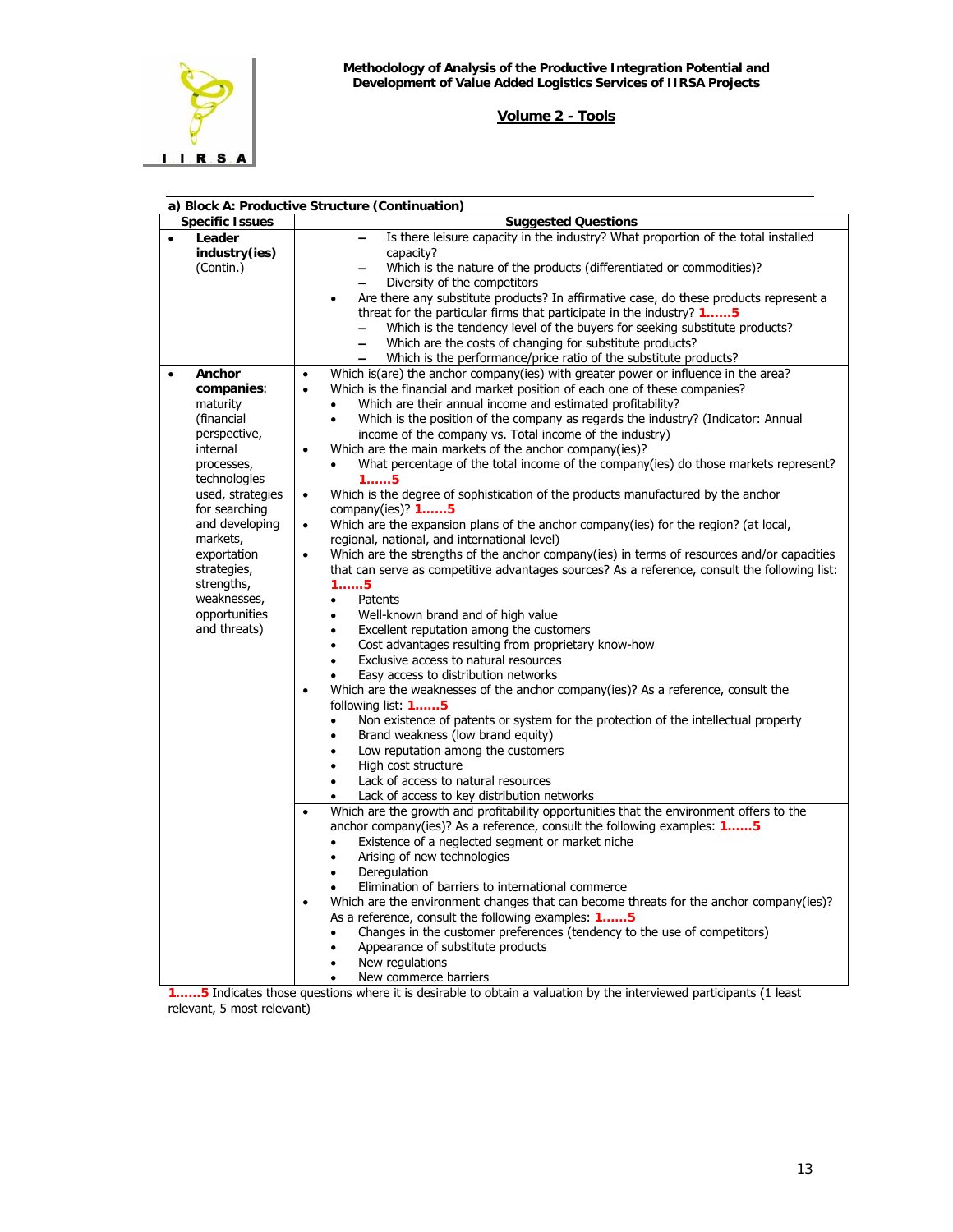

| b) Block A: National and Foreign Production and Commerce                                    |                                                                                                                                                                                                                                                                                                                                                                          |  |  |  |
|---------------------------------------------------------------------------------------------|--------------------------------------------------------------------------------------------------------------------------------------------------------------------------------------------------------------------------------------------------------------------------------------------------------------------------------------------------------------------------|--|--|--|
| <b>Specific Issues</b>                                                                      | <b>Suggested Questions</b>                                                                                                                                                                                                                                                                                                                                               |  |  |  |
| <b>Destination</b><br>markets of the<br>regional<br>production<br>(foreign and<br>regional) | Which are the markets to which the products of the unit subject to analysis are destined<br>٠<br>(chain, net, or cluster)?<br>Which is the importance of each market within the annual income of the industry? In other<br>٠<br>words, which is the distribution of the annual income of the industry by market? 15<br>Which are the corresponding volumes of product? 1 |  |  |  |
| Markets for<br>industrial<br>localization and<br>organization                               | Which are the key markets for the setting up of industrial plants?<br>٠<br>Which are the benefits associated to these locations?                                                                                                                                                                                                                                         |  |  |  |
| Generation of<br>currencies                                                                 | There are no suggested guestions in this section. Please refer to secondary sources for the<br>obtaining of the necessary information.                                                                                                                                                                                                                                   |  |  |  |

|                                                                                                                                                                                                                                                                                                                                                                              | c) Block A: Institutions                                                                                                                                 |                                                                                                                                                                                                                                                                                                                                                                                                                                                                          |  |
|------------------------------------------------------------------------------------------------------------------------------------------------------------------------------------------------------------------------------------------------------------------------------------------------------------------------------------------------------------------------------|----------------------------------------------------------------------------------------------------------------------------------------------------------|--------------------------------------------------------------------------------------------------------------------------------------------------------------------------------------------------------------------------------------------------------------------------------------------------------------------------------------------------------------------------------------------------------------------------------------------------------------------------|--|
|                                                                                                                                                                                                                                                                                                                                                                              | <b>Specific Issues</b>                                                                                                                                   | <b>Suggested Questions</b>                                                                                                                                                                                                                                                                                                                                                                                                                                               |  |
| <b>Associations</b><br>$\bullet$<br>$\bullet$<br>and<br>each one. As a reference, consult the following list:<br>chambers:<br>Sectoral associations<br>importance and<br>functions<br>Commerce chambers<br>Industrial associations<br>Promotion associations<br>$\bullet$<br>Professional associations and unions<br>٠<br>structure of the region?<br>$\bullet$<br>$\bullet$ |                                                                                                                                                          | Are there any business associations in the region with influence on the evolution of the<br>productive structure? In affirmative case, specify which and briefly describe the functions of<br>What role have the aforementioned organizations played in the evolution of the productive<br>What impact have they had on the development of their associates and of the region?<br>What role have they played in the attraction and holding of investments in the region? |  |
|                                                                                                                                                                                                                                                                                                                                                                              | <b>Public bodies</b><br>and private<br>institutions:<br>importance<br>(according to<br>their level of<br>influence in the<br>decision-making<br>process) | Which are the public bodies or institutions with influence on the evolution of the productive<br>$\bullet$<br>structure of the region? Which are the functions of the aforementioned bodies?<br>Which are the public bodies or institutions with influence on the evolution of the<br>٠<br>infrastructure of the region? Which are the functions of the aforementioned bodies?                                                                                           |  |
|                                                                                                                                                                                                                                                                                                                                                                              | Association<br>forms,<br>networks for<br>setting relations<br>and<br>coordination<br>mechanisms                                                          | Do you know about coordination mechanisms between/among:<br>$\bullet$<br>the bodies of the public sector and those of the private sector<br>the business associations?<br>Which are those mechanisms? Describe briefly.<br>$\bullet$                                                                                                                                                                                                                                     |  |
| $\bullet$                                                                                                                                                                                                                                                                                                                                                                    | <b>Potential for</b><br>new<br>associations<br>(synergies)<br>- - -                                                                                      | In your opinion, is there any potential for the appearance of new associations or association<br>$\bullet$<br>forms? Why?<br>What firms or entities would they group?<br>What benefits would the new associations bring for their associates and for the region?<br>the contract of the contract of the contract of the contract of the contract of the contract of the contract of                                                                                      |  |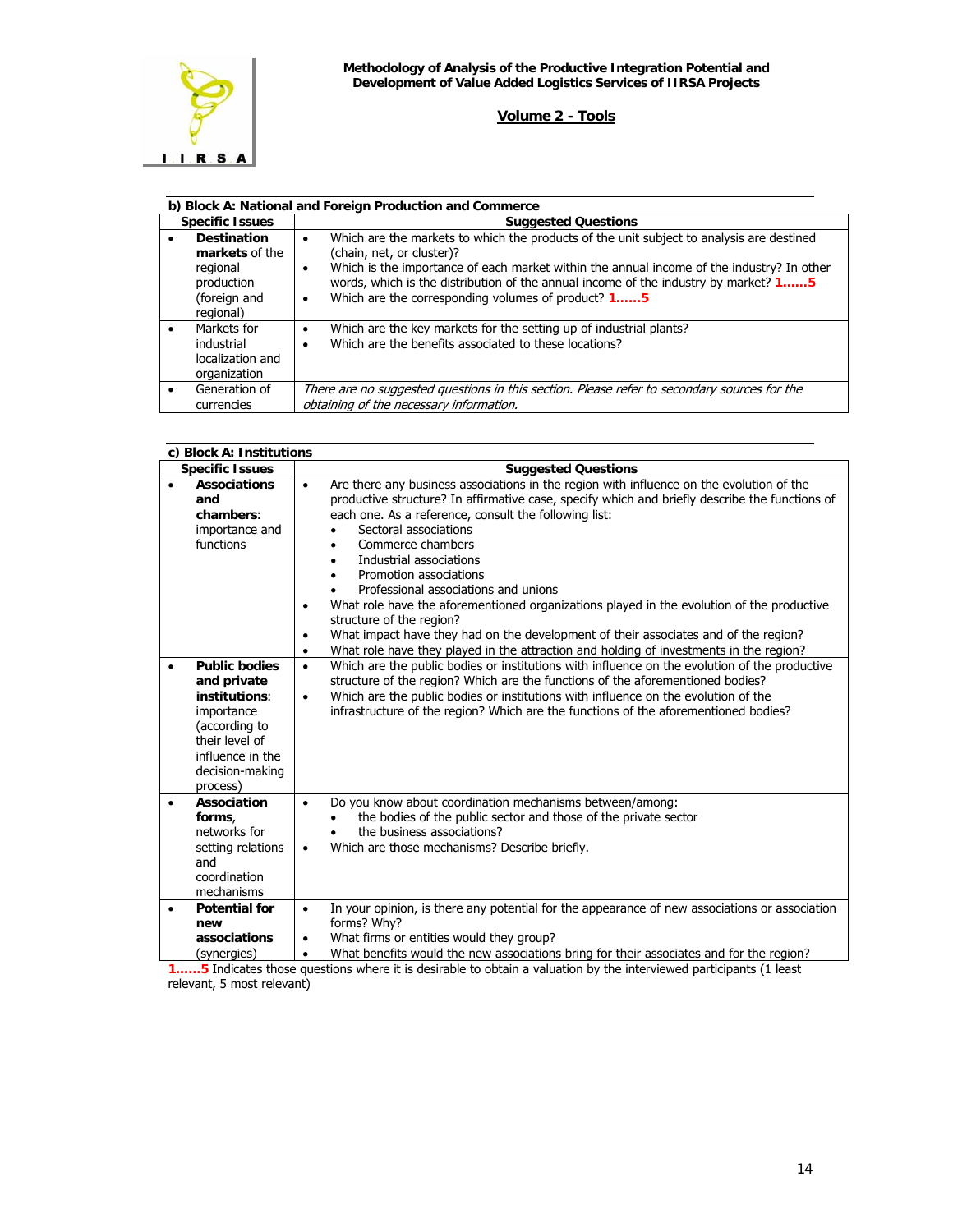

| d) Block A: Legislation and Regulation                                                                                                                                                                                                                      |                                                                                                                                                                                                                                                                                                                                                                                                                                                                                                                                                    |  |  |  |
|-------------------------------------------------------------------------------------------------------------------------------------------------------------------------------------------------------------------------------------------------------------|----------------------------------------------------------------------------------------------------------------------------------------------------------------------------------------------------------------------------------------------------------------------------------------------------------------------------------------------------------------------------------------------------------------------------------------------------------------------------------------------------------------------------------------------------|--|--|--|
| <b>Specific Issues</b>                                                                                                                                                                                                                                      | <b>Suggested Questions</b>                                                                                                                                                                                                                                                                                                                                                                                                                                                                                                                         |  |  |  |
| Current<br>$\bullet$<br>regulation<br>that rules the<br>operation of the<br>productive<br>activities that<br>integrate the<br>$unit(s)$ subject<br>to analysis                                                                                              | What rules govern the productive activities in the unit subject to analysis?<br>$\bullet$<br>Which is the field and scope of said rules? In other words, what industries or productive<br>$\bullet$<br>activities do they rule?<br>Which are the aspects of the productive activities that are subject to regulation?<br>$\bullet$<br>How do said rules benefit the development of the productive structure of the region? How<br>$\bullet$<br>do they limit it?<br>Which is the impact of said rules in terms of competitiveness? 15<br>$\bullet$ |  |  |  |
| Changes<br>$\bullet$<br>expected (or<br>required) in the<br>regulation as a<br>result of the<br>implanting of<br>the GP and its<br>impact on the<br>strategic<br>importance and<br>the<br>competitiveness<br>of the<br>productive<br>activities<br>affected | Do you anticipate any changes in the regulation as a result of the implanting of the IIRSA<br>$\bullet$<br>GP?<br>Based on what rule or legislation?<br>What kind of change is it expected?<br>$\bullet$<br>How would said change benefit or restrict the development of the productive activities of<br>$\bullet$<br>the region?<br>How would it have an impact on its strategic importance and level of competitiveness?<br>$\bullet$                                                                                                            |  |  |  |
| <b>Public bodies</b><br>$\bullet$<br>with<br>regulatory<br>and policy<br>creation<br>functions:<br>identification<br>and specific<br>functions,<br>current<br>situation and<br>expected<br>changes<br>$-7.45$                                               | Which public bodies fulfill regulatory functions in the influence area of the IIRSA GP?<br>$\bullet$<br>Which are their specific functions?<br>$\bullet$<br>Which is the field or scope of said rules?<br>$\bullet$<br>Which public bodies fulfill policy creation functions in the influence area of the IIRSA GP?<br>$\bullet$<br>Which are their specific functions?<br>$\bullet$<br>Which is the field or scope of said rules?<br>$\bullet$<br>$\overline{1}$                                                                                  |  |  |  |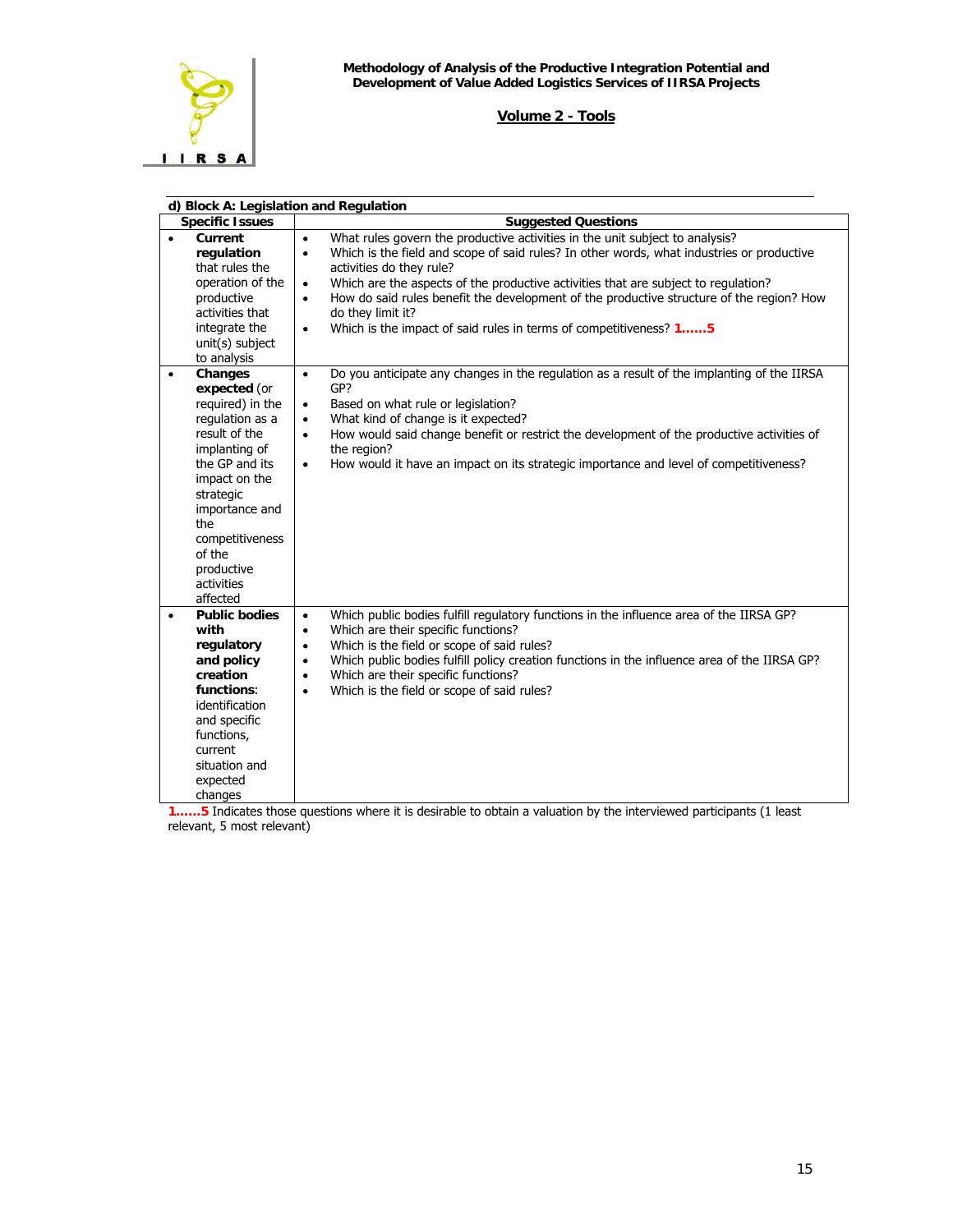

|                        | e) Block A: Support Resources                                                                                                                                                                               |                                                                                                                                                                                                                                                                                                                                                                                                                                                                      |  |  |  |
|------------------------|-------------------------------------------------------------------------------------------------------------------------------------------------------------------------------------------------------------|----------------------------------------------------------------------------------------------------------------------------------------------------------------------------------------------------------------------------------------------------------------------------------------------------------------------------------------------------------------------------------------------------------------------------------------------------------------------|--|--|--|
| <b>Specific Issues</b> |                                                                                                                                                                                                             | <b>Suggested Questions</b>                                                                                                                                                                                                                                                                                                                                                                                                                                           |  |  |  |
| $\bullet$              | Educational<br>institutions:<br>universities,<br>technical<br>schools, as well<br>as institutions<br>that provide<br>training in<br>fields and<br>disciplines<br>required by the<br>productive<br>structure | Are there any teaching and training institutions in the unit subject to analysis?<br>$\bullet$<br>Do these institutions have technological development programs and human capital that shall<br>$\bullet$<br>satisfy the requirements of the productive structure in the region (in quality and quantity)?<br>$1, \ldots, 5$<br>Have the regional firms included qualified personnel and labor force trained in said<br>$\bullet$<br>institutions at local level? 15 |  |  |  |
| $\bullet$              | <b>Research and</b><br>development<br>institutions:<br>services that<br>provide level of<br>adaptation to<br>the needs of<br>the region                                                                     | Are there any research and development institutions in the region? 1 5<br>$\bullet$<br>What services do they offer?<br>$\bullet$<br>Have the regional firms included developed technology in these research centers? 15<br>$\bullet$                                                                                                                                                                                                                                 |  |  |  |
| $\bullet$              | <b>Financial</b><br>institutions:<br>services<br>rendered and<br>level of<br>adaptation to<br>the needs of<br>the productive<br>structure                                                                   | Are there any institutions in the region that offer credit and financial support programs to<br>$\bullet$<br>firms of the regional productive structure? 15<br>Do said programs adjust to the requirements of the productive sector? 15<br>$\bullet$<br>Which are the financing sources mostly used by the firms of the productive structure subject<br>$\bullet$<br>to analysis?                                                                                    |  |  |  |
| $\bullet$              | Support from<br>the local<br>government<br>to the<br>productive<br>activity:<br>qovernmental<br>incentives                                                                                                  | Does the government offer fiscal advantages to the firms of the productive structure?<br>$\bullet$<br>1, , 5<br>Does the government offer any other kind of advantage to these firms? 1<br>$\bullet$<br>Is there any kind of local program for the development of the productive structure?<br>$\bullet$                                                                                                                                                             |  |  |  |

|                        | f) Block A: Recommendations about policy changes |  |                                                                                                                  |  |  |
|------------------------|--------------------------------------------------|--|------------------------------------------------------------------------------------------------------------------|--|--|
| <b>Specific Issues</b> |                                                  |  | <b>Suggested Questions</b>                                                                                       |  |  |
|                        | Recommendatio                                    |  | What policy changes would it be necessary to perform in order to promote the development                         |  |  |
|                        | ns                                               |  | of the productive structure?                                                                                     |  |  |
|                        |                                                  |  | E Indicator those questions where it is desirable to obtain a valuation by the interviewed participants (1 least |  |  |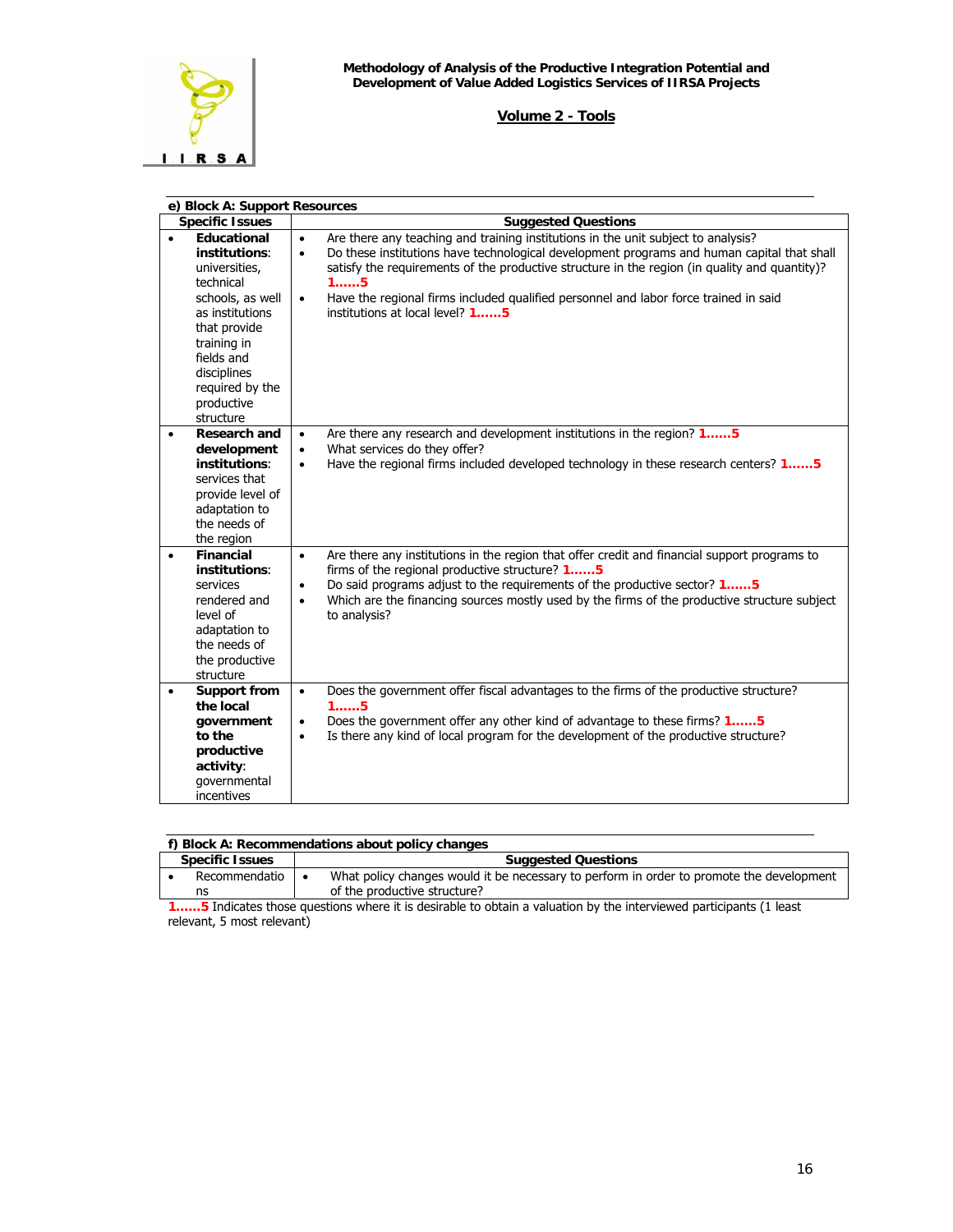

### **BLOCK B: LOGISTICS CHAINS**

The following questions are exclusively applied to Block B, namely, the methodological application corresponding to the purpose: B, Logistics Chains

| <b>Basic topics</b><br>Which is the size of your membership?, Is it voluntary?<br>$\bullet$<br>Which are the different activity sectors or segments where your association or<br>$\bullet$<br>organization has competence?<br>Do you have committees or specialized work groups?, In what fields?<br>$\bullet$<br>What other institutions or unions depend on your organization?<br>$\bullet$<br>With what public and private entities do you keep contact more frequently?<br>$\bullet$<br>In which coordination forums do you participate and/or in what directories is your<br>$\bullet$<br>organization formally represented?, National or international?<br>Sectoral topics<br>Is there any proper service offer along the corridor under analysis?, Where is the<br>$\bullet$<br>greatest deficiency?, What type of service is the best quality one?<br>Which are the main storage places?<br>$\bullet$<br>Which are the main transportation means?, Main carriers?, Average size of the<br>$\bullet$<br>deliveries?<br>What do you think about the transit times between origins and destinations in the<br>$\bullet$<br>corridor?<br>In your opinion, which are the main bottlenecks or inefficiencies?<br>$\bullet$<br>What do you think of the formalities and documents required in each stage or phase?<br>$\bullet$<br>Do you think that logistics is key for commerce competitiveness?<br>$\bullet$<br>Which is the logistics cost as a % of the sale price?<br>$\bullet$<br>Are electronic formats used?, In which phase?, Internet use?<br>$\bullet$<br>Are there any systems for tracking and monitoring the load that moves along the<br>$\bullet$<br>corridor?<br>Which are the value adding phases or stages of the logistics segment?, Where do the<br><b>Structural topics</b><br>$\bullet$<br>greatest value adding phases or stages take place?, Where are the phases located?<br>What chains of this segment are intensive users of the IIRSA logistics corridor being<br>$\bullet$<br>studied?, Where do they come from and which is their destination?<br>Which firm is the dominant firm in each logistics chain?, Is it national or transnational?,<br>$\bullet$<br>Which firms are its affiliates or allies?<br>Which is the degree of influence of the dominant firm?, Leadership?, Seniority?,<br>$\bullet$<br>Knowledge of the market?, Technical and financial strength?<br>What firms render transportation, storage, packing, information, safety, administration,<br>$\bullet$<br>communications, personnel, and other services?<br>In the production phase, how many producer firms are there?, How many are national<br>$\bullet$<br>and how many transnational?, Are they associated to unions?<br>How many of these producers are involved in the analyzed logistics corridor?, In which<br>$\bullet$<br>logistics chain do they have participation?, Who are their main customers?<br>What products do they sell to their customers?, Which is the annual amount that each<br>$\bullet$<br>one produces?<br>Which cities are the final destinations of their products and what % of their sales do<br>$\bullet$<br>they represent?<br>Do they use intermediaries?, Who are these intermediaries and what is their work?<br>Which are their biggest customers and what % of their sales do they represent?<br>$\bullet$<br>Which are their annual sales (totals, in the corridor and in the logistics chain)?<br>$\bullet$ |
|---------------------------------------------------------------------------------------------------------------------------------------------------------------------------------------------------------------------------------------------------------------------------------------------------------------------------------------------------------------------------------------------------------------------------------------------------------------------------------------------------------------------------------------------------------------------------------------------------------------------------------------------------------------------------------------------------------------------------------------------------------------------------------------------------------------------------------------------------------------------------------------------------------------------------------------------------------------------------------------------------------------------------------------------------------------------------------------------------------------------------------------------------------------------------------------------------------------------------------------------------------------------------------------------------------------------------------------------------------------------------------------------------------------------------------------------------------------------------------------------------------------------------------------------------------------------------------------------------------------------------------------------------------------------------------------------------------------------------------------------------------------------------------------------------------------------------------------------------------------------------------------------------------------------------------------------------------------------------------------------------------------------------------------------------------------------------------------------------------------------------------------------------------------------------------------------------------------------------------------------------------------------------------------------------------------------------------------------------------------------------------------------------------------------------------------------------------------------------------------------------------------------------------------------------------------------------------------------------------------------------------------------------------------------------------------------------------------------------------------------------------------------------------------------------------------------------------------------------------------------------------------------------------------------------------------------------------------------------------------------------------------------------------------------------------------------------------------------------------------------------------------------------------------------------------------------------------------------------------------------------------------------------------------------------------------------------------------------------------------------------------------------------------------------------------------------------------------------|
|                                                                                                                                                                                                                                                                                                                                                                                                                                                                                                                                                                                                                                                                                                                                                                                                                                                                                                                                                                                                                                                                                                                                                                                                                                                                                                                                                                                                                                                                                                                                                                                                                                                                                                                                                                                                                                                                                                                                                                                                                                                                                                                                                                                                                                                                                                                                                                                                                                                                                                                                                                                                                                                                                                                                                                                                                                                                                                                                                                                                                                                                                                                                                                                                                                                                                                                                                                                                                                                                     |
|                                                                                                                                                                                                                                                                                                                                                                                                                                                                                                                                                                                                                                                                                                                                                                                                                                                                                                                                                                                                                                                                                                                                                                                                                                                                                                                                                                                                                                                                                                                                                                                                                                                                                                                                                                                                                                                                                                                                                                                                                                                                                                                                                                                                                                                                                                                                                                                                                                                                                                                                                                                                                                                                                                                                                                                                                                                                                                                                                                                                                                                                                                                                                                                                                                                                                                                                                                                                                                                                     |
|                                                                                                                                                                                                                                                                                                                                                                                                                                                                                                                                                                                                                                                                                                                                                                                                                                                                                                                                                                                                                                                                                                                                                                                                                                                                                                                                                                                                                                                                                                                                                                                                                                                                                                                                                                                                                                                                                                                                                                                                                                                                                                                                                                                                                                                                                                                                                                                                                                                                                                                                                                                                                                                                                                                                                                                                                                                                                                                                                                                                                                                                                                                                                                                                                                                                                                                                                                                                                                                                     |
|                                                                                                                                                                                                                                                                                                                                                                                                                                                                                                                                                                                                                                                                                                                                                                                                                                                                                                                                                                                                                                                                                                                                                                                                                                                                                                                                                                                                                                                                                                                                                                                                                                                                                                                                                                                                                                                                                                                                                                                                                                                                                                                                                                                                                                                                                                                                                                                                                                                                                                                                                                                                                                                                                                                                                                                                                                                                                                                                                                                                                                                                                                                                                                                                                                                                                                                                                                                                                                                                     |
|                                                                                                                                                                                                                                                                                                                                                                                                                                                                                                                                                                                                                                                                                                                                                                                                                                                                                                                                                                                                                                                                                                                                                                                                                                                                                                                                                                                                                                                                                                                                                                                                                                                                                                                                                                                                                                                                                                                                                                                                                                                                                                                                                                                                                                                                                                                                                                                                                                                                                                                                                                                                                                                                                                                                                                                                                                                                                                                                                                                                                                                                                                                                                                                                                                                                                                                                                                                                                                                                     |
|                                                                                                                                                                                                                                                                                                                                                                                                                                                                                                                                                                                                                                                                                                                                                                                                                                                                                                                                                                                                                                                                                                                                                                                                                                                                                                                                                                                                                                                                                                                                                                                                                                                                                                                                                                                                                                                                                                                                                                                                                                                                                                                                                                                                                                                                                                                                                                                                                                                                                                                                                                                                                                                                                                                                                                                                                                                                                                                                                                                                                                                                                                                                                                                                                                                                                                                                                                                                                                                                     |
|                                                                                                                                                                                                                                                                                                                                                                                                                                                                                                                                                                                                                                                                                                                                                                                                                                                                                                                                                                                                                                                                                                                                                                                                                                                                                                                                                                                                                                                                                                                                                                                                                                                                                                                                                                                                                                                                                                                                                                                                                                                                                                                                                                                                                                                                                                                                                                                                                                                                                                                                                                                                                                                                                                                                                                                                                                                                                                                                                                                                                                                                                                                                                                                                                                                                                                                                                                                                                                                                     |
|                                                                                                                                                                                                                                                                                                                                                                                                                                                                                                                                                                                                                                                                                                                                                                                                                                                                                                                                                                                                                                                                                                                                                                                                                                                                                                                                                                                                                                                                                                                                                                                                                                                                                                                                                                                                                                                                                                                                                                                                                                                                                                                                                                                                                                                                                                                                                                                                                                                                                                                                                                                                                                                                                                                                                                                                                                                                                                                                                                                                                                                                                                                                                                                                                                                                                                                                                                                                                                                                     |
|                                                                                                                                                                                                                                                                                                                                                                                                                                                                                                                                                                                                                                                                                                                                                                                                                                                                                                                                                                                                                                                                                                                                                                                                                                                                                                                                                                                                                                                                                                                                                                                                                                                                                                                                                                                                                                                                                                                                                                                                                                                                                                                                                                                                                                                                                                                                                                                                                                                                                                                                                                                                                                                                                                                                                                                                                                                                                                                                                                                                                                                                                                                                                                                                                                                                                                                                                                                                                                                                     |
|                                                                                                                                                                                                                                                                                                                                                                                                                                                                                                                                                                                                                                                                                                                                                                                                                                                                                                                                                                                                                                                                                                                                                                                                                                                                                                                                                                                                                                                                                                                                                                                                                                                                                                                                                                                                                                                                                                                                                                                                                                                                                                                                                                                                                                                                                                                                                                                                                                                                                                                                                                                                                                                                                                                                                                                                                                                                                                                                                                                                                                                                                                                                                                                                                                                                                                                                                                                                                                                                     |
|                                                                                                                                                                                                                                                                                                                                                                                                                                                                                                                                                                                                                                                                                                                                                                                                                                                                                                                                                                                                                                                                                                                                                                                                                                                                                                                                                                                                                                                                                                                                                                                                                                                                                                                                                                                                                                                                                                                                                                                                                                                                                                                                                                                                                                                                                                                                                                                                                                                                                                                                                                                                                                                                                                                                                                                                                                                                                                                                                                                                                                                                                                                                                                                                                                                                                                                                                                                                                                                                     |
|                                                                                                                                                                                                                                                                                                                                                                                                                                                                                                                                                                                                                                                                                                                                                                                                                                                                                                                                                                                                                                                                                                                                                                                                                                                                                                                                                                                                                                                                                                                                                                                                                                                                                                                                                                                                                                                                                                                                                                                                                                                                                                                                                                                                                                                                                                                                                                                                                                                                                                                                                                                                                                                                                                                                                                                                                                                                                                                                                                                                                                                                                                                                                                                                                                                                                                                                                                                                                                                                     |
|                                                                                                                                                                                                                                                                                                                                                                                                                                                                                                                                                                                                                                                                                                                                                                                                                                                                                                                                                                                                                                                                                                                                                                                                                                                                                                                                                                                                                                                                                                                                                                                                                                                                                                                                                                                                                                                                                                                                                                                                                                                                                                                                                                                                                                                                                                                                                                                                                                                                                                                                                                                                                                                                                                                                                                                                                                                                                                                                                                                                                                                                                                                                                                                                                                                                                                                                                                                                                                                                     |
|                                                                                                                                                                                                                                                                                                                                                                                                                                                                                                                                                                                                                                                                                                                                                                                                                                                                                                                                                                                                                                                                                                                                                                                                                                                                                                                                                                                                                                                                                                                                                                                                                                                                                                                                                                                                                                                                                                                                                                                                                                                                                                                                                                                                                                                                                                                                                                                                                                                                                                                                                                                                                                                                                                                                                                                                                                                                                                                                                                                                                                                                                                                                                                                                                                                                                                                                                                                                                                                                     |
|                                                                                                                                                                                                                                                                                                                                                                                                                                                                                                                                                                                                                                                                                                                                                                                                                                                                                                                                                                                                                                                                                                                                                                                                                                                                                                                                                                                                                                                                                                                                                                                                                                                                                                                                                                                                                                                                                                                                                                                                                                                                                                                                                                                                                                                                                                                                                                                                                                                                                                                                                                                                                                                                                                                                                                                                                                                                                                                                                                                                                                                                                                                                                                                                                                                                                                                                                                                                                                                                     |
|                                                                                                                                                                                                                                                                                                                                                                                                                                                                                                                                                                                                                                                                                                                                                                                                                                                                                                                                                                                                                                                                                                                                                                                                                                                                                                                                                                                                                                                                                                                                                                                                                                                                                                                                                                                                                                                                                                                                                                                                                                                                                                                                                                                                                                                                                                                                                                                                                                                                                                                                                                                                                                                                                                                                                                                                                                                                                                                                                                                                                                                                                                                                                                                                                                                                                                                                                                                                                                                                     |
|                                                                                                                                                                                                                                                                                                                                                                                                                                                                                                                                                                                                                                                                                                                                                                                                                                                                                                                                                                                                                                                                                                                                                                                                                                                                                                                                                                                                                                                                                                                                                                                                                                                                                                                                                                                                                                                                                                                                                                                                                                                                                                                                                                                                                                                                                                                                                                                                                                                                                                                                                                                                                                                                                                                                                                                                                                                                                                                                                                                                                                                                                                                                                                                                                                                                                                                                                                                                                                                                     |
|                                                                                                                                                                                                                                                                                                                                                                                                                                                                                                                                                                                                                                                                                                                                                                                                                                                                                                                                                                                                                                                                                                                                                                                                                                                                                                                                                                                                                                                                                                                                                                                                                                                                                                                                                                                                                                                                                                                                                                                                                                                                                                                                                                                                                                                                                                                                                                                                                                                                                                                                                                                                                                                                                                                                                                                                                                                                                                                                                                                                                                                                                                                                                                                                                                                                                                                                                                                                                                                                     |
|                                                                                                                                                                                                                                                                                                                                                                                                                                                                                                                                                                                                                                                                                                                                                                                                                                                                                                                                                                                                                                                                                                                                                                                                                                                                                                                                                                                                                                                                                                                                                                                                                                                                                                                                                                                                                                                                                                                                                                                                                                                                                                                                                                                                                                                                                                                                                                                                                                                                                                                                                                                                                                                                                                                                                                                                                                                                                                                                                                                                                                                                                                                                                                                                                                                                                                                                                                                                                                                                     |
|                                                                                                                                                                                                                                                                                                                                                                                                                                                                                                                                                                                                                                                                                                                                                                                                                                                                                                                                                                                                                                                                                                                                                                                                                                                                                                                                                                                                                                                                                                                                                                                                                                                                                                                                                                                                                                                                                                                                                                                                                                                                                                                                                                                                                                                                                                                                                                                                                                                                                                                                                                                                                                                                                                                                                                                                                                                                                                                                                                                                                                                                                                                                                                                                                                                                                                                                                                                                                                                                     |
|                                                                                                                                                                                                                                                                                                                                                                                                                                                                                                                                                                                                                                                                                                                                                                                                                                                                                                                                                                                                                                                                                                                                                                                                                                                                                                                                                                                                                                                                                                                                                                                                                                                                                                                                                                                                                                                                                                                                                                                                                                                                                                                                                                                                                                                                                                                                                                                                                                                                                                                                                                                                                                                                                                                                                                                                                                                                                                                                                                                                                                                                                                                                                                                                                                                                                                                                                                                                                                                                     |
|                                                                                                                                                                                                                                                                                                                                                                                                                                                                                                                                                                                                                                                                                                                                                                                                                                                                                                                                                                                                                                                                                                                                                                                                                                                                                                                                                                                                                                                                                                                                                                                                                                                                                                                                                                                                                                                                                                                                                                                                                                                                                                                                                                                                                                                                                                                                                                                                                                                                                                                                                                                                                                                                                                                                                                                                                                                                                                                                                                                                                                                                                                                                                                                                                                                                                                                                                                                                                                                                     |
|                                                                                                                                                                                                                                                                                                                                                                                                                                                                                                                                                                                                                                                                                                                                                                                                                                                                                                                                                                                                                                                                                                                                                                                                                                                                                                                                                                                                                                                                                                                                                                                                                                                                                                                                                                                                                                                                                                                                                                                                                                                                                                                                                                                                                                                                                                                                                                                                                                                                                                                                                                                                                                                                                                                                                                                                                                                                                                                                                                                                                                                                                                                                                                                                                                                                                                                                                                                                                                                                     |
|                                                                                                                                                                                                                                                                                                                                                                                                                                                                                                                                                                                                                                                                                                                                                                                                                                                                                                                                                                                                                                                                                                                                                                                                                                                                                                                                                                                                                                                                                                                                                                                                                                                                                                                                                                                                                                                                                                                                                                                                                                                                                                                                                                                                                                                                                                                                                                                                                                                                                                                                                                                                                                                                                                                                                                                                                                                                                                                                                                                                                                                                                                                                                                                                                                                                                                                                                                                                                                                                     |
|                                                                                                                                                                                                                                                                                                                                                                                                                                                                                                                                                                                                                                                                                                                                                                                                                                                                                                                                                                                                                                                                                                                                                                                                                                                                                                                                                                                                                                                                                                                                                                                                                                                                                                                                                                                                                                                                                                                                                                                                                                                                                                                                                                                                                                                                                                                                                                                                                                                                                                                                                                                                                                                                                                                                                                                                                                                                                                                                                                                                                                                                                                                                                                                                                                                                                                                                                                                                                                                                     |
|                                                                                                                                                                                                                                                                                                                                                                                                                                                                                                                                                                                                                                                                                                                                                                                                                                                                                                                                                                                                                                                                                                                                                                                                                                                                                                                                                                                                                                                                                                                                                                                                                                                                                                                                                                                                                                                                                                                                                                                                                                                                                                                                                                                                                                                                                                                                                                                                                                                                                                                                                                                                                                                                                                                                                                                                                                                                                                                                                                                                                                                                                                                                                                                                                                                                                                                                                                                                                                                                     |
|                                                                                                                                                                                                                                                                                                                                                                                                                                                                                                                                                                                                                                                                                                                                                                                                                                                                                                                                                                                                                                                                                                                                                                                                                                                                                                                                                                                                                                                                                                                                                                                                                                                                                                                                                                                                                                                                                                                                                                                                                                                                                                                                                                                                                                                                                                                                                                                                                                                                                                                                                                                                                                                                                                                                                                                                                                                                                                                                                                                                                                                                                                                                                                                                                                                                                                                                                                                                                                                                     |
|                                                                                                                                                                                                                                                                                                                                                                                                                                                                                                                                                                                                                                                                                                                                                                                                                                                                                                                                                                                                                                                                                                                                                                                                                                                                                                                                                                                                                                                                                                                                                                                                                                                                                                                                                                                                                                                                                                                                                                                                                                                                                                                                                                                                                                                                                                                                                                                                                                                                                                                                                                                                                                                                                                                                                                                                                                                                                                                                                                                                                                                                                                                                                                                                                                                                                                                                                                                                                                                                     |
|                                                                                                                                                                                                                                                                                                                                                                                                                                                                                                                                                                                                                                                                                                                                                                                                                                                                                                                                                                                                                                                                                                                                                                                                                                                                                                                                                                                                                                                                                                                                                                                                                                                                                                                                                                                                                                                                                                                                                                                                                                                                                                                                                                                                                                                                                                                                                                                                                                                                                                                                                                                                                                                                                                                                                                                                                                                                                                                                                                                                                                                                                                                                                                                                                                                                                                                                                                                                                                                                     |
|                                                                                                                                                                                                                                                                                                                                                                                                                                                                                                                                                                                                                                                                                                                                                                                                                                                                                                                                                                                                                                                                                                                                                                                                                                                                                                                                                                                                                                                                                                                                                                                                                                                                                                                                                                                                                                                                                                                                                                                                                                                                                                                                                                                                                                                                                                                                                                                                                                                                                                                                                                                                                                                                                                                                                                                                                                                                                                                                                                                                                                                                                                                                                                                                                                                                                                                                                                                                                                                                     |
|                                                                                                                                                                                                                                                                                                                                                                                                                                                                                                                                                                                                                                                                                                                                                                                                                                                                                                                                                                                                                                                                                                                                                                                                                                                                                                                                                                                                                                                                                                                                                                                                                                                                                                                                                                                                                                                                                                                                                                                                                                                                                                                                                                                                                                                                                                                                                                                                                                                                                                                                                                                                                                                                                                                                                                                                                                                                                                                                                                                                                                                                                                                                                                                                                                                                                                                                                                                                                                                                     |
|                                                                                                                                                                                                                                                                                                                                                                                                                                                                                                                                                                                                                                                                                                                                                                                                                                                                                                                                                                                                                                                                                                                                                                                                                                                                                                                                                                                                                                                                                                                                                                                                                                                                                                                                                                                                                                                                                                                                                                                                                                                                                                                                                                                                                                                                                                                                                                                                                                                                                                                                                                                                                                                                                                                                                                                                                                                                                                                                                                                                                                                                                                                                                                                                                                                                                                                                                                                                                                                                     |
|                                                                                                                                                                                                                                                                                                                                                                                                                                                                                                                                                                                                                                                                                                                                                                                                                                                                                                                                                                                                                                                                                                                                                                                                                                                                                                                                                                                                                                                                                                                                                                                                                                                                                                                                                                                                                                                                                                                                                                                                                                                                                                                                                                                                                                                                                                                                                                                                                                                                                                                                                                                                                                                                                                                                                                                                                                                                                                                                                                                                                                                                                                                                                                                                                                                                                                                                                                                                                                                                     |
|                                                                                                                                                                                                                                                                                                                                                                                                                                                                                                                                                                                                                                                                                                                                                                                                                                                                                                                                                                                                                                                                                                                                                                                                                                                                                                                                                                                                                                                                                                                                                                                                                                                                                                                                                                                                                                                                                                                                                                                                                                                                                                                                                                                                                                                                                                                                                                                                                                                                                                                                                                                                                                                                                                                                                                                                                                                                                                                                                                                                                                                                                                                                                                                                                                                                                                                                                                                                                                                                     |
|                                                                                                                                                                                                                                                                                                                                                                                                                                                                                                                                                                                                                                                                                                                                                                                                                                                                                                                                                                                                                                                                                                                                                                                                                                                                                                                                                                                                                                                                                                                                                                                                                                                                                                                                                                                                                                                                                                                                                                                                                                                                                                                                                                                                                                                                                                                                                                                                                                                                                                                                                                                                                                                                                                                                                                                                                                                                                                                                                                                                                                                                                                                                                                                                                                                                                                                                                                                                                                                                     |
|                                                                                                                                                                                                                                                                                                                                                                                                                                                                                                                                                                                                                                                                                                                                                                                                                                                                                                                                                                                                                                                                                                                                                                                                                                                                                                                                                                                                                                                                                                                                                                                                                                                                                                                                                                                                                                                                                                                                                                                                                                                                                                                                                                                                                                                                                                                                                                                                                                                                                                                                                                                                                                                                                                                                                                                                                                                                                                                                                                                                                                                                                                                                                                                                                                                                                                                                                                                                                                                                     |
|                                                                                                                                                                                                                                                                                                                                                                                                                                                                                                                                                                                                                                                                                                                                                                                                                                                                                                                                                                                                                                                                                                                                                                                                                                                                                                                                                                                                                                                                                                                                                                                                                                                                                                                                                                                                                                                                                                                                                                                                                                                                                                                                                                                                                                                                                                                                                                                                                                                                                                                                                                                                                                                                                                                                                                                                                                                                                                                                                                                                                                                                                                                                                                                                                                                                                                                                                                                                                                                                     |
|                                                                                                                                                                                                                                                                                                                                                                                                                                                                                                                                                                                                                                                                                                                                                                                                                                                                                                                                                                                                                                                                                                                                                                                                                                                                                                                                                                                                                                                                                                                                                                                                                                                                                                                                                                                                                                                                                                                                                                                                                                                                                                                                                                                                                                                                                                                                                                                                                                                                                                                                                                                                                                                                                                                                                                                                                                                                                                                                                                                                                                                                                                                                                                                                                                                                                                                                                                                                                                                                     |
|                                                                                                                                                                                                                                                                                                                                                                                                                                                                                                                                                                                                                                                                                                                                                                                                                                                                                                                                                                                                                                                                                                                                                                                                                                                                                                                                                                                                                                                                                                                                                                                                                                                                                                                                                                                                                                                                                                                                                                                                                                                                                                                                                                                                                                                                                                                                                                                                                                                                                                                                                                                                                                                                                                                                                                                                                                                                                                                                                                                                                                                                                                                                                                                                                                                                                                                                                                                                                                                                     |
|                                                                                                                                                                                                                                                                                                                                                                                                                                                                                                                                                                                                                                                                                                                                                                                                                                                                                                                                                                                                                                                                                                                                                                                                                                                                                                                                                                                                                                                                                                                                                                                                                                                                                                                                                                                                                                                                                                                                                                                                                                                                                                                                                                                                                                                                                                                                                                                                                                                                                                                                                                                                                                                                                                                                                                                                                                                                                                                                                                                                                                                                                                                                                                                                                                                                                                                                                                                                                                                                     |
|                                                                                                                                                                                                                                                                                                                                                                                                                                                                                                                                                                                                                                                                                                                                                                                                                                                                                                                                                                                                                                                                                                                                                                                                                                                                                                                                                                                                                                                                                                                                                                                                                                                                                                                                                                                                                                                                                                                                                                                                                                                                                                                                                                                                                                                                                                                                                                                                                                                                                                                                                                                                                                                                                                                                                                                                                                                                                                                                                                                                                                                                                                                                                                                                                                                                                                                                                                                                                                                                     |
|                                                                                                                                                                                                                                                                                                                                                                                                                                                                                                                                                                                                                                                                                                                                                                                                                                                                                                                                                                                                                                                                                                                                                                                                                                                                                                                                                                                                                                                                                                                                                                                                                                                                                                                                                                                                                                                                                                                                                                                                                                                                                                                                                                                                                                                                                                                                                                                                                                                                                                                                                                                                                                                                                                                                                                                                                                                                                                                                                                                                                                                                                                                                                                                                                                                                                                                                                                                                                                                                     |
|                                                                                                                                                                                                                                                                                                                                                                                                                                                                                                                                                                                                                                                                                                                                                                                                                                                                                                                                                                                                                                                                                                                                                                                                                                                                                                                                                                                                                                                                                                                                                                                                                                                                                                                                                                                                                                                                                                                                                                                                                                                                                                                                                                                                                                                                                                                                                                                                                                                                                                                                                                                                                                                                                                                                                                                                                                                                                                                                                                                                                                                                                                                                                                                                                                                                                                                                                                                                                                                                     |
|                                                                                                                                                                                                                                                                                                                                                                                                                                                                                                                                                                                                                                                                                                                                                                                                                                                                                                                                                                                                                                                                                                                                                                                                                                                                                                                                                                                                                                                                                                                                                                                                                                                                                                                                                                                                                                                                                                                                                                                                                                                                                                                                                                                                                                                                                                                                                                                                                                                                                                                                                                                                                                                                                                                                                                                                                                                                                                                                                                                                                                                                                                                                                                                                                                                                                                                                                                                                                                                                     |
|                                                                                                                                                                                                                                                                                                                                                                                                                                                                                                                                                                                                                                                                                                                                                                                                                                                                                                                                                                                                                                                                                                                                                                                                                                                                                                                                                                                                                                                                                                                                                                                                                                                                                                                                                                                                                                                                                                                                                                                                                                                                                                                                                                                                                                                                                                                                                                                                                                                                                                                                                                                                                                                                                                                                                                                                                                                                                                                                                                                                                                                                                                                                                                                                                                                                                                                                                                                                                                                                     |
|                                                                                                                                                                                                                                                                                                                                                                                                                                                                                                                                                                                                                                                                                                                                                                                                                                                                                                                                                                                                                                                                                                                                                                                                                                                                                                                                                                                                                                                                                                                                                                                                                                                                                                                                                                                                                                                                                                                                                                                                                                                                                                                                                                                                                                                                                                                                                                                                                                                                                                                                                                                                                                                                                                                                                                                                                                                                                                                                                                                                                                                                                                                                                                                                                                                                                                                                                                                                                                                                     |
|                                                                                                                                                                                                                                                                                                                                                                                                                                                                                                                                                                                                                                                                                                                                                                                                                                                                                                                                                                                                                                                                                                                                                                                                                                                                                                                                                                                                                                                                                                                                                                                                                                                                                                                                                                                                                                                                                                                                                                                                                                                                                                                                                                                                                                                                                                                                                                                                                                                                                                                                                                                                                                                                                                                                                                                                                                                                                                                                                                                                                                                                                                                                                                                                                                                                                                                                                                                                                                                                     |
| 13. What firms render transportation, storage, packing, information, safety,<br>$\bullet$                                                                                                                                                                                                                                                                                                                                                                                                                                                                                                                                                                                                                                                                                                                                                                                                                                                                                                                                                                                                                                                                                                                                                                                                                                                                                                                                                                                                                                                                                                                                                                                                                                                                                                                                                                                                                                                                                                                                                                                                                                                                                                                                                                                                                                                                                                                                                                                                                                                                                                                                                                                                                                                                                                                                                                                                                                                                                                                                                                                                                                                                                                                                                                                                                                                                                                                                                                           |
| administration, communications, personnel, and other services?                                                                                                                                                                                                                                                                                                                                                                                                                                                                                                                                                                                                                                                                                                                                                                                                                                                                                                                                                                                                                                                                                                                                                                                                                                                                                                                                                                                                                                                                                                                                                                                                                                                                                                                                                                                                                                                                                                                                                                                                                                                                                                                                                                                                                                                                                                                                                                                                                                                                                                                                                                                                                                                                                                                                                                                                                                                                                                                                                                                                                                                                                                                                                                                                                                                                                                                                                                                                      |
|                                                                                                                                                                                                                                                                                                                                                                                                                                                                                                                                                                                                                                                                                                                                                                                                                                                                                                                                                                                                                                                                                                                                                                                                                                                                                                                                                                                                                                                                                                                                                                                                                                                                                                                                                                                                                                                                                                                                                                                                                                                                                                                                                                                                                                                                                                                                                                                                                                                                                                                                                                                                                                                                                                                                                                                                                                                                                                                                                                                                                                                                                                                                                                                                                                                                                                                                                                                                                                                                     |
| Is the development of the analyzed logistics segment included as a priority in the<br><b>Strategic topics</b><br>$\bullet$                                                                                                                                                                                                                                                                                                                                                                                                                                                                                                                                                                                                                                                                                                                                                                                                                                                                                                                                                                                                                                                                                                                                                                                                                                                                                                                                                                                                                                                                                                                                                                                                                                                                                                                                                                                                                                                                                                                                                                                                                                                                                                                                                                                                                                                                                                                                                                                                                                                                                                                                                                                                                                                                                                                                                                                                                                                                                                                                                                                                                                                                                                                                                                                                                                                                                                                                          |
| national or sectoral plans?                                                                                                                                                                                                                                                                                                                                                                                                                                                                                                                                                                                                                                                                                                                                                                                                                                                                                                                                                                                                                                                                                                                                                                                                                                                                                                                                                                                                                                                                                                                                                                                                                                                                                                                                                                                                                                                                                                                                                                                                                                                                                                                                                                                                                                                                                                                                                                                                                                                                                                                                                                                                                                                                                                                                                                                                                                                                                                                                                                                                                                                                                                                                                                                                                                                                                                                                                                                                                                         |
| Are the selected logistics chains considered a priority in the national, sectoral, regional,<br>$\bullet$                                                                                                                                                                                                                                                                                                                                                                                                                                                                                                                                                                                                                                                                                                                                                                                                                                                                                                                                                                                                                                                                                                                                                                                                                                                                                                                                                                                                                                                                                                                                                                                                                                                                                                                                                                                                                                                                                                                                                                                                                                                                                                                                                                                                                                                                                                                                                                                                                                                                                                                                                                                                                                                                                                                                                                                                                                                                                                                                                                                                                                                                                                                                                                                                                                                                                                                                                           |
| or local plans?                                                                                                                                                                                                                                                                                                                                                                                                                                                                                                                                                                                                                                                                                                                                                                                                                                                                                                                                                                                                                                                                                                                                                                                                                                                                                                                                                                                                                                                                                                                                                                                                                                                                                                                                                                                                                                                                                                                                                                                                                                                                                                                                                                                                                                                                                                                                                                                                                                                                                                                                                                                                                                                                                                                                                                                                                                                                                                                                                                                                                                                                                                                                                                                                                                                                                                                                                                                                                                                     |
|                                                                                                                                                                                                                                                                                                                                                                                                                                                                                                                                                                                                                                                                                                                                                                                                                                                                                                                                                                                                                                                                                                                                                                                                                                                                                                                                                                                                                                                                                                                                                                                                                                                                                                                                                                                                                                                                                                                                                                                                                                                                                                                                                                                                                                                                                                                                                                                                                                                                                                                                                                                                                                                                                                                                                                                                                                                                                                                                                                                                                                                                                                                                                                                                                                                                                                                                                                                                                                                                     |
| Which is the growth in the demand in the last years?                                                                                                                                                                                                                                                                                                                                                                                                                                                                                                                                                                                                                                                                                                                                                                                                                                                                                                                                                                                                                                                                                                                                                                                                                                                                                                                                                                                                                                                                                                                                                                                                                                                                                                                                                                                                                                                                                                                                                                                                                                                                                                                                                                                                                                                                                                                                                                                                                                                                                                                                                                                                                                                                                                                                                                                                                                                                                                                                                                                                                                                                                                                                                                                                                                                                                                                                                                                                                |
| Are the products prices stable?, Have they changed in the recent years?                                                                                                                                                                                                                                                                                                                                                                                                                                                                                                                                                                                                                                                                                                                                                                                                                                                                                                                                                                                                                                                                                                                                                                                                                                                                                                                                                                                                                                                                                                                                                                                                                                                                                                                                                                                                                                                                                                                                                                                                                                                                                                                                                                                                                                                                                                                                                                                                                                                                                                                                                                                                                                                                                                                                                                                                                                                                                                                                                                                                                                                                                                                                                                                                                                                                                                                                                                                             |
|                                                                                                                                                                                                                                                                                                                                                                                                                                                                                                                                                                                                                                                                                                                                                                                                                                                                                                                                                                                                                                                                                                                                                                                                                                                                                                                                                                                                                                                                                                                                                                                                                                                                                                                                                                                                                                                                                                                                                                                                                                                                                                                                                                                                                                                                                                                                                                                                                                                                                                                                                                                                                                                                                                                                                                                                                                                                                                                                                                                                                                                                                                                                                                                                                                                                                                                                                                                                                                                                     |
| Do the customers make big purchases and arrange periodic deliveries?<br>Which factors are key for winning in the destination market: cost, time, quality,<br>$\bullet$                                                                                                                                                                                                                                                                                                                                                                                                                                                                                                                                                                                                                                                                                                                                                                                                                                                                                                                                                                                                                                                                                                                                                                                                                                                                                                                                                                                                                                                                                                                                                                                                                                                                                                                                                                                                                                                                                                                                                                                                                                                                                                                                                                                                                                                                                                                                                                                                                                                                                                                                                                                                                                                                                                                                                                                                                                                                                                                                                                                                                                                                                                                                                                                                                                                                                              |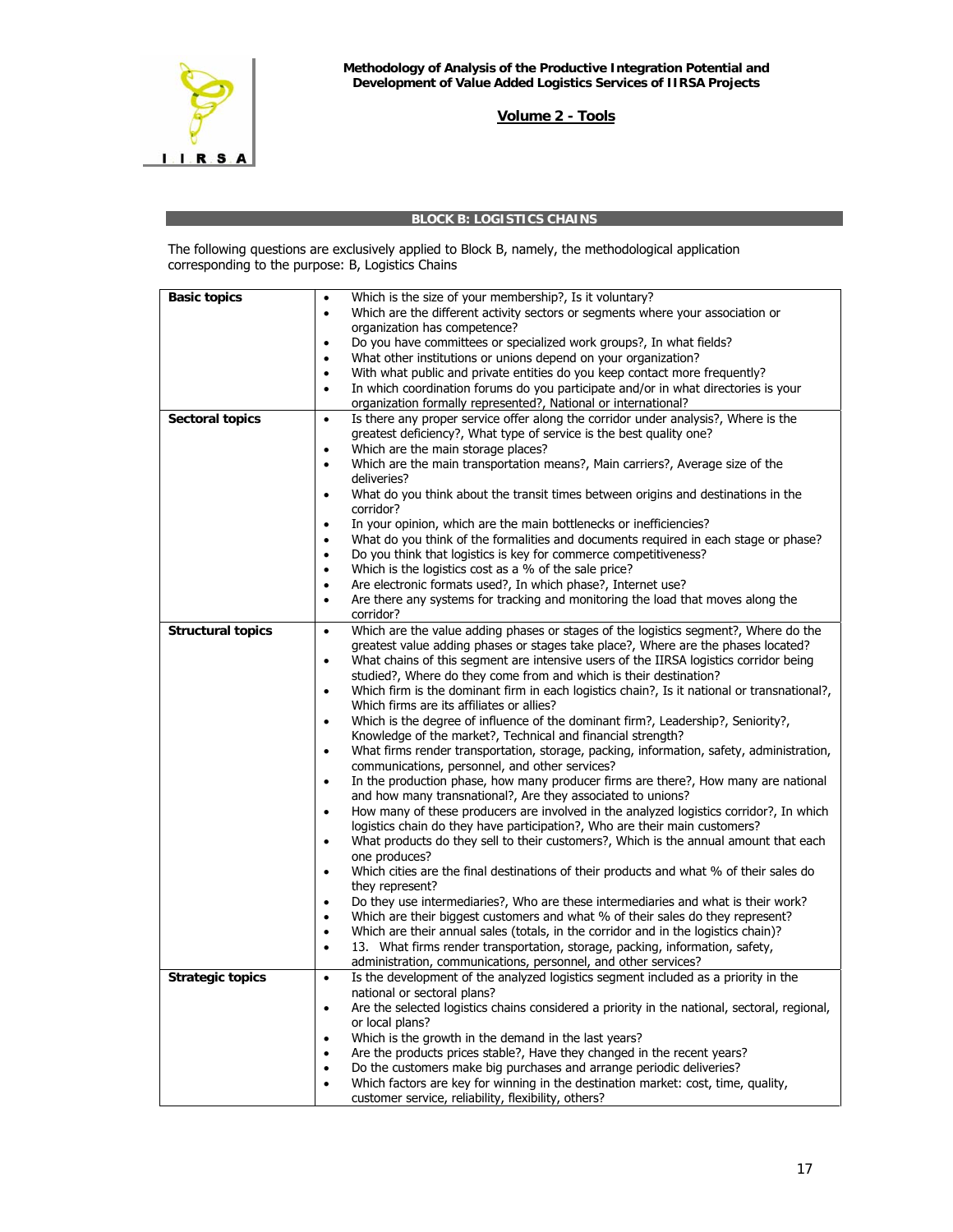

|                          | Are there any long-term strategic alliances between suppliers and producers?, Between<br>$\bullet$      |
|--------------------------|---------------------------------------------------------------------------------------------------------|
|                          | producers and distributors?, Between producers/distributors and final customers?                        |
|                          | Is there any measurement system of the logistics performance?, Which are the key<br>٠                   |
|                          | indicators used?                                                                                        |
|                          |                                                                                                         |
|                          | Are there any possibilities for sharing resources among the members of the chain?<br>٠                  |
|                          | Is there any potential for the centralization of activities in polyvalent logistics<br>$\bullet$        |
|                          | platforms?                                                                                              |
|                          | Is there any potential for the usage of the same carriers?<br>$\bullet$                                 |
|                          |                                                                                                         |
|                          | Are there any possibilities for the open interchange of logistics information?<br>٠                     |
|                          | Is there any joint planning for operations among the members of the chain?<br>$\bullet$                 |
| <b>Functional topics</b> | What routes are there used from the supply to the final delivery in the consumption<br>$\bullet$        |
|                          | market?, Which are the distances in each route?                                                         |
|                          |                                                                                                         |
|                          | What transportation means are used and which volumes are moved by each of them?<br>$\bullet$            |
|                          | Which are the traveling times in each route and by each manner?<br>$\bullet$                            |
|                          | Which is the freight value paid?, Which are the average sizes of the deliveries?<br>$\bullet$           |
|                          | Which incoterms are used (EXW, FAS, FOB, CIF, DDP)?<br>$\bullet$                                        |
|                          |                                                                                                         |
|                          | Which activities are assigned to third-party firms and how are said firms selected?<br>$\bullet$        |
|                          | Which are the third-party firms that render services and what kind of contract do they<br>$\bullet$     |
|                          | have?                                                                                                   |
|                          | What infrastructure is it used between origin and destination?, Ports?, Airports?,<br>$\bullet$         |
|                          |                                                                                                         |
|                          | Roadways?, Railways?, Waterways?, Logistics platforms?                                                  |
|                          | Which are the processed volumes in each stage of the chain?, What average inventory<br>$\bullet$        |
|                          | levels are kept in each phase?                                                                          |
|                          | Which is the average value of the goods in each stage of the logistics chain?<br>$\bullet$              |
|                          | Which is the value density (US\$/ton) of the final product?, And in each stage?<br>$\bullet$            |
|                          |                                                                                                         |
| Performance analysis     | Do you observe possibilities for the centralization of activities in polyvalent logistics<br>$\bullet$  |
|                          | platforms?, Do you know any plan or study related to this topic?                                        |
|                          | Are there any possibilities for the open interchange of logistics information with other<br>$\bullet$   |
|                          | organizations?, With which other members of the chain?                                                  |
|                          | What do you think of the information connectivity of the network or chain?, Are there<br>$\bullet$      |
|                          |                                                                                                         |
|                          | any shared Information systems?, Available logistics information banks?, Electronic                     |
|                          | data transfer?                                                                                          |
|                          | With which storage facilities and warehouses does your firm work?, How many of them<br>$\bullet$        |
|                          | are of your own and how many are of third-party firms?, Do they use automated                           |
|                          |                                                                                                         |
|                          | management systems?                                                                                     |
|                          | What do you think of the physical connectivity of the network or chain?, Does it have<br>$\bullet$      |
|                          | interruptions?, Is the connectivity among transportation means efficient?, Which are                    |
|                          | the bottlenecks?                                                                                        |
|                          | Which is the situation of the border crossings?, Controls and procedures?, Main<br>$\bullet$            |
|                          |                                                                                                         |
|                          | problems and suggestions?                                                                               |
|                          | How is your relation with the customs?, Procedures and restrictions?, Problems and<br>$\bullet$         |
|                          | suggestions?                                                                                            |
|                          | How complex is the preparation of documents?, Their formalities?<br>$\bullet$                           |
|                          |                                                                                                         |
|                          |                                                                                                         |
|                          | Degree of functional integration of the chain:                                                          |
|                          | Which is your strategic vision of the logistics chain to which you belong?<br>$\bullet$                 |
|                          | Which are your logistics success referents at local, regional, and world level?<br>$\bullet$            |
|                          | Is there any competitiveness among logistics chains of the same segment?, Is there<br>$\bullet$         |
|                          |                                                                                                         |
|                          | any competitiveness with chains of other logistics corridors?                                           |
|                          | Is there competitiveness in the interior of the chains among their participant members?<br>٠            |
|                          | Is there any joint planning for operations among the members of the chain?<br>$\bullet$                 |
|                          | Is the development of your logistics segment included as a priority in the national or<br>٠             |
|                          | sectoral plans?                                                                                         |
|                          |                                                                                                         |
|                          | Are the logistics chains in which you participate considered a priority in the national,<br>$\bullet$   |
|                          | sectoral, regional, or local plans?                                                                     |
|                          | What loading unit and type of packing are used for the goods in each phase of the<br>$\bullet$          |
|                          | chain (degree of unitarization)?                                                                        |
|                          | Which firm is the dominant firm in the logistics chain?, Is it national or transnational?,<br>$\bullet$ |
|                          | Which firms are its affiliates or allies?                                                               |
|                          |                                                                                                         |
|                          | Does it have cooperation relationships with international firms?, In what areas?<br>$\bullet$           |
|                          | What main authorities rule your activity?<br>$\bullet$                                                  |
|                          | Which certification gives you access to the market?<br>$\bullet$                                        |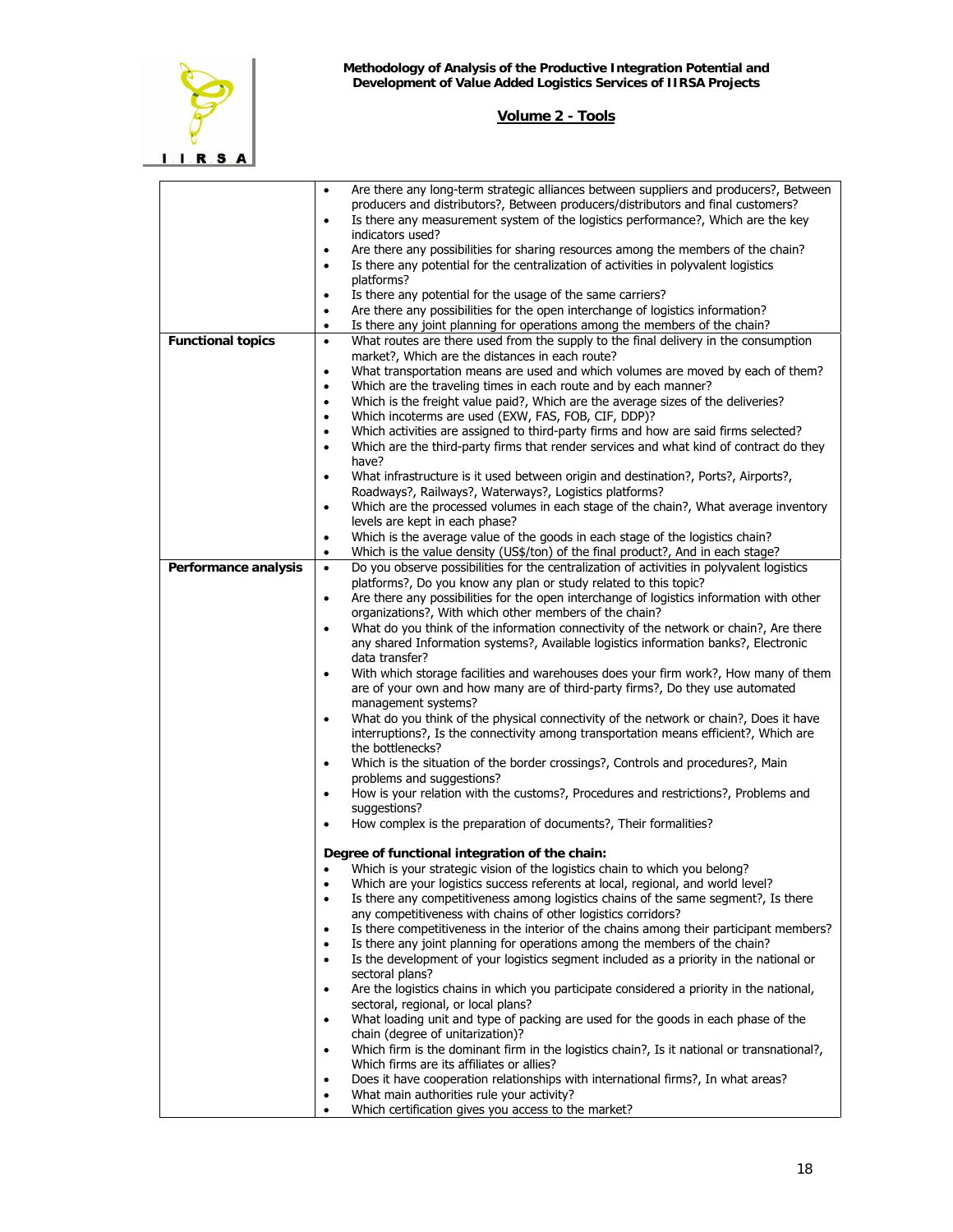

| With which financial entities do you work?, Which is your capital?<br>٠<br>Which insurance company covers you?, What risks and amounts does it cover?<br>$\bullet$                                          |
|-------------------------------------------------------------------------------------------------------------------------------------------------------------------------------------------------------------|
|                                                                                                                                                                                                             |
| Level of efficiency of the operations:<br>How do you consider the performance of your firm as regards your local and regional<br>$\bullet$                                                                  |
| competitors?                                                                                                                                                                                                |
| Which are the differential aspects of your operation and management that make you a<br>$\bullet$<br>strategic member of logistics chain?, Which is the most important one?                                  |
| Are your work processes stable or do they change according to the circumstances of<br>$\bullet$                                                                                                             |
| the market?, Which was the most recent operational change?, Did it cause troubles?                                                                                                                          |
| Which are the logistics practices considered as the best ones within the chain?, Who<br>$\bullet$<br>performs them?                                                                                         |
| Have new logistics practices been recently introduced?, Which ones?<br>$\bullet$                                                                                                                            |
| What do you think of the operation efficiency of the logistics chain?, Can it improve?,<br>$\bullet$<br>How?, Are there any multi-party committees or discussion forums for the operational<br>improvement? |
| What main problems do you perceive in the logistics chain?, Which solutions could<br>$\bullet$                                                                                                              |
| work and who must be the ones that must carry out those actions?                                                                                                                                            |
| Adaptation of the logistics agents:                                                                                                                                                                         |
| Is there any incentive or barrier that encourages or discourages the assignation to                                                                                                                         |
| third-party firms (outsourcing) of integral logistics services, multimodal transportation,<br>storage, packing, and labeling, etc.?                                                                         |
| Which activities are assigned to third-party firms and how are said firms selected?<br>$\bullet$                                                                                                            |
| Which are the third-party firms that render services and what kind of contract do they<br>$\bullet$                                                                                                         |
| have?<br>Which risks and benefits do you perceive in your relation with the rest of the members                                                                                                             |
| $\bullet$<br>of the chain?, Specifically with any supplier of goods or services?                                                                                                                            |
| Are there any long-term strategic alliances between suppliers and producers?, Between<br>$\bullet$                                                                                                          |
| producers and distributors?, Between producers/distributors and final customers?                                                                                                                            |
| Are there any agreements among the members of the chain that encourage the good<br>$\bullet$                                                                                                                |
| performance of the chain as a whole rather than the individual performance?<br>Are there any possibilities for sharing resources among the members of the chain?<br>$\bullet$                               |
| Is there any potential for using only one transporter along the whole chain?<br>٠                                                                                                                           |
| Do you know any logistics operators specialized in rendering services to your industry?,<br>$\bullet$                                                                                                       |
| Are their services competitive and reasonable regarding cost?, What do they lack?                                                                                                                           |
| Do other members of the chain use specialized logistics services?, In which phase of<br>$\bullet$                                                                                                           |
| the chain?                                                                                                                                                                                                  |
| Valuation of the logistics costs:                                                                                                                                                                           |
| Does your firm use a cost-determination system based on activities?<br>$\bullet$                                                                                                                            |
| Which is your average capital cost?, Which is your average work capital?<br>$\bullet$                                                                                                                       |
| Do you know the logistics cost associated with each of your customers?<br>$\bullet$                                                                                                                         |
| Which is the total logistics cost of your firm and of your partial components?, Inventory<br>٠<br>cost?, Storage cost?, Transportation cost?, Administrative cost?, Ratios?                                 |
| Which is the total logistics cost of the chain as a whole and of its partial components?,<br>٠                                                                                                              |
| Inventory cost (fixed and in transit)?, Storage cost?, Transportation cost?,                                                                                                                                |
| Administrative cost?                                                                                                                                                                                        |
| Which is the relationship between logistics cost and final value of the product (%)?<br>٠                                                                                                                   |
| Are the products prices stable?, Have they changed in the recent years?<br>٠<br>Do you identify some areas where a cost reduction could be applied?, How would it be<br>$\bullet$                           |
| carried out?, To which amount would it rise?                                                                                                                                                                |
| Do you consider that there is transparency in the transaction costs within the<br>$\bullet$<br>segment?                                                                                                     |
| Are there any non-desired costs related to operational delays?, Which ones?<br>$\bullet$                                                                                                                    |
| Are there any non-desired costs related to bureaucratic delays?, Which ones?<br>$\bullet$                                                                                                                   |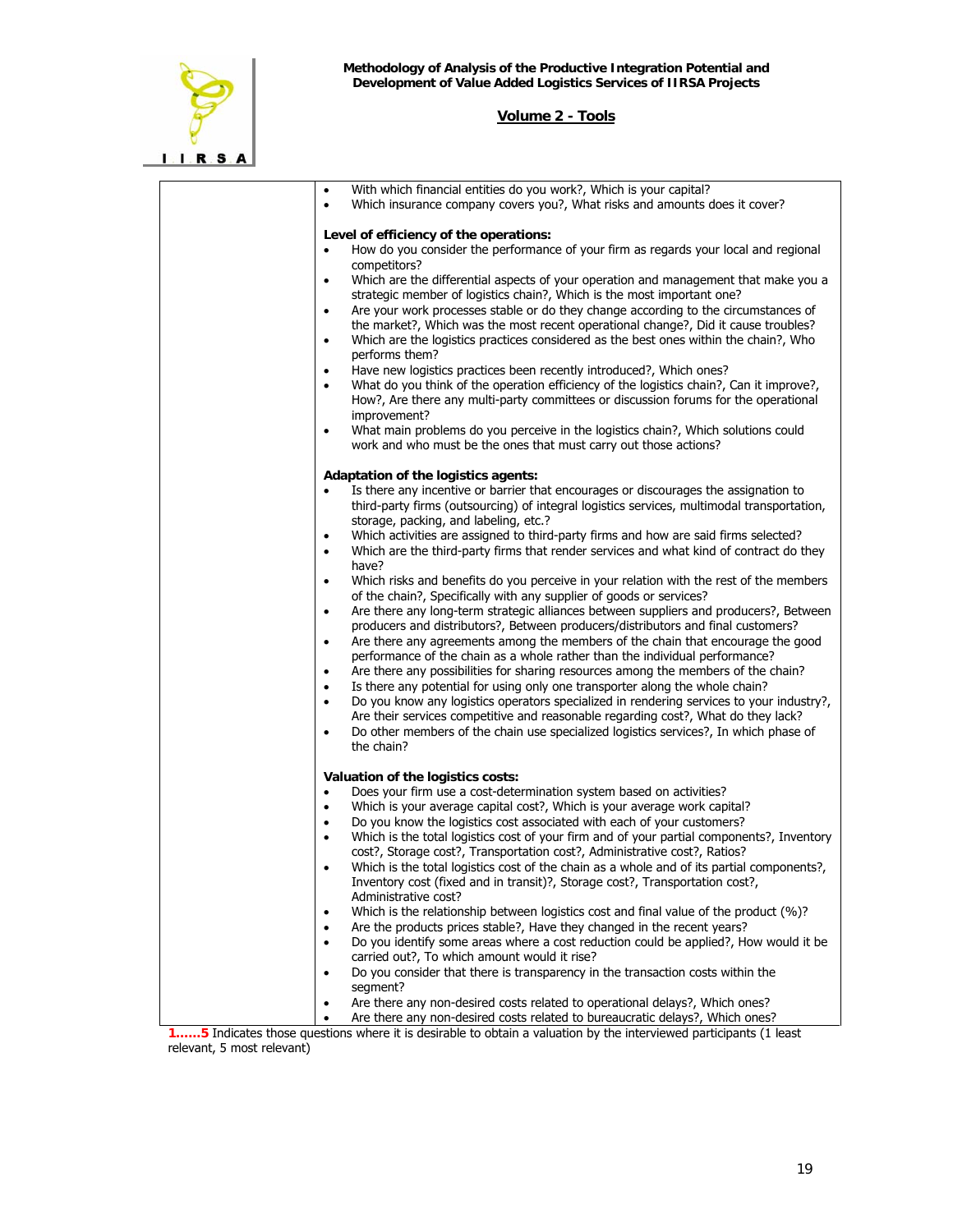

### **COMPLEMENTARY ANALYSIS: DEVELOPMENT INHIBITING FACTORS**

The following questions are exclusively applied to the methodological application corresponding to the complementary analysis of Development Inhibiting Factors

| <b>Specific Issues</b> |                       | <b>Suggested Questions</b>                                                                                                                                                                    |
|------------------------|-----------------------|-----------------------------------------------------------------------------------------------------------------------------------------------------------------------------------------------|
|                        | <b>Economic</b>       | Which is your perspective about the economic development of the region in the next 5<br>$\bullet$                                                                                             |
|                        | <b>Risk</b>           | years?                                                                                                                                                                                        |
|                        |                       | How will the GDP evolve?<br>$\bullet$                                                                                                                                                         |
|                        |                       | How will the interest rate evolve?<br>$\bullet$                                                                                                                                               |
|                        |                       | How will this affect: the private investment in the region, in general; and the productive<br>$\bullet$<br>structure subject to analysis? Positively or negatively? In which magnitude order? |
|                        | <b>Operations</b>     | In your opinion, does the region offer the labor force as per the quantity and quality<br>$\bullet$                                                                                           |
|                        | <b>Risk</b>           | required by the current and future productive structure?                                                                                                                                      |
|                        |                       | Is there any labor policy or regulation in the region that seriously makes the operations<br>$\bullet$                                                                                        |
|                        |                       | difficult? In affirmative case, please name and briefly describe how it affects the productive                                                                                                |
|                        |                       | structure of the region.                                                                                                                                                                      |
|                        |                       | Are there any commerce barriers? In affirmative case, please name and briefly describe<br>$\bullet$                                                                                           |
|                        |                       | how it affects the productive structure of the region.                                                                                                                                        |
|                        |                       | In your opinion, which is the attitude of the government towards the foreign investment?<br>$\bullet$                                                                                         |
|                        |                       | Describe briefly.                                                                                                                                                                             |
|                        | <b>Financial Risk</b> | How does the current exchange system affect the operations of the productive structure of<br>$\bullet$<br>the region?                                                                         |
|                        |                       | Are there any expectations of change of this system during the next 5 years?<br>$\bullet$                                                                                                     |
|                        |                       | Are there any restrictions to the dividend and capital repatriation? In affirmative case,<br>$\bullet$                                                                                        |
|                        |                       | explain and describe briefly how does it affect the regional productive structure.                                                                                                            |
|                        |                       | Is there any limitation to the access to foreign currency for the imports of components,<br>$\bullet$<br>equipment, and goods?                                                                |
|                        |                       | Are there any credit instruments (short and long term ones) available for regional investors<br>$\bullet$                                                                                     |
|                        |                       | (current and potential ones)?                                                                                                                                                                 |
|                        | Legal and             | Which are the formalities required for the setting up of new businesses?<br>$\bullet$                                                                                                         |
|                        | <b>Political Risk</b> | Which is your perspective about the application and respect of the regional rules?<br>$\bullet$                                                                                               |
|                        |                       | In your opinion, are governmental institutions efficient in the fulfillment of their duties?<br>$\bullet$<br>Explain briefly.                                                                 |
|                        |                       | Which is your perspective about regional governmental corruption? How does that affect<br>$\bullet$                                                                                           |
|                        |                       | regional business (new or existing ones)?                                                                                                                                                     |
|                        |                       | Which is your perspective about the regional crime rate? Describe briefly how this affects<br>the regional productive structure.                                                              |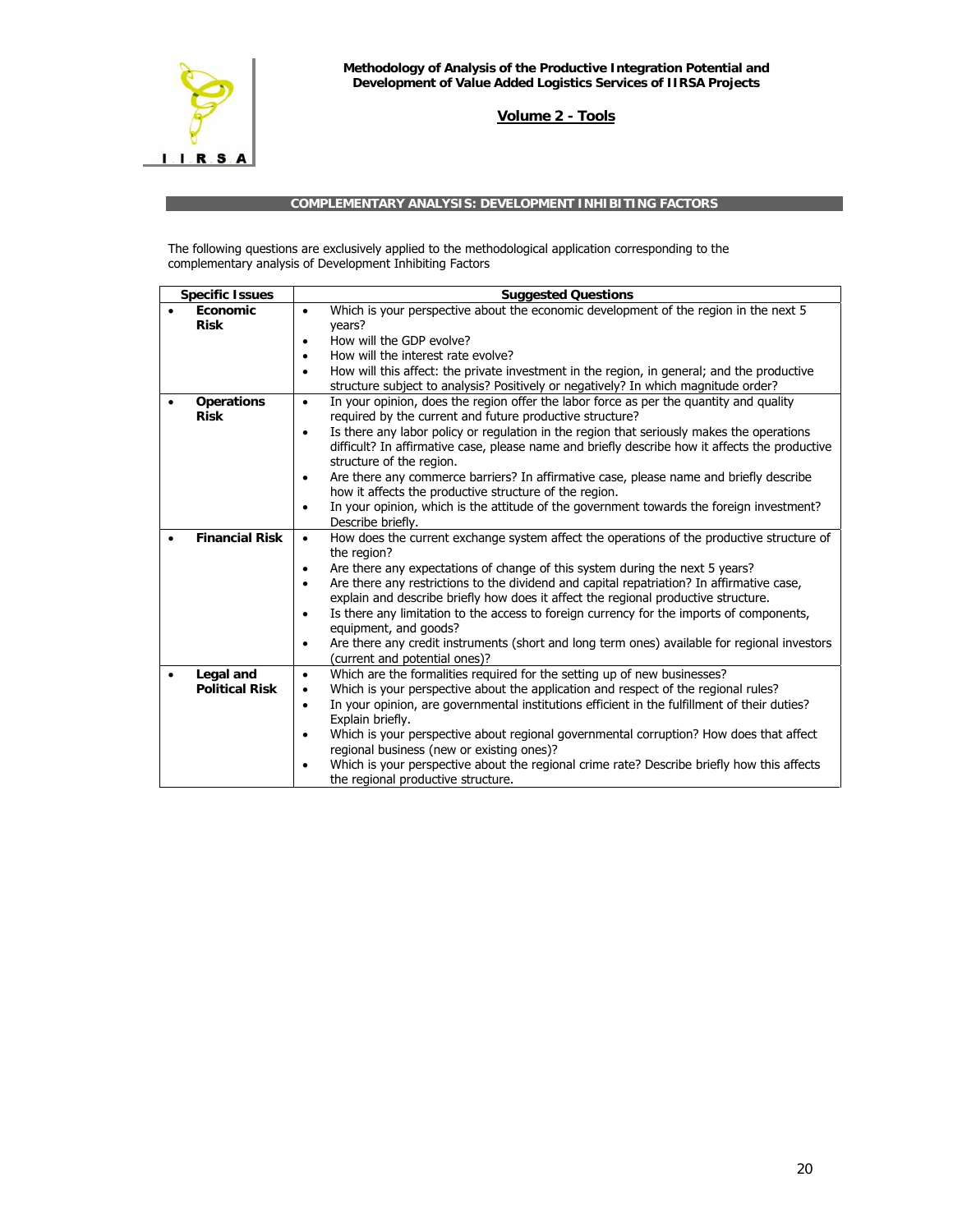

l

### **Volume 2 - Tools**

### Tool III.[3](#page-20-0) – Guide for the preparation and performance of interviews<sup>3</sup>

### **1. Level of depth of the interviews**

The **factors** to be considered in order to determine the **level of depth of the interviews** are as follows:

- Available information and the **level of development or "life cycle" stage** where the contemplated projects of the **GP** are (see Step III of the main body of this methodology).
- The **intensity of the productive and logistics activities**, namely, the relative density and level of complexity of the productive net, the presence of a greater or lower number of firms that render transportation, storage, and integral logistics services, added to an infrastructure offer of roads, ports, and airports, through which important volumes of load are moved, is an indicator that reveals the maturity of the projects included in the grouping. This is particularly important for the purpose: B of the application.
- The **availability of time** for the gathering of information, interviews to key participants, site visits, analysis of the productive processes of each industry and the dynamics of the different chains.
- The **available resources** in the budget for gathering information, performing interviews, carrying out site visits, obtaining quantitative data, and increasing the level of detail of the results.
- The **quality of the results expected** in terms of quantity and clarity of results.

The following table shows an indicative guide for establishing the proper complexity of the interviews to be performed according to their relationship with the advance in the preparation of the project:

| <b>ANALYSIS FACTOR</b>                                          | <b>CORRESPONDENCE BETWEEN THE FACTORS TO BE ANALYZED</b><br>AND THE LIFE CYCLE OF THE IIRSA GP |                                    |                              |                                 |
|-----------------------------------------------------------------|------------------------------------------------------------------------------------------------|------------------------------------|------------------------------|---------------------------------|
|                                                                 | Idea                                                                                           | <b>Profile</b>                     | <b>Pre-feasibility</b>       | Feasibility                     |
| <b>Information</b><br>available<br>and sources                  | LOW                                                                                            | <b>INTERMEDIATE</b>                | <b>HIGH</b>                  | <b>VERY HIGH</b>                |
| Intensity of productive<br>activities                           | <b>I OW</b>                                                                                    | <b>INTERMEDIATE</b>                | <b>MEDIUM</b><br>HIGH        | <b>VERY HIGH</b>                |
| <b>logistics</b><br><b>Intensity</b><br><b>of</b><br>activities | <b>LOW</b>                                                                                     | <b>I OW</b>                        | <b>MFDIUM</b><br><b>HIGH</b> | <b>HIGH</b><br><b>VERY HIGH</b> |
| Time availability                                               | <b>LOW</b>                                                                                     | <b>I OW</b><br><b>INTERMEDIATE</b> | <b>MEDIUM</b><br>HIGH        | <b>VERY HIGH</b>                |
| available<br><b>of</b><br>Amount<br>resources                   | LOW                                                                                            | LOW<br><b>INTERMEDIATE</b>         | <b>MEDIUM</b><br><b>HIGH</b> | <b>VERY HIGH</b>                |
| Quality of<br>the results<br>expected                           | LOW                                                                                            | LOW<br><b>INTERMEDIATE</b>         | <b>MEDIUM</b><br><b>HIGH</b> | <b>VERY HIGH</b>                |

#### **2. Sequence of the interviews and relevant aspects in each case**

The interviews must be first carried out to the general agents (chambers, ministries, etc.) and then to the specific agents (representative firms, key participants, etc.) and must make it possible to obtain information about the following:

<span id="page-20-0"></span><sup>3</sup> Adapted from the report of the consultant: R.Farromeque "Aplicación práctica de la Metodología para la promoción de servicios logísticos de valor agregado en los Ejes IIRSA". Inter-American Development Bank, December 2006.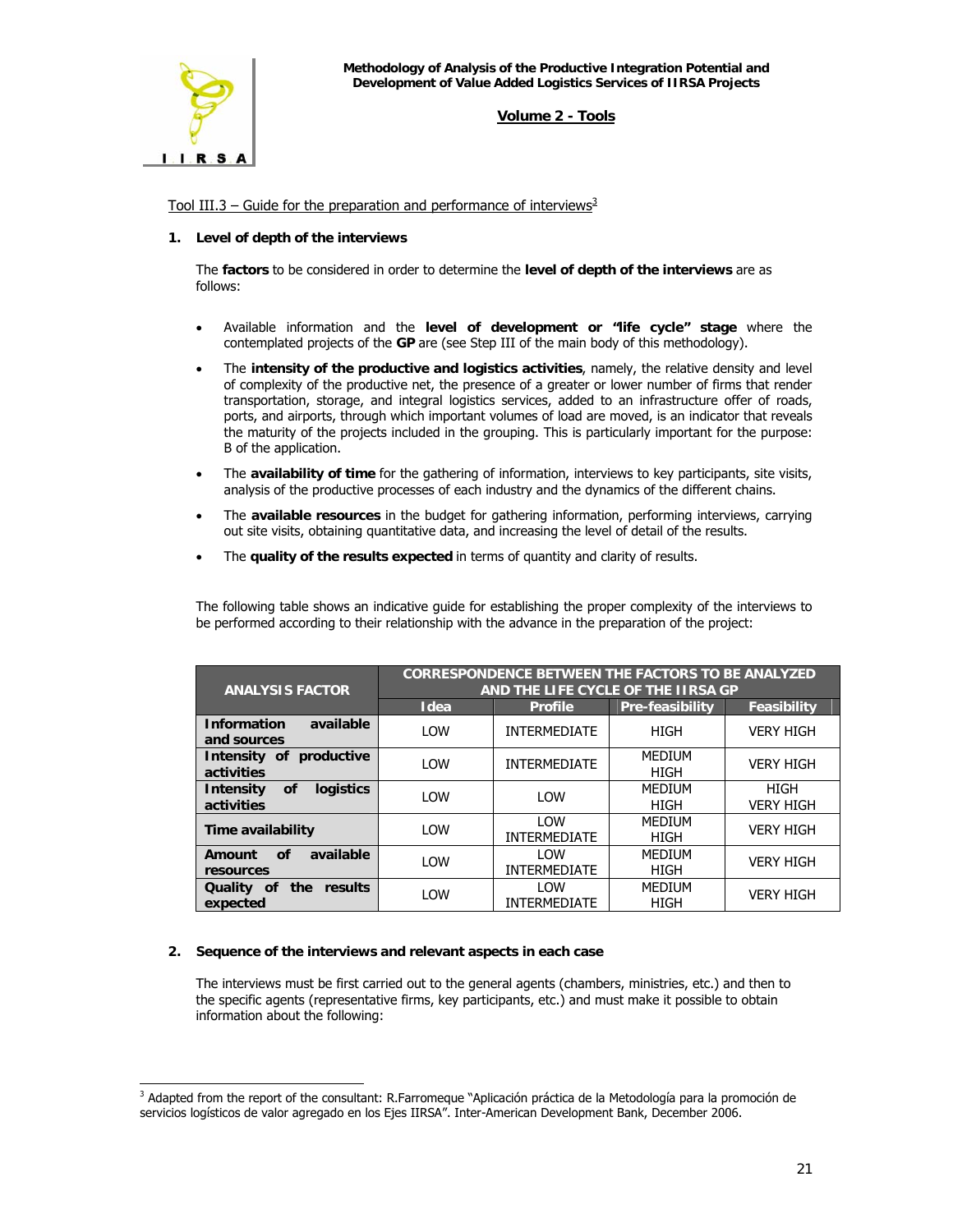

| General<br>agents         | The structure of the interviewed organization, the amount of trade unions that<br>٠<br>depend upon it, the relationships among them, and its territorial scope.<br>The main production segments present, volumes and flows, productive centers,<br>economy, tendencies, problems, etc.<br>Relative importance of each firm/segment, specific topics about operation and<br>performance in the set.<br>The territorial extension of the influence area, as this will allow its confirmation, the<br>appreciation of the length of the chains, the evaluation of the transit times, the<br>understanding of the operation along them. |
|---------------------------|-------------------------------------------------------------------------------------------------------------------------------------------------------------------------------------------------------------------------------------------------------------------------------------------------------------------------------------------------------------------------------------------------------------------------------------------------------------------------------------------------------------------------------------------------------------------------------------------------------------------------------------|
| <b>Specific</b><br>agents | They must be identified with the help of the general agents. They must be correctly<br>٠<br>identified and, as long as possible, it will be inguired into their credibility, location,<br>importance, and strategic role within a certain sector.<br>Strategic role that they play, their credibility, leadership, seniority, knowledge of the<br>logistics segment, financial, technical, political, social specific weight, etc.<br>Details of the corporative field.                                                                                                                                                             |

### **3. Preparation and performance of the interviews**

The prior preparation is essential for the performance of productive interviews. It is important to have a previous **program of interviews** and the **list and profile of agents to be consulted**, ordered by typology. **Likewise, there must be a diagram of the structure of the productive chains or nets and logistics chains, according to the case**.

| <b>TIME</b>               | It is not exact. Some interviews may be short and others may last more than            |  |  |  |  |  |  |
|---------------------------|----------------------------------------------------------------------------------------|--|--|--|--|--|--|
|                           | necessary.                                                                             |  |  |  |  |  |  |
|                           | It is recommended to previously select a set of key questions to be asked to a         |  |  |  |  |  |  |
|                           | certain agent and, thus, optimize the result.                                          |  |  |  |  |  |  |
| <b>UNEXPECTED</b>         | They may generate a discussion about a topic that was not planned but results          |  |  |  |  |  |  |
| <b>QUESTIONS</b>          | useful for the analysis; following the new line of discussion will make it possible to |  |  |  |  |  |  |
|                           | enrich the questionnaires and the interview guides.                                    |  |  |  |  |  |  |
| <b>REPETITION</b><br>OF.  | The repetition of some key questions in the interviews makes it possible to verify if  |  |  |  |  |  |  |
| <b>TOPICS</b>             | there are significant discrepancies about a certain issue.                             |  |  |  |  |  |  |
| <b>SEQUENCE</b>           | It is better to start with agents from the private sector rather than from the public  |  |  |  |  |  |  |
|                           | sector.                                                                                |  |  |  |  |  |  |
|                           | The perception of the users about the efficiency of the processes administered by      |  |  |  |  |  |  |
|                           | some authority (e.g. customs or the ministry of transportation) will be useful for     |  |  |  |  |  |  |
|                           | developing a good interview with its representative.                                   |  |  |  |  |  |  |
| <b>DIALOGUE</b>           | Open, it will be attempted the use of a language that shall be easy and familiar for   |  |  |  |  |  |  |
| <b>STYLE</b>              | the one interviewed. The atmosphere must be informal and with a climate of trust.      |  |  |  |  |  |  |
| <b>ANTICIPATION</b>       | The question must be fully asked, no matter if the answer is known, in order to allow  |  |  |  |  |  |  |
|                           | the agent interviewed to express his/her point of view without restrictions.           |  |  |  |  |  |  |
| <b>OF</b><br><b>ORDER</b> | It is advisable that the direct questions about sensitive issues are left for          |  |  |  |  |  |  |
| <b>QUESTIONS</b>          | the end, when a climate of trust has already been established.                         |  |  |  |  |  |  |
| <b>PROPOSALS</b>          | Must be seen as a possible action to be performed within the IIRSA                     |  |  |  |  |  |  |
|                           | execution program; they must be inguired as regards its scope, benefits,               |  |  |  |  |  |  |
|                           | rationality, impact, term, resources, among others.                                    |  |  |  |  |  |  |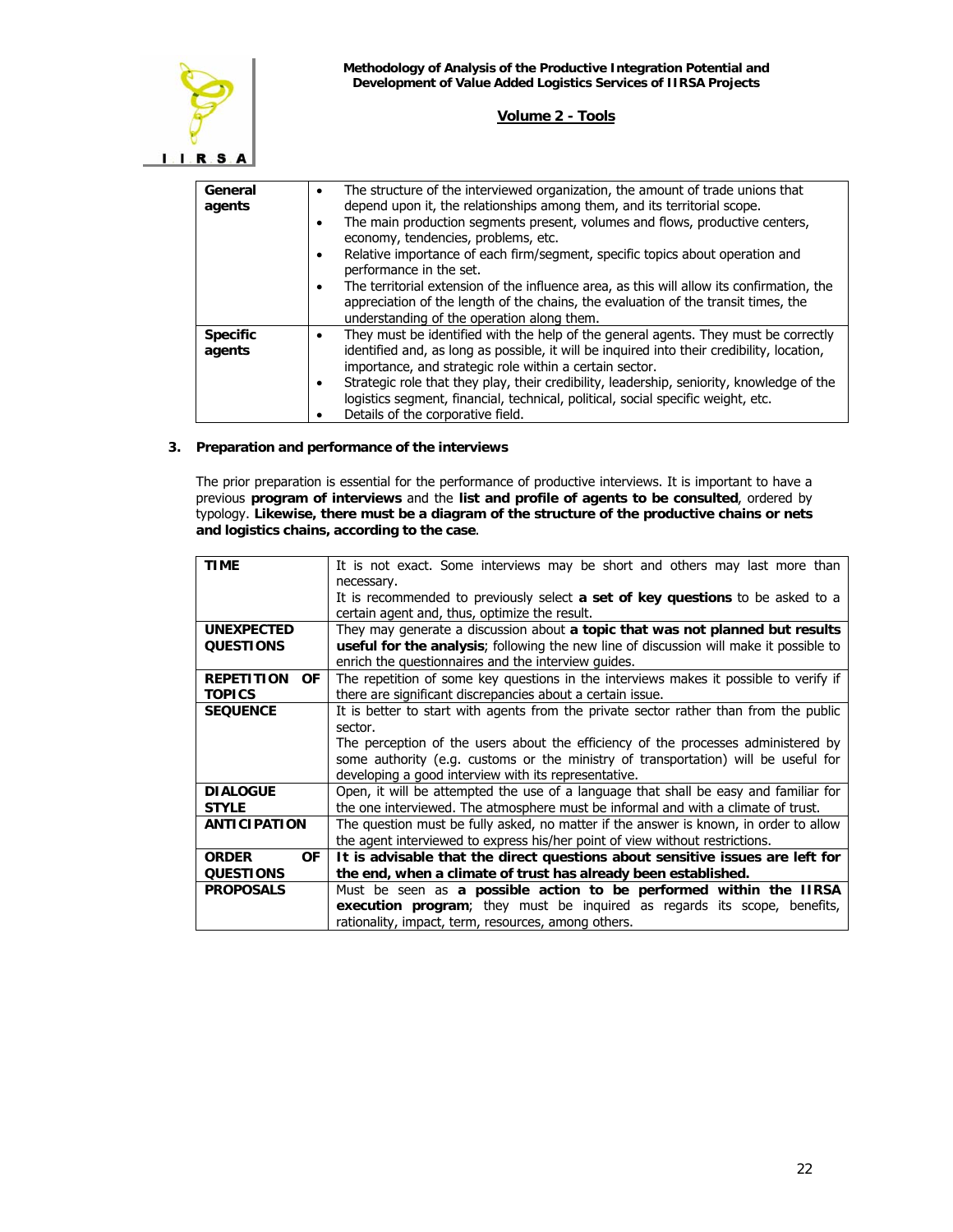

### Tool III.4 – Guide for Risk Analysis

This analysis is complementary to the application of any of the scopes selected by the user and it seeks to identify the **Development Inhibiting Factors (FI, in Spanish)**. It allows the user to identify, in a general (not exhaustive) way, those areas of intervention and formulation of public policies different from infrastructure that, from the demand perspective, condition not only the development of the regional productive entities, but also the attraction and holding of new private investment. This analysis is of indicative nature and it does not intend to substitute the conventional tools and others ad-hoc, which application is required for having a complete vision of the situation.

It is sought to **identify, in a concrete way, aspects that can inhibit the development in spite of the start-up of the infrastructure projects,** and specifically: a) to identify if there exist aspects that would inhibit the development in spite of the start-up of the infrastructure projects; b) to determine the degree in which said aspects could restrict the development and the term implicated in the solution; c) to identify the actions to be taken, their relative complexity, and the participants involved; and d) to offer criteria that shall make the decisionmaking process easier as regards the convenience of carrying out the project or postponing it until the restrictions are solved or the environment where the productive activities are developed is more mature.

#### Premises:

The analysis starts from the following premises:

- There exist productive sectors, especially in emerging hubs, which development is limited by restrictions that go beyond the development of infrastructure, as they can be the structure of the land property, existing marketing schemes, legal structure and of access to the producers' credit, capacity of limited innovation, among others.
- The environments that show multiple restrictions reflect, in general, situations where the solutions to problems of productive development depend upon a wide amount of participants and institutions of all levels, and diverse and concurrent competencies, with weak coordination mechanisms.
- As in scope A, contribution with the IPr, this approach takes into consideration the need for having an integral vision without losing the perspective of the project. The risk factors to be identified will be important, as they will affect the level of competitiveness of the influence area of the IIRSA GP within the regional and global markets.
- For external investment (to the area or a foreign one), there is a direct connection between business and the political, social, and economic field where it develops; they are not separate entities but interdependent ones. The non-recognition of said bond would lead to a partial and incomplete analysis of the attraction level of an investment, both for the investor as for the zone receiving the investment.
- From the investor perspective, the identification of risk factors will lead the decision-makers from the private sector to establish measures for minimizing or managing risks such as relocation (or change of location), investment in complementary actions for covering existing shortages, negotiation of agreements with the government, development of strategic alliances, or acquisition of political risk insurances (in the case of foreign investors) among others.
- From the governmental perspective, the identification of the risk factors will lead the policy-makers to reorient the policies in order to reduce the risk, and thus, to increase the direct foreign investment.

#### Description:

l

This analysis is applied when the user wishes to deepen on the aspects that can inhibit the development **in spite of the start-up of the infrastructure projects and its potential contribution with the development**.

The approach results from the consideration of aspects that are inherent to the analysis of **business strategy and competitiveness** and from a combination of **risk analysis methodologies** (mainly political risk [4](#page-22-0) and

<span id="page-22-0"></span><sup>&</sup>lt;sup>4</sup> We understand as political risk "those political conditions or social or political events of a country that could negatively affect the business environment and climate causing losses to the investors in the profitability and expected investment." Howell L., "The Handbook of Country and Political Risk Analysis".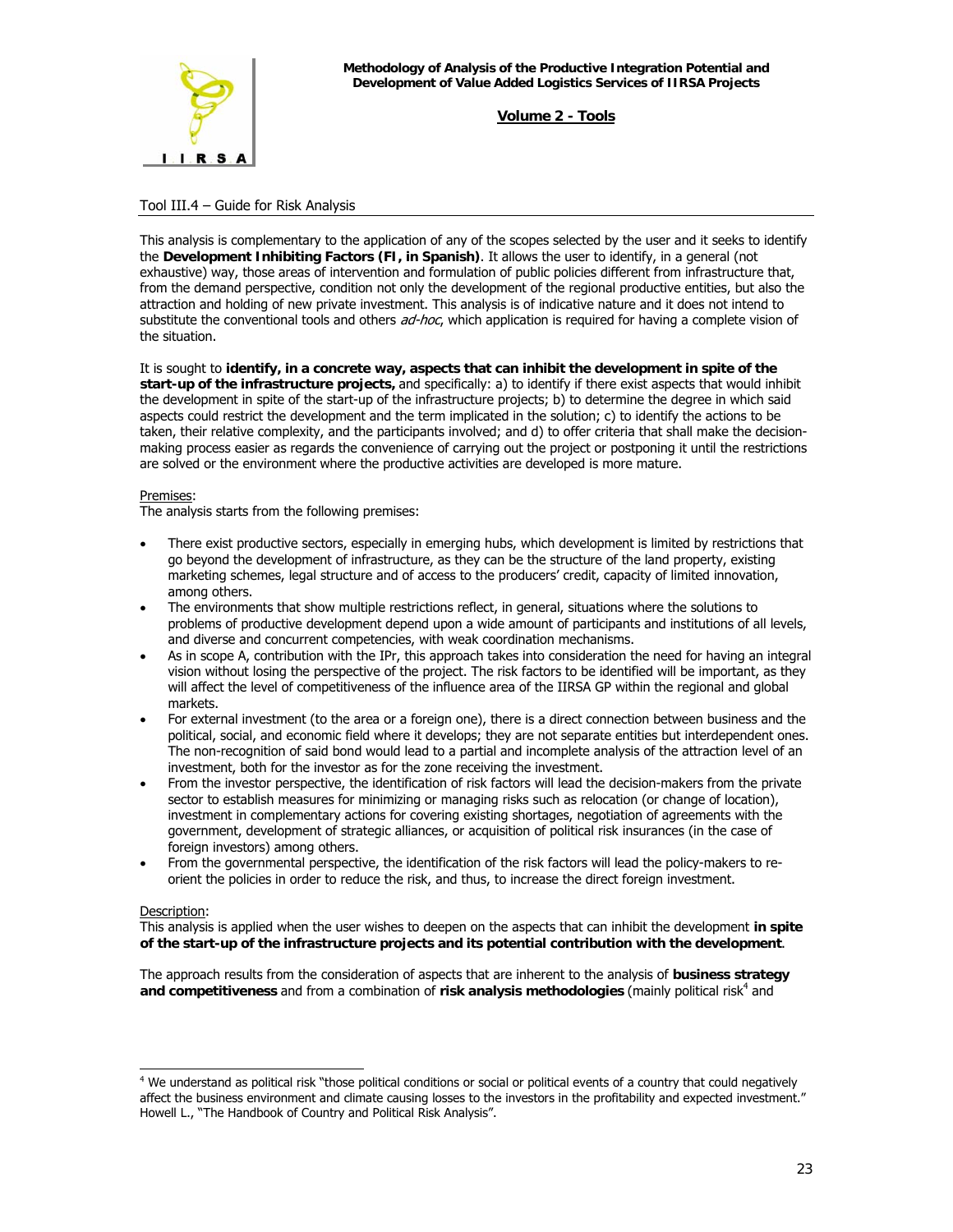

country risk<sup>[5](#page-23-0)</sup>) already existing and of wide use among international analysts and foreign investors. The resulting approach seeks to offer the user a simplified version of different tools in use<sup>6</sup>[.](#page-23-1) In general, it is started from two points of view, namely:

- The one of the individual investor that has identified a concrete investment project.
- The one of the planner that wishes to resolve the existing restrictions in order to promote the productive development of a zone according to its potential.

The methodology does not seek to adopt one position or the other (the one of the investor or the one of the planner) but rather to show the spectrum of the elements that participate in the development of a project.

As regards the risk analysis, it is worth highlighting that rather than measuring the political risk or the country risk of the area subject to analysis, the methodology seeks to offer the user the possibility of identifying those factors that, from the perspective of the private investor, could risk his/her/its investment in the influence area of the **IIRSA GP**. That would be useful for the public policy-makers in order to implement corrective measures and, thus, to attract and hold investment, understanding this one as internal, national (but coming from outside the influence area of the project), and foreign.

Thus, the user will have to collect information (secondary, and if necessary, primary) about the aspects listed as follows<sup>[7](#page-23-2)</sup>:

- a) Economic Risk. Economic conditions that could negatively affect the financial performance of the private investment within the influence area of the **GP**, particularly in terms of volatility, uncertainty, and macroeconomic environment.
- b) Operations Risk. Elements of the environment that would affect the operations of the productive structure within the region subject to analysis: labor force and other production factors, labor policies, tariff barriers, local and governmental culture towards foreign investment, structural restrictions that affect the competitive position of the firm in the markets.
- c) Financial Risk. Stability of the exchange rate (appreciation or depreciation before the US dollar), exchange system and change expectations, access to credit, restrictions to the dividend and capital repatriation, and limitations to the access to foreign currency for the imports of components, equipment, and goods.
- d) Legal and Political Risk. Conditions that would affect the level of trust of the firms within the legal and political system in the region, such as: easiness for the creation of new businesses, application and respect of the existing regulation, and political effectiveness (institutional efficiency, bureaucracy, transparency, governmental corruption, and crime rate).

The factors are shown, organized by areas, in the following table:

 $\overline{a}$ 

<span id="page-23-0"></span><sup>&</sup>lt;sup>5</sup> "Besides, the country risk has a wider scale than the political risk, as it also takes into consideration economic and financial conditions of the system that would make it possible to evaluate the total level of risk to which the investors would be subject to within a specific country or region." Howell L., "The Handbook of Country and Political Risk Analysis".  $6$  Among the methodologies we can find "International Country Risk Guide" (ICRG), developed by the PRS Group,

<span id="page-23-1"></span><sup>&</sup>quot;Business Environment Risk Intelligence" (BERI S.A.), and "Economist Intelligence Unit".

<span id="page-23-2"></span><sup>7</sup> Other relevant aspects can affect investment, such as political and governmental stability, sensitivity about social aspects, and the user will have to determine their applicability to the specific situation of the GP as well as to evaluate their inclusion in the analysis.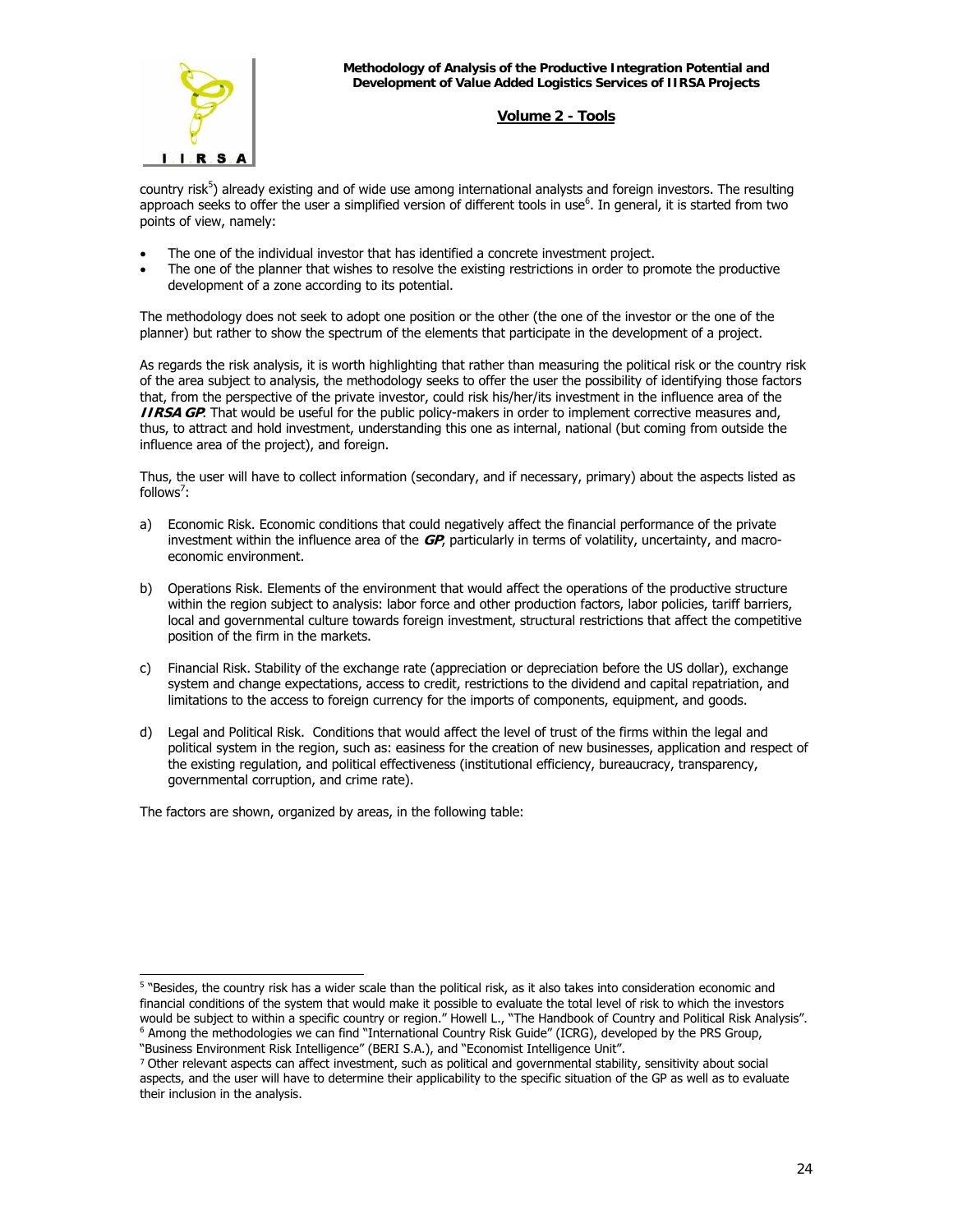

| <b>Factors of the Environment</b>                                                                                                                                                      |                                                                                                                                                |                                                                                                                                                                                   |                                                                                                                                                                                                                         |  |  |
|----------------------------------------------------------------------------------------------------------------------------------------------------------------------------------------|------------------------------------------------------------------------------------------------------------------------------------------------|-----------------------------------------------------------------------------------------------------------------------------------------------------------------------------------|-------------------------------------------------------------------------------------------------------------------------------------------------------------------------------------------------------------------------|--|--|
| Political/Legal                                                                                                                                                                        | <b>Environment and</b><br>Culture                                                                                                              | <b>Institutional</b>                                                                                                                                                              | <b>Economic Commercial</b><br><b>Financial</b>                                                                                                                                                                          |  |  |
| Land tenancy<br>$\bullet$<br>Legal safety<br>In Purpose A:<br>Tax policy<br>Regulations to<br>$\bullet$<br>foreign trade<br>Monopolistic, labor<br>$\bullet$<br>legislation and policy | Sensitive<br>$\bullet$<br>environmental<br>aspects<br>Energy<br>requirements<br>In Purpose A:<br>Attitudes before<br>the foreign<br>investment | Institutional<br>$\bullet$<br>efficiency<br><b>Bureaucracy</b><br>$\bullet$<br>Transparency<br>$\bullet$<br>Incentives/<br>$\bullet$<br>restrictions for the<br>creation of firms | Exchange system and of<br>٠<br>repatriation of capitals<br>Macro-economic context<br>In Purpose A:<br>Inflation<br>Interest rates<br>$\bullet$<br>Access to credit<br>٠<br><b>Tariff barriers</b><br>Technical barriers |  |  |
|                                                                                                                                                                                        |                                                                                                                                                | <b>Production Factors</b>                                                                                                                                                         |                                                                                                                                                                                                                         |  |  |
| <b>Supplies</b>                                                                                                                                                                        | Labor Force (M.O, in<br>Spanish)                                                                                                               | <b>Markets</b>                                                                                                                                                                    | <b>Innovation and</b><br>Technology                                                                                                                                                                                     |  |  |
| In Purpose A:<br>Availability<br>Cost<br>Quality<br>$\bullet$                                                                                                                          | In Purpose A:<br>Availability<br>Capacity of the M.O.<br>$\bullet$<br>Cost of the M.O.<br>$\bullet$                                            | Competitive<br>٠<br>resources in the<br>goal markets                                                                                                                              | Quality and certification<br>٠<br>Obsolescence levels<br>In Purpose A:<br>Innovation and Level of<br>development of the<br>research                                                                                     |  |  |

### **Risks and factors that affect investment and development**

In order to complete the listed aspects, **the user will have to resort mainly to secondary information sources**, and use primary sources when it is considered necessary. **The interviews will seek to explore the relative importance of the factors that can presumably restrict the development**.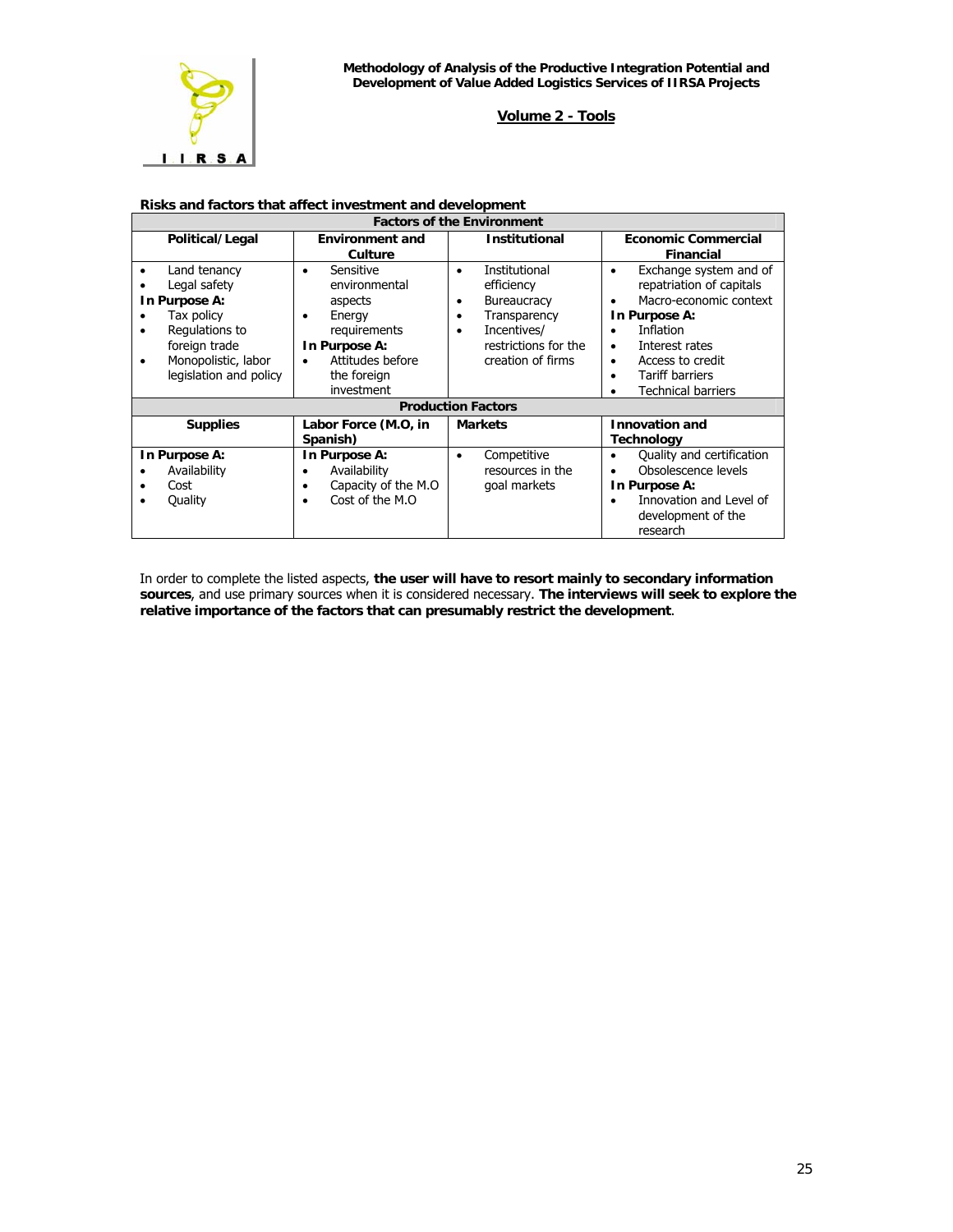

### **Tools of Step IV: Analysis of the situation**

Tool IV.1 – Guide for the confirmation of hypotheses about possible changes in the dynamics of the productive web

#### **Hypothesis 1: Possibility of scale expansion**

The starting point is the premise that the influence area of a **GP** already has a revealed vocation. It can be modified, whether by increasing changes, or it can be transformed in a more pronounced way; but this first exercise supposes continuity in its development. **The hypothesis supposes that there is an expansion of this vocation, and that it gets to occupy, progressively, a wider range of natural resources and of activities already existing and developed in the influence zone**.

The methodology makes it possible to evaluate what is the potential of development of the influence area from the already constituted vocation, how far can the  $n$  activities (better developed) of the zone go. The number  $n$  will depend upon the degree of detail that the exercise intends to adopt, but there must be at least 3 activities selected according to their importance and possibility of irradiating stimuli within the economic system as a whole.

Steps: The verification of this hypothesis is carried out in 6 steps:

- a. Identification of the main economic activities of the influence area of the **GP**;
- b. Quantification of the production of said economic activities;
- c. Description of the main elements of their production functions;
- d. Quantification of the main elements related to them;
- e. Quantification of the availability of factors for its expansion;
- f. Quantification of its expansion potential;
- g. Quantification of the demand associated to its expansion.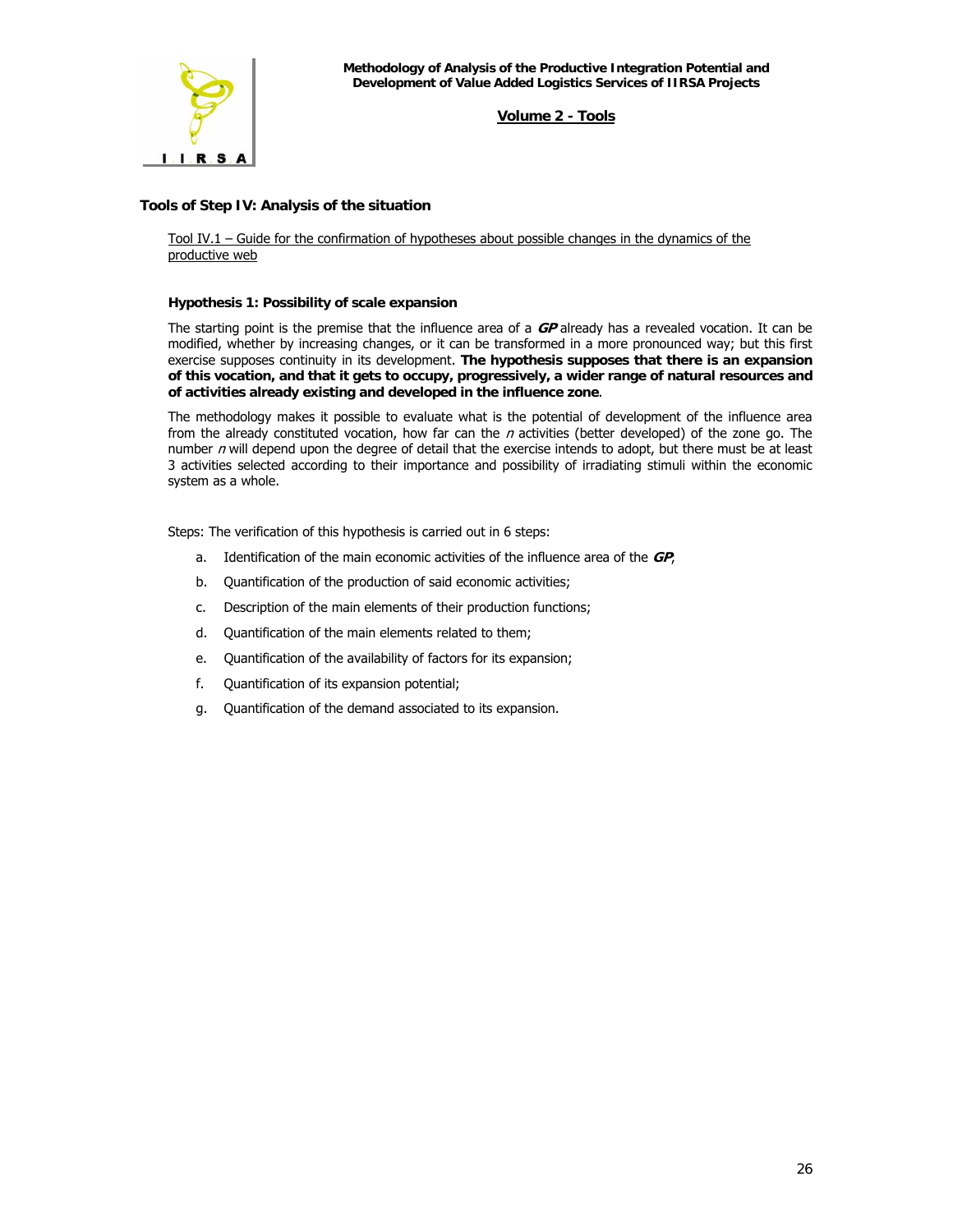

| Potential of production of the main economic activities of the influence area of the GP, |
|------------------------------------------------------------------------------------------|
| considering the availability of factors – Horizon: 10 years                              |

|                                | Current<br>production            | Growth rate $-$<br>last 5 years | Growth<br>projection -<br>next 10 years | Production<br>projection-<br>10 years | Availability of<br>factors for<br>promoting<br>expansion       | Associated<br>demand                 |
|--------------------------------|----------------------------------|---------------------------------|-----------------------------------------|---------------------------------------|----------------------------------------------------------------|--------------------------------------|
| Activity 1                     |                                  |                                 |                                         |                                       |                                                                |                                      |
| Activity 2                     |                                  |                                 |                                         |                                       |                                                                |                                      |
| Activity 3                     |                                  |                                 |                                         |                                       |                                                                |                                      |
| Activity 4                     |                                  |                                 |                                         |                                       |                                                                |                                      |
|                                |                                  |                                 |                                         |                                       |                                                                |                                      |
| Activity n                     |                                  |                                 |                                         |                                       |                                                                |                                      |
| Total of the<br>$n$ activities | Total, in<br>volume and<br>value | Average                         | Average                                 | Total, in<br>volume and<br>value      | Basic resources<br>(land, natural<br>resource, labor<br>force) | Consolidated<br>by type of<br>supply |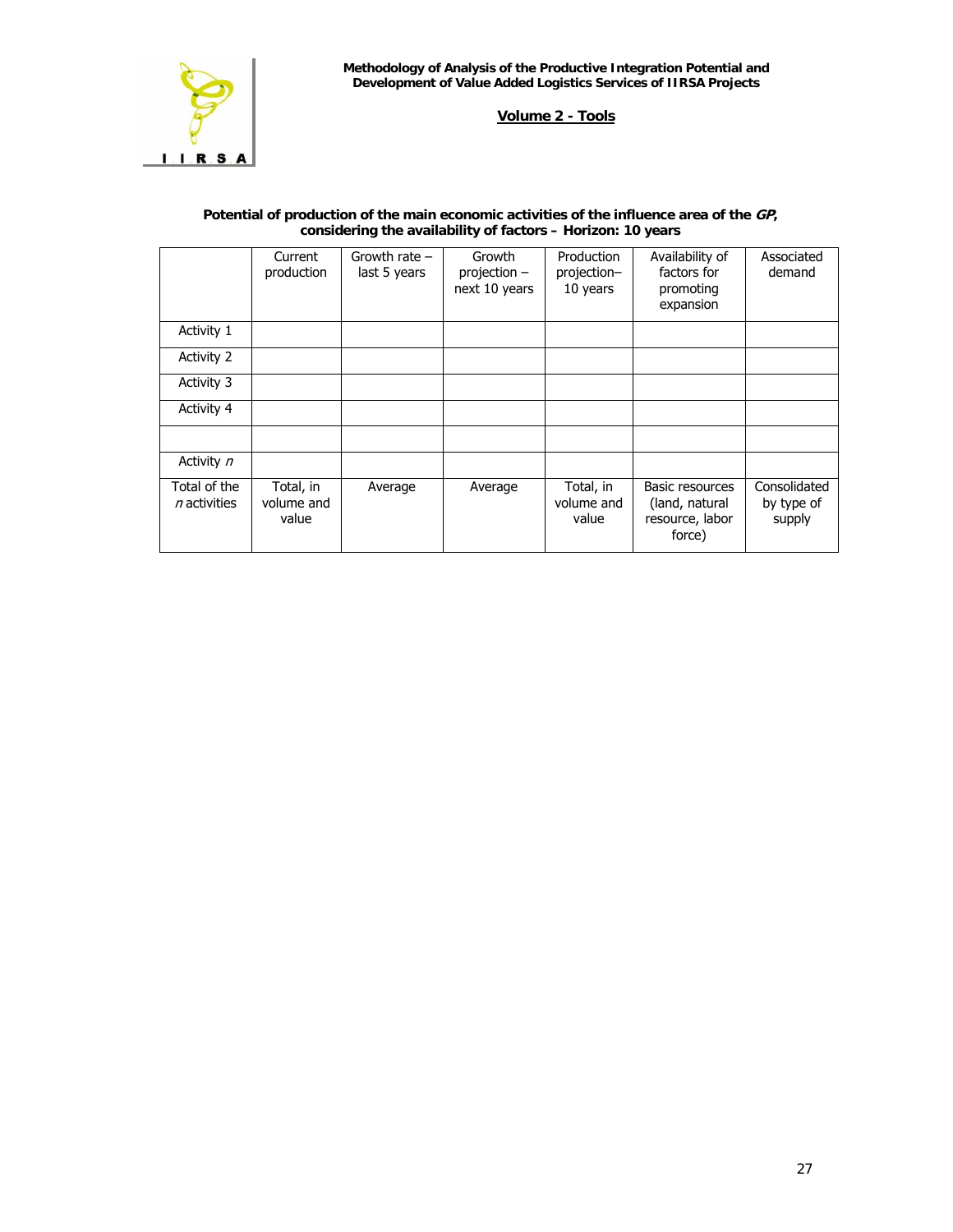

### **Hypothesis 2: Productive intensification**

The second possible hypothesis consists in that, as a consequence of the IIRSA projects: the increase of the productive potential of the influence area of the **GP** is due to not only the availability of production factors and the revealed vocation, but also to the **convergence of the production functions for the technological-productive platform regionally available**?

The starting point is the principle that the influence area of a **GP** already has a revealed vocation and, as from the hypothesis of the previous criterion, an expansion potential by means of the use of the resources that it has. This second hypothesis quantifies the expansion of this vocation, using the natural resources and the economic activities already developed in the region, but now considering also a rising of the technological and productive platform of these activities towards higher levels.

By means of the methodological exercise, the user analyzes which is the potential of development of the influence area of a **GP** based on the existing vocation, using the available resources and **elevating the productivity towards the possible levels with the existing productive technology**.

Steps: This hypothesis is analyzed in 4 steps:

- a. For each economic activity identified, describe the intermediate, maximum, and minimum productivity levels;
- b. Quantify the production of each of said activities, under the assumption that in 5 years all the producers will reach the intermediate level of productivity and that in 10 years they will reach the maximum level;
- c. Quantify the production of the total of activities;
- d. Quantify the demand associated to the expansion of said activities.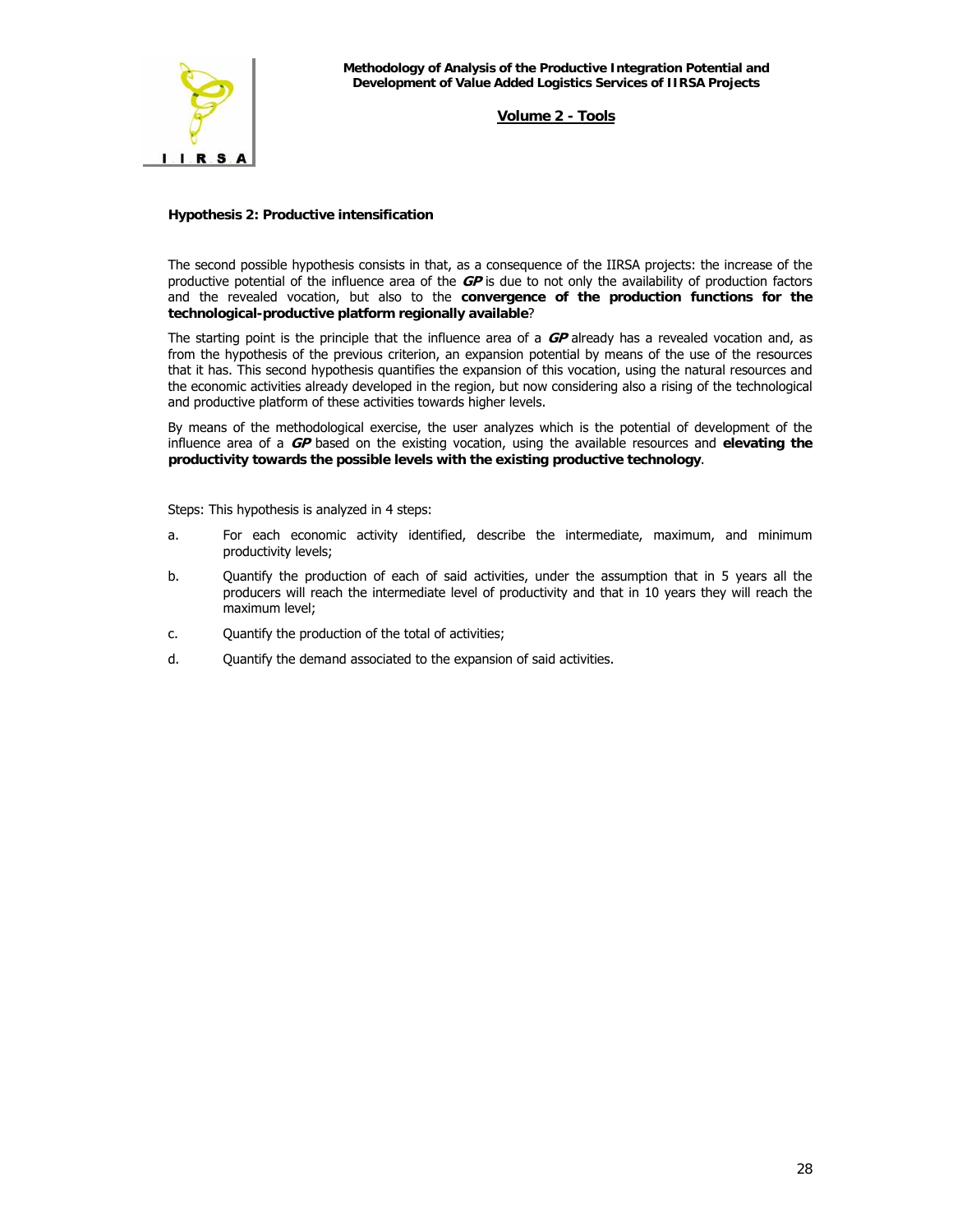

#### Potential of production of the main economic activities of the influence area of the  $GP$ , **considering the availability of factors and the convergence for the highest levels of productivity – Horizon: 10 years**

|                                | Growth<br>projection $-$<br>next 10 years | Projected<br>$production - 10$<br>years | Projected production,<br>including the<br>productivity levels in 5<br>years | Projected<br>production,<br>including the<br>productivity<br>levels in 10<br>years | Associated<br>demand            |
|--------------------------------|-------------------------------------------|-----------------------------------------|-----------------------------------------------------------------------------|------------------------------------------------------------------------------------|---------------------------------|
| Activity 1                     |                                           |                                         |                                                                             |                                                                                    |                                 |
| Activity 2                     |                                           |                                         |                                                                             |                                                                                    |                                 |
| Activity 3                     |                                           |                                         |                                                                             |                                                                                    |                                 |
| <b>Activity 4</b>              |                                           |                                         |                                                                             |                                                                                    |                                 |
|                                |                                           |                                         |                                                                             |                                                                                    |                                 |
| Activity n                     |                                           |                                         |                                                                             |                                                                                    |                                 |
| Total of the<br>$n$ activities | Average                                   | Total, in volume<br>and value           | Total, in volume and<br>value                                               | Total, in volume<br>and value                                                      | Consolidated<br>by type of good |

### **Hypothesis 3**: **Upstream Integration**

The user states the hypothesis that, as a consequence of the IIRSA projects: the increase of the productive potential of the influence area of the **GP** is due not only to the availability of production factors, the revealed vocation, the convergence of production functions for the technological-productive levels regionally available, but also to **the upstream integration of the productive chain**?

Additionally to the previous hypotheses, this exercise seeks to dimension the regional potential as from the progressive incorporation of underlying stages to the productive chain, integrating to the chain its supplies and equipment. The integrated chain favors new opportunities and, in some cases, the new dimension achieved by the stimuli derived from the new infrastructures promotes proper and competitive production scales.

Steps: The verification of this hypothesis is carried out in 2 steps:

- a. From the projected production, including the productivity levels in 10 years, quantifying the demand associated to the main economic activities of the influence area;
- b. Identifying and quantifying the investment potential related to the production of the main supplies associated to the selected activities.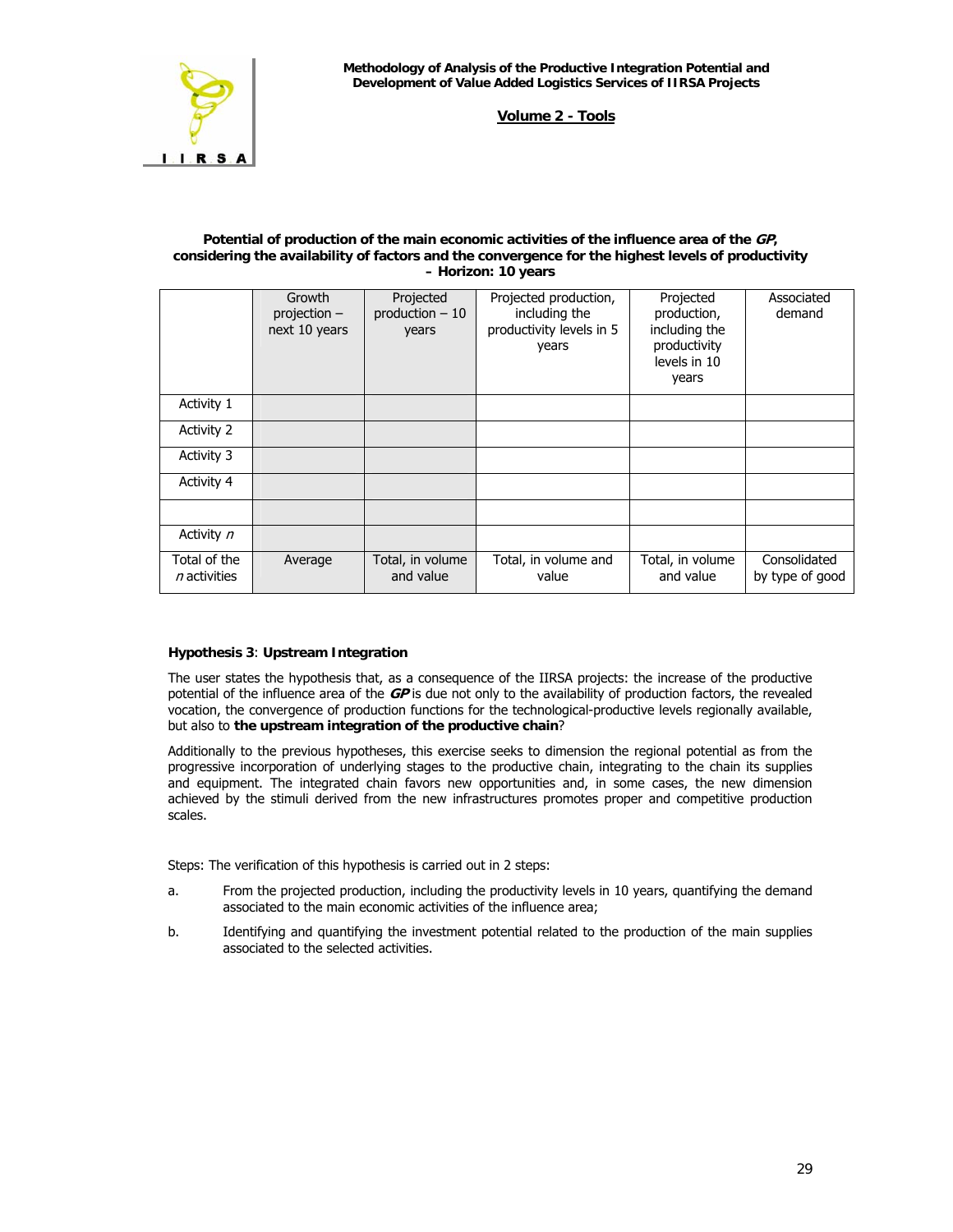#### **Potential of upstream integration of the main economic activities of the influence area of the GP, considering the availability of factors and the convergence towards higher productivity levels – Horizon: 10 years**

|                                | Projected<br>production,<br>including the<br>productivity<br>levels in 10<br>years | Associated<br>demand              | Production scale of<br>the main associated<br>supplies | Investment potential                         |
|--------------------------------|------------------------------------------------------------------------------------|-----------------------------------|--------------------------------------------------------|----------------------------------------------|
| Activity 1                     |                                                                                    |                                   |                                                        |                                              |
| Activity 2                     |                                                                                    |                                   |                                                        |                                              |
| Activity 3                     |                                                                                    |                                   |                                                        |                                              |
| Activity 4                     |                                                                                    |                                   |                                                        |                                              |
| .                              |                                                                                    |                                   |                                                        |                                              |
| Activity n                     |                                                                                    |                                   |                                                        |                                              |
| Total of the $n$<br>activities | Total, in volume<br>and value                                                      | Consolidated by<br>type of supply |                                                        | Consolidation of the<br>potential investment |

### **Hypothesis 4**: **Downstream Integration**

In this hypothesis, the user seeks to confirm that the increase of the productive potential of the influence area of the **GP** is due not only to the availability of production factors, the revealed vocation, the convergence of production functions for the technological-productive levels regionally available, but also to **the downstream integration of the productive chain**.

Additionally to the first two hypotheses, the exercise seeks to dimension the regional potential as from the progressive incorporation of the subsequent stages in the productive chain, assuming the integration of at least one new transformation hub (e.g. cotton-spinning; soy – flour/oil).

Steps: The verification of this hypothesis is carried out in 2 steps:

- a. From the projected production, including the productivity levels in 10 years, identifying and quantifying the downstream productive integration possibilities, starting from each of the main activities;
- b. Identifying and quantifying the investment potential related to the production of the main goods associated to the activities that can be generated downstream.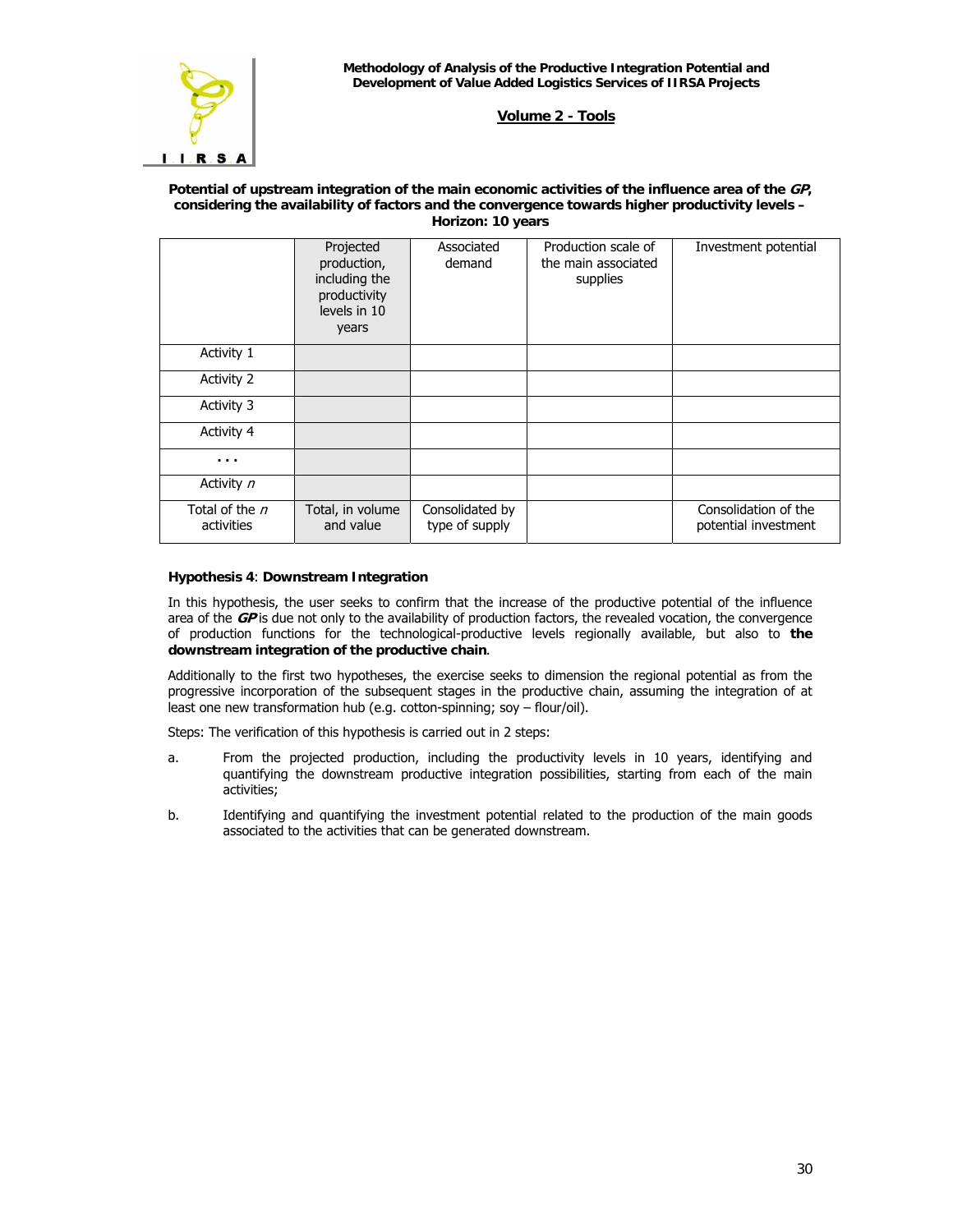

#### **Potential of downstream integration of the main economic activities of the influence area of the GP, considering the availability of factors and the convergence towards higher productivity levels – Horizon: 10 years**

|                                | Projected<br>production,<br>including the<br>productivity<br>levels in 10<br>years | Downstream<br>activities                | Production scale of<br>the main downstream<br>products associated<br>to each of the main<br>economic activities | Investment potential                         |
|--------------------------------|------------------------------------------------------------------------------------|-----------------------------------------|-----------------------------------------------------------------------------------------------------------------|----------------------------------------------|
| Activity 1                     |                                                                                    |                                         |                                                                                                                 |                                              |
| <b>Activity 2</b>              |                                                                                    |                                         |                                                                                                                 |                                              |
| Activity 3                     |                                                                                    |                                         |                                                                                                                 |                                              |
| Activity 4                     |                                                                                    |                                         |                                                                                                                 |                                              |
| .                              |                                                                                    |                                         |                                                                                                                 |                                              |
| Activity n                     |                                                                                    |                                         |                                                                                                                 |                                              |
| Total of the $n$<br>activities | Total, in volume<br>and value                                                      | Consolidated, in<br>volume and<br>value |                                                                                                                 | Consolidation of the<br>potential investment |

### **Hypothesis 5**: **Upstream and Downstream Integration**

In this hypothesis, the user seeks to confirm that the increase of the productive potential of the influence area of the **GP** is due not only to the availability of production factors, the revealed vocation, the convergence of production functions for the technological-productive levels regionally available, but also to **the upstream and downstream integration of the productive chain**.

This hypothesis consolidates the two previous criteria, promoting the upstream and downstream integration. Obviously, various effects are added and the consolidated result (from the point of view of accountancy) will be able to be highly exceeded by the dynamic effects of the chaining of these diverse effects.

Steps: This hypothesis is confirmed through the consolidation of the analysis of the 4 previous hypotheses:

- a. Production growth, from the availability of factors and the existing vocation;
- b. Production growth, from the availability of factors, vocation, and the convergence of productivity levels for the higher levels;
- c. Possibility of upstream productive integration;
- d. Possibility of downstream productive integration.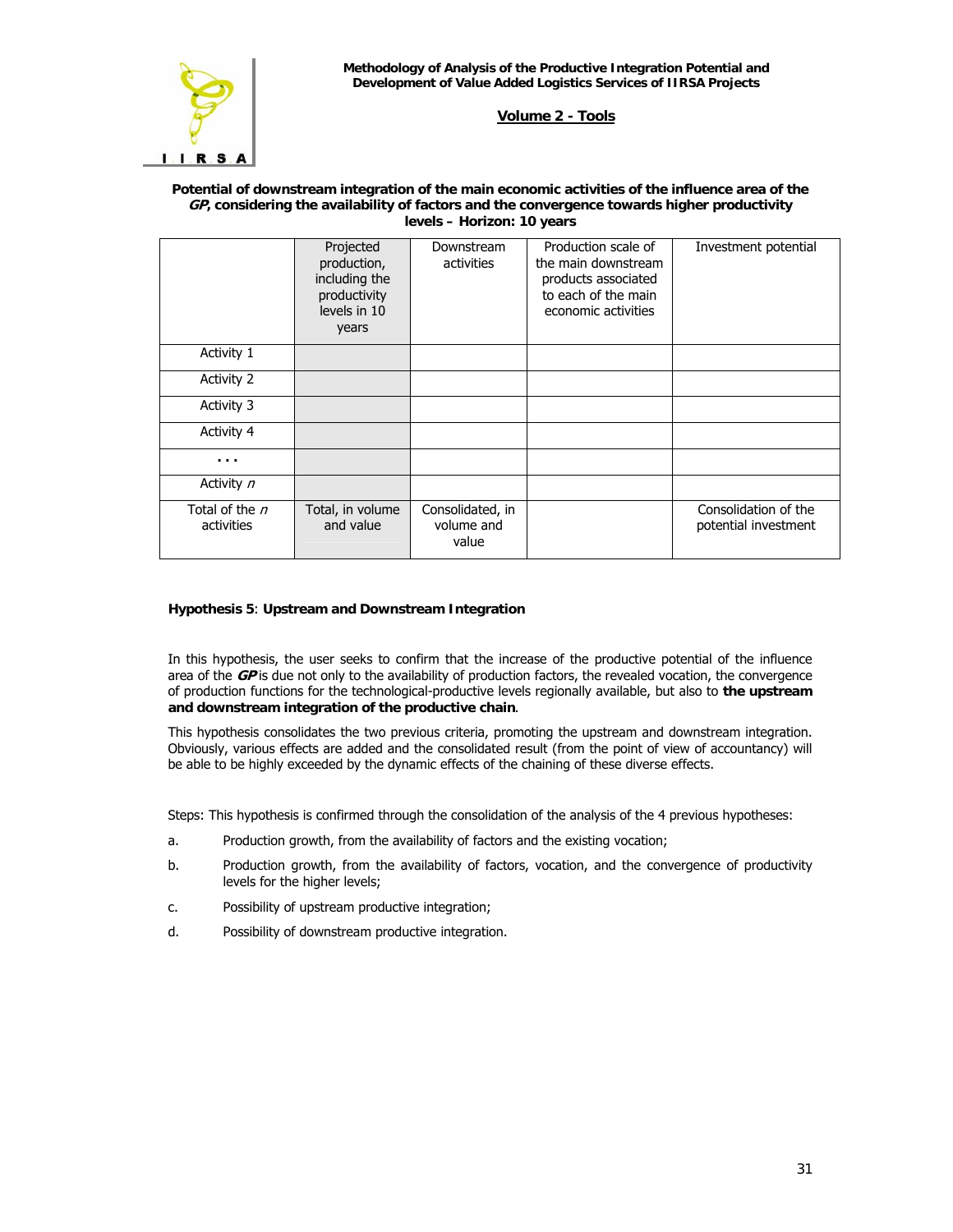

#### **Potential of upstream and downstream integration of the main economic activities of the influence area of the GP, considering the availability of factors and the convergence towards higher productivity levels – Horizon: 10 years**

|                              | Projected<br>production,<br>including the<br>productivity<br>levels in 10<br>years | Associated<br>demand                 | Investment<br>potential-<br>upstream               | Downstream<br>activities                | Investment<br>potential-<br>downstream             | Investment<br>potential-<br>upstream and<br>downstream |
|------------------------------|------------------------------------------------------------------------------------|--------------------------------------|----------------------------------------------------|-----------------------------------------|----------------------------------------------------|--------------------------------------------------------|
|                              |                                                                                    |                                      |                                                    |                                         |                                                    |                                                        |
| Activity 1                   |                                                                                    |                                      |                                                    |                                         |                                                    |                                                        |
| <b>Activity 2</b>            |                                                                                    |                                      |                                                    |                                         |                                                    |                                                        |
| Activity 3                   |                                                                                    |                                      |                                                    |                                         |                                                    |                                                        |
| Activity 4                   |                                                                                    |                                      |                                                    |                                         |                                                    |                                                        |
| .                            |                                                                                    |                                      |                                                    |                                         |                                                    |                                                        |
| Activity n                   |                                                                                    |                                      |                                                    |                                         |                                                    |                                                        |
| Total of the n<br>activities | Total, in volume<br>and value                                                      | Consolidated<br>by type of<br>supply | Consolidation<br>of the<br>potential<br>investment | Consolidated, in<br>volume and<br>value | Consolidation<br>of the<br>potential<br>investment | Consolidation<br>of the<br>potential<br>investment     |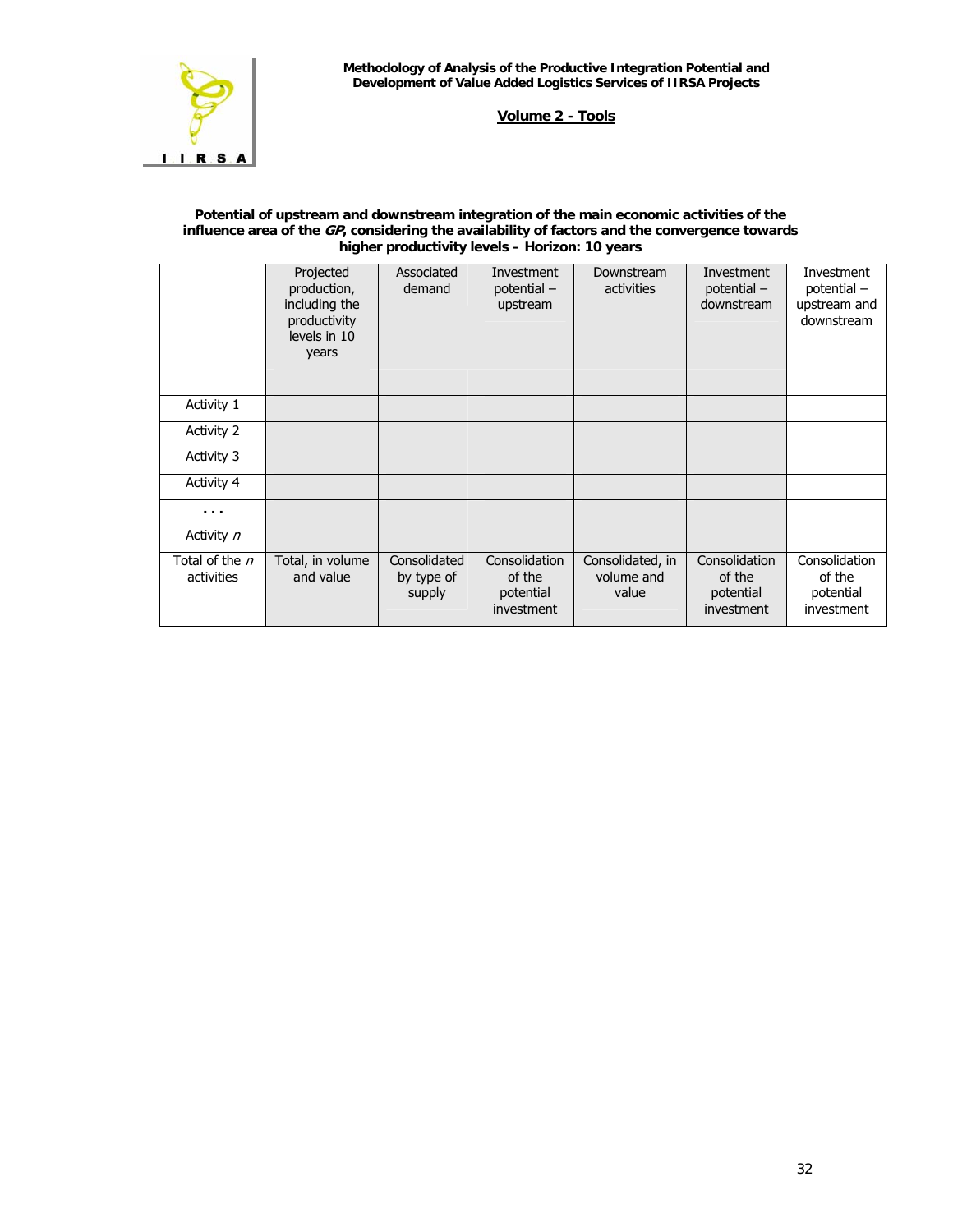

Tool IV.2 – Guide for summary of problems and solutions (valuation tables and graphs)

#### **1. Information obtained**

As a result of the interviews, the user will have variable information that, in general, can be categorized as follows:

- Specific information that makes it possible to widen the knowledge of the situation around the influence area of the **GP**
- Open opinions about different topics
- Valued opinions (from 1 to 5, according to the instructions contained in the Guide for the interview design, Tool III.2)

This information will be available for the sections corresponding to the common Block and to Blocks A and B of the interviews (according to the corresponding scope). Especially, it is emphasized the analysis that must be performed about the set of questions related to **the participants perception about the impact/contribution of the projects of the IIRSA GP to the regional development,** which is applicable to **all the purposes of methodological application**.

#### **2. Information Charts**

The information obtained will have to be graphed to be evaluated, as the majority of the results are of qualitative type with a relative value indication. For the analysis purpose, it is suggested to divide the graphing as follows:

- a) Summary of the situation: value obtained vs. importance of the problem perceived by the interviewed person.
- b) Summary of impacts/contribution expected from the implementation of the **IIRSA GP**.
- c) Summary of proposals: value obtained vs. importance of the problem perceived by the interviewed person.

| Aspect                                 | Value               | Importance | <b>Relative</b> | <b>Brief summary of</b> |  |  |  |  |
|----------------------------------------|---------------------|------------|-----------------|-------------------------|--|--|--|--|
|                                        | obtained            | perceived  | weight          | the situation           |  |  |  |  |
|                                        | <b>Common Block</b> |            |                 |                         |  |  |  |  |
| <b>Productive Structure</b>            |                     |            |                 |                         |  |  |  |  |
| International competitiveness          |                     |            |                 |                         |  |  |  |  |
| Dynamics of the productive             |                     |            |                 |                         |  |  |  |  |
| structure                              |                     |            |                 |                         |  |  |  |  |
| Economic infrastructure offer          |                     |            |                 |                         |  |  |  |  |
| Installed capacity: quality, diversity |                     |            |                 |                         |  |  |  |  |
| Incidences of the GP in the            |                     |            |                 |                         |  |  |  |  |
| capacity                               |                     |            |                 |                         |  |  |  |  |
| Incidence of other projects            |                     |            |                 |                         |  |  |  |  |
| Focal or anchor companies              |                     |            |                 |                         |  |  |  |  |
| Importance of focal firm (market       |                     |            |                 |                         |  |  |  |  |
| share)                                 |                     |            |                 |                         |  |  |  |  |
| Influence level of focal firm          |                     |            |                 |                         |  |  |  |  |

### **a) Situation and problems identified**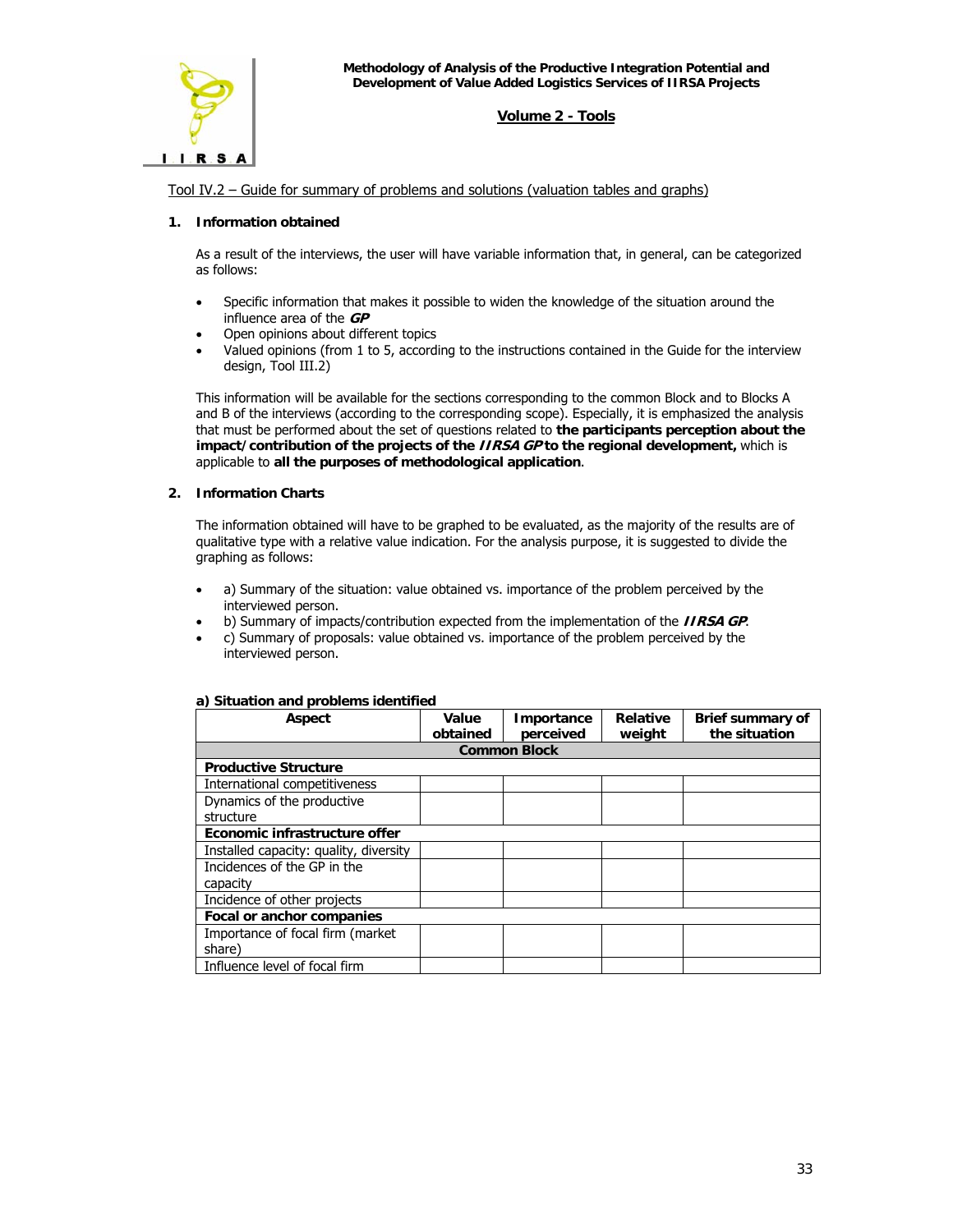

| Aspect                                        | Value    | Importance       | <b>Relative</b> | Brief summary of |
|-----------------------------------------------|----------|------------------|-----------------|------------------|
|                                               | obtained | perceived        | weight          | the situation    |
|                                               |          | Block $A - I Pr$ |                 |                  |
| <b>Productive Structure</b>                   |          |                  |                 |                  |
| A- Entry barriers                             |          |                  |                 |                  |
| A- Buyers' power                              |          |                  |                 |                  |
| A- Suppliers' power                           |          |                  |                 |                  |
| A- Competitors' power                         |          |                  |                 |                  |
| A- Substitutes threat                         |          |                  |                 |                  |
| Focal or anchor companies                     |          |                  |                 |                  |
| A- Key competencies of focal firm             |          |                  |                 |                  |
| A- Markets concentration                      |          |                  |                 |                  |
| A- Other competitive advantages               |          |                  |                 |                  |
| A- Weaknesses of focal or anchor              |          |                  |                 |                  |
| companies                                     |          |                  |                 |                  |
| A- Growth opportunities                       |          |                  |                 |                  |
| A- Growth threats                             |          |                  |                 |                  |
| <b>Foreign commerce</b>                       |          |                  |                 |                  |
| A- Importance of the foreign                  |          |                  |                 |                  |
| commerce in total income                      |          |                  |                 |                  |
| A- Product volumes                            |          |                  |                 |                  |
| Regulation                                    |          |                  |                 |                  |
| A- Impact of rules on                         |          |                  |                 |                  |
| competitiveness                               |          |                  |                 |                  |
| Support resources vs. productive sector needs |          |                  |                 |                  |
| A- Adaptation of the training                 |          |                  |                 |                  |
| A- Availability of labor force                |          |                  |                 |                  |
| A- Adaptation of the research and             |          |                  |                 |                  |
| development                                   |          |                  |                 |                  |
| A- Adaptation of the financing                |          |                  |                 |                  |
| A- Fiscal advantages                          |          |                  |                 |                  |
| Policy                                        |          |                  |                 |                  |
| A- Adaptation of the policy to the            |          |                  |                 |                  |
| development of the sector                     |          |                  |                 |                  |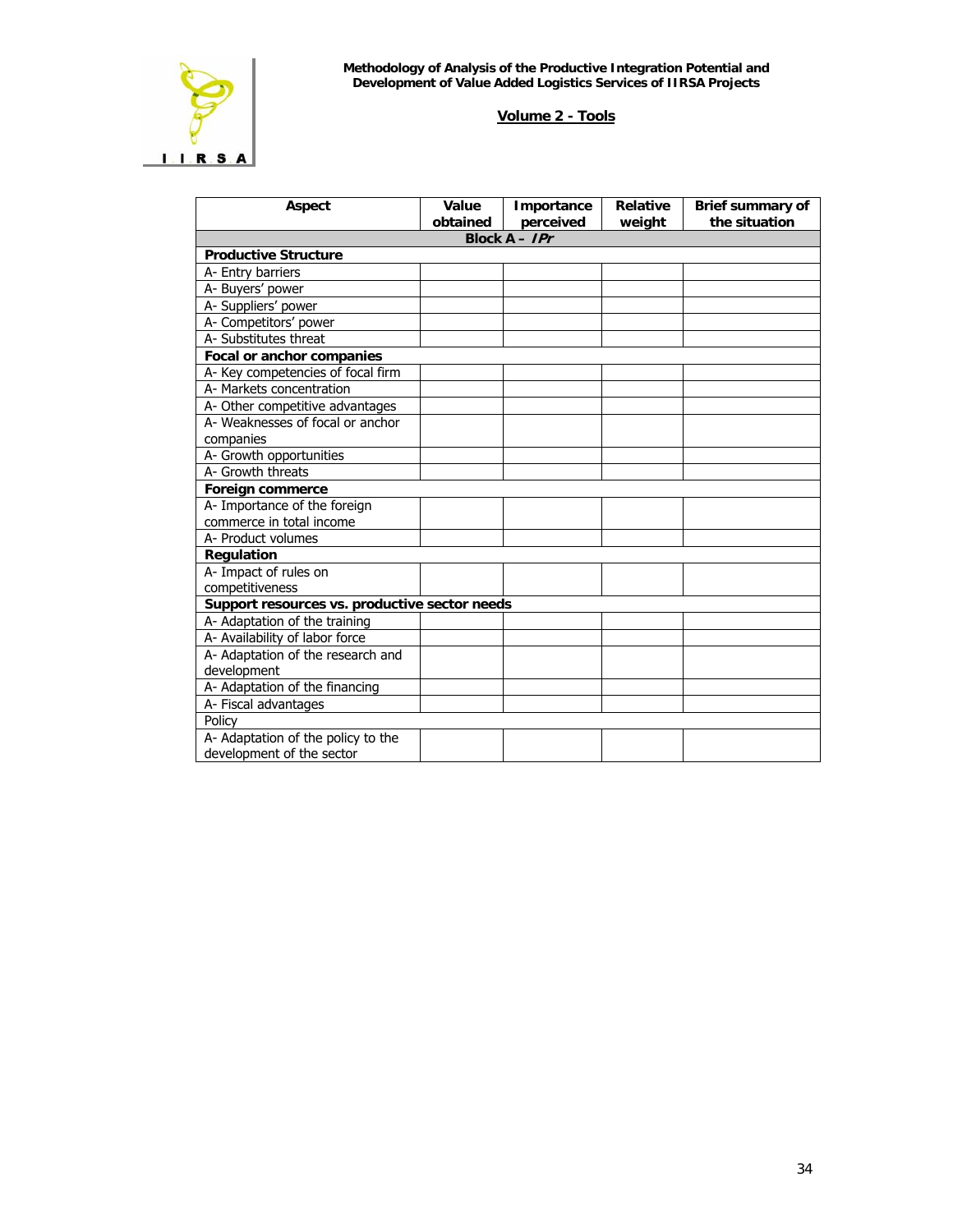

| Aspect                                    | Value    | Importance      | Relative | Brief summary of |
|-------------------------------------------|----------|-----------------|----------|------------------|
|                                           | obtained | perceived       | weight   | the situation    |
|                                           |          | Block B - SLVAs |          |                  |
| Infrastructure and support services       |          |                 |          |                  |
| B- Performance of specialized             |          |                 |          |                  |
| logistics platforms                       |          |                 |          |                  |
| B- SSII shared among agents               |          |                 |          |                  |
| B- Storage facilities and                 |          |                 |          |                  |
| warehouses                                |          |                 |          |                  |
| B- Functionality of the                   |          |                 |          |                  |
| transportation means                      |          |                 |          |                  |
| Making commerce and transportation easier |          |                 |          |                  |
| B- Customs formalities                    |          |                 |          |                  |
| B- Coordination of foreign trade          |          |                 |          |                  |
| control agency                            |          |                 |          |                  |
| B- Adaptation to international            |          |                 |          |                  |
| safety requirements                       |          |                 |          |                  |
| Functional integration of the chain       |          |                 |          |                  |
| B- Strategic vision of the chain          |          |                 |          |                  |
| B- Planning of operations                 |          |                 |          |                  |
| B- Associative nature in the whole        |          |                 |          |                  |
| chain                                     |          |                 |          |                  |
| B- Degree of unitarization                |          |                 |          |                  |
| B- Proper level of development            |          |                 |          |                  |
| <b>Efficiency in the operations</b>       |          |                 |          |                  |
| B- Flexibility in operation               |          |                 |          |                  |
| conditions                                |          |                 |          |                  |
| B- Practices in the inventory             |          |                 |          |                  |
| Management                                |          |                 |          |                  |
| B- Return logistics                       |          |                 |          |                  |
| B- Internationalization capacity          |          |                 |          |                  |
| (FOB, CIF)                                |          |                 |          |                  |
| B- Service quality (response time)        |          |                 |          |                  |
| <b>Adaptation of logistics agents</b>     |          |                 |          |                  |
| 4.1. Degree of outsourcing                |          |                 |          |                  |
| B- Existence of MT and LT                 |          |                 |          |                  |
| contracts                                 |          |                 |          |                  |
| B- Specialization by segment              |          |                 |          |                  |
| B- Specialization by service              |          |                 |          |                  |
| Valuation of logistics costs              |          |                 |          |                  |
| B- Margin for reduction of logistics      |          |                 |          |                  |
| costs                                     |          |                 |          |                  |
| B- Transportation cost / total            |          |                 |          |                  |
| logistics cost %                          |          |                 |          |                  |
| B- Penalties due to delays                |          |                 |          |                  |
| B- Valuation logistics cost / product     |          |                 |          |                  |
| value                                     |          |                 |          |                  |
| B- Cost / quality ratio                   |          |                 |          |                  |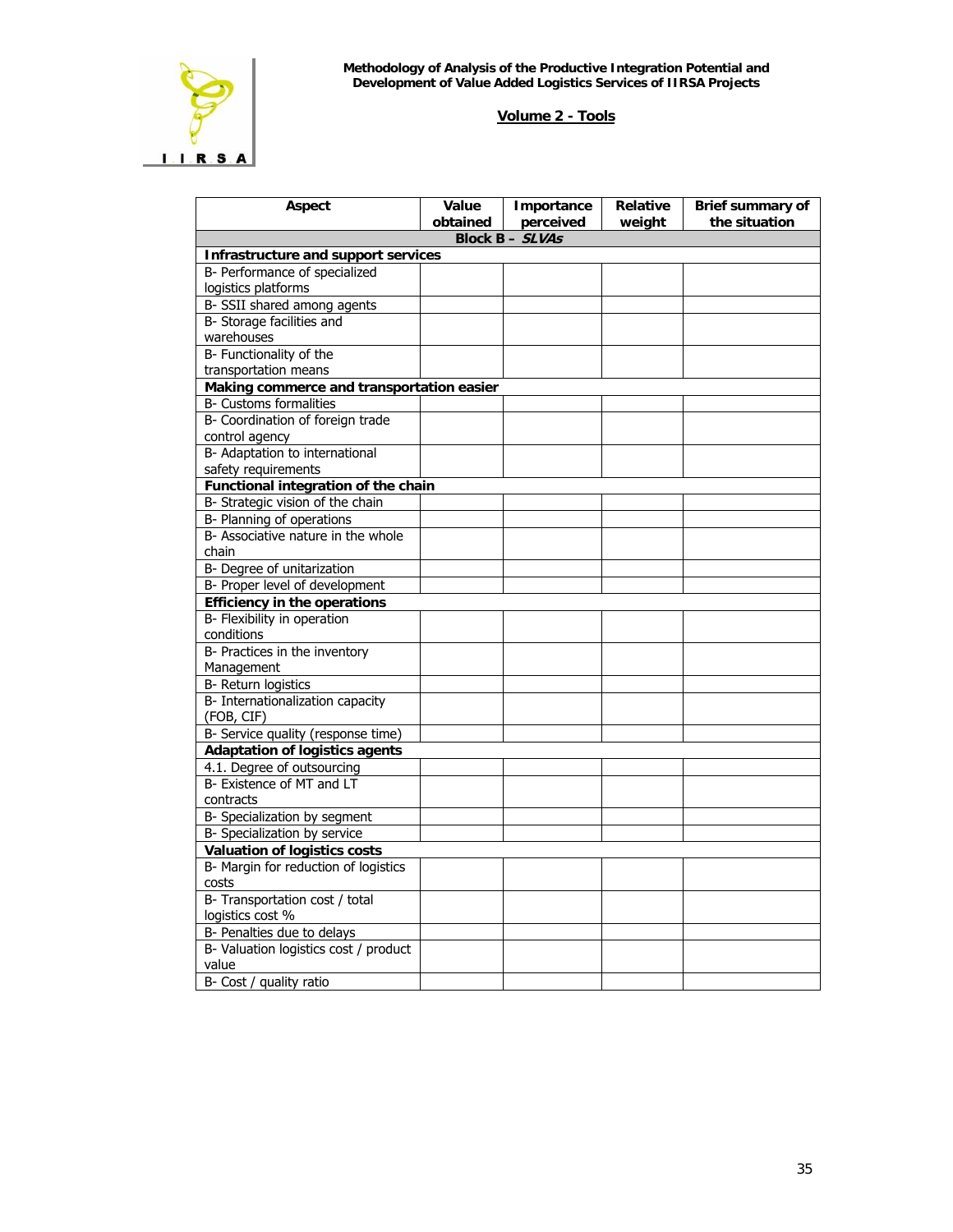

| Aspect                                             | Value<br>obtained | Importance<br>perceived | <b>Relative</b><br>weight | <b>Brief summary</b><br>of the situation |  |  |  |
|----------------------------------------------------|-------------------|-------------------------|---------------------------|------------------------------------------|--|--|--|
| <b>Complementary Analysis - Inhibiting Factors</b> |                   |                         |                           |                                          |  |  |  |
| <b>Productive Structure</b>                        |                   |                         |                           |                                          |  |  |  |
| C- Economic Risk                                   |                   |                         |                           |                                          |  |  |  |
| C- Operations Risk                                 |                   |                         |                           |                                          |  |  |  |
| Labor Force                                        |                   |                         |                           |                                          |  |  |  |
| Labor regulation                                   |                   |                         |                           |                                          |  |  |  |
| Commerce barriers                                  |                   |                         |                           |                                          |  |  |  |
| Governmental attitude                              |                   |                         |                           |                                          |  |  |  |
| C- Financial Risk                                  |                   |                         |                           |                                          |  |  |  |
| Exchange                                           |                   |                         |                           |                                          |  |  |  |
| Repatriation of dividends                          |                   |                         |                           |                                          |  |  |  |
| Credit instruments                                 |                   |                         |                           |                                          |  |  |  |
| C- Legal and political Risk                        |                   |                         |                           |                                          |  |  |  |
| Required formalities                               |                   |                         |                           |                                          |  |  |  |
| Legal safety                                       |                   |                         |                           |                                          |  |  |  |
| Institutional efficiency                           |                   |                         |                           |                                          |  |  |  |
| Corruption                                         |                   |                         |                           |                                          |  |  |  |
| Crime rate                                         |                   |                         |                           |                                          |  |  |  |

### **b) Summary of expected impacts/contribution of the implementation of the GP**

| Type                                                          | Value<br>obtained | Importance<br>perceived | <b>Relative</b><br>weight | Brief summary of<br>the situation |
|---------------------------------------------------------------|-------------------|-------------------------|---------------------------|-----------------------------------|
|                                                               |                   | Impact of the IIRSA GP  |                           |                                   |
| Impact on the development of the<br>cluster                   |                   |                         |                           |                                   |
| Impact on the agents                                          |                   |                         |                           |                                   |
| Contribution to the key problems in<br>infrastructure matters |                   |                         |                           |                                   |
| Contribution to the reduction of<br>costs                     |                   |                         |                           |                                   |
| Others identified by the<br>interviewed people                |                   |                         |                           |                                   |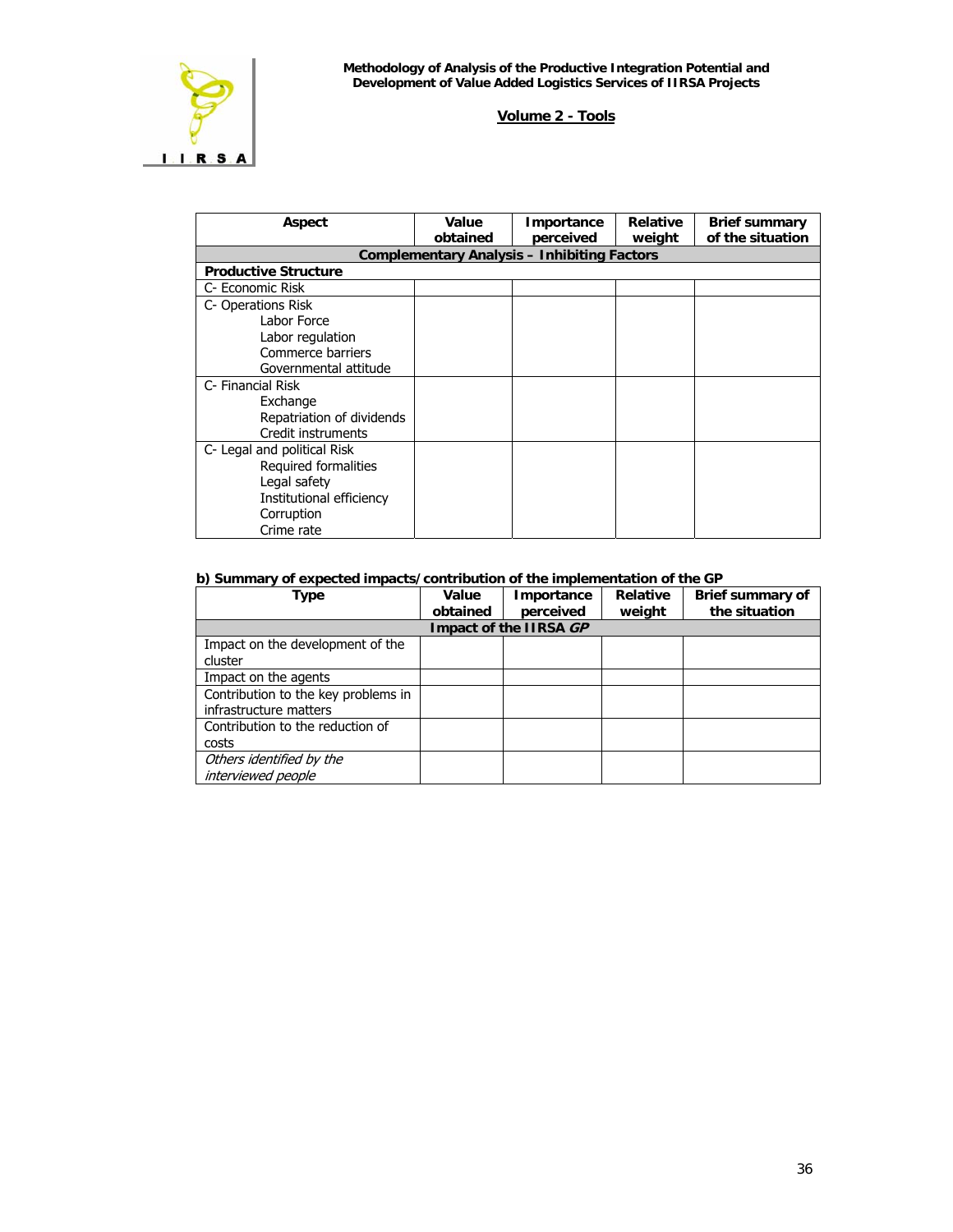

### **b) Summary of proposals**

| Aspect     | Value    | Importance             | Relative | Brief summary of |  |
|------------|----------|------------------------|----------|------------------|--|
|            | obtained | perceived              | weight   | the situation    |  |
|            |          | Complementary projects |          |                  |  |
| Proposal 1 |          |                        |          |                  |  |
| Proposal 2 |          |                        |          |                  |  |
| Proposal n |          |                        |          |                  |  |

As a result of this valuation, the user will select those problems, impacts, and projects that have obtained a valuation of at least 3 points.

#### **3. Graphic representation of the information**

It is recommended to represent the results obtained in graphs, for which purpose the user will have to choose the method that best reflects the results. Some of the options particularly suitable are the following ones:

Diamond graph: Main axes are defined, starting from a central point, with a valuation along each of them. Each axis corresponds to a factor (i.e. destination markets, technological development, etc.) and the value obtained (current and its perceived importance) is placed in the axis.



Bar graph: The factors corresponding to each axis are established and, in the vertical axis, it is reflected the value obtained (current and its perceived importance).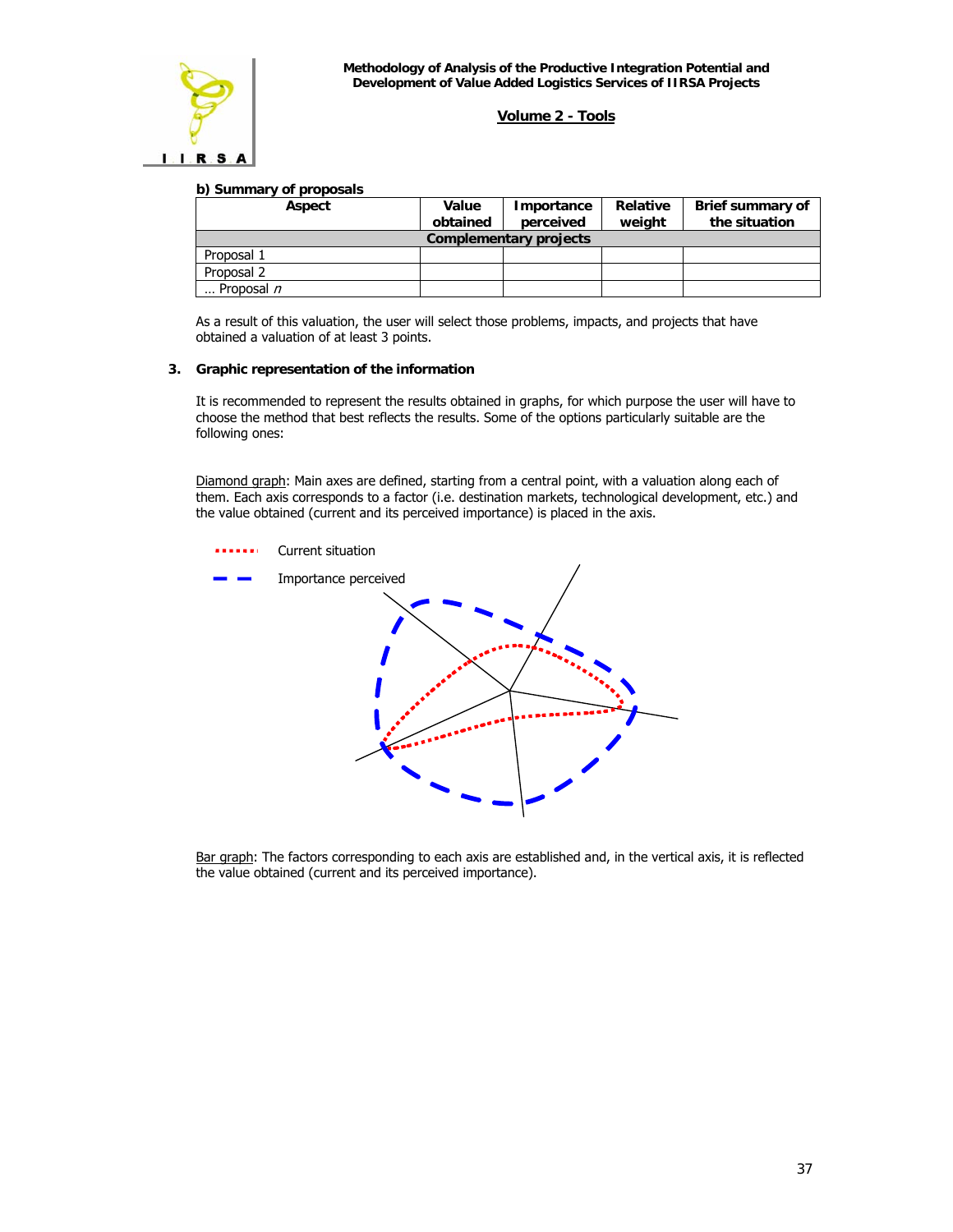

**Methodology of Analysis of the Productive Integration Potential and Development of Value Added Logistics Services of IIRSA Projects**

## **Volume 2 - Tools**

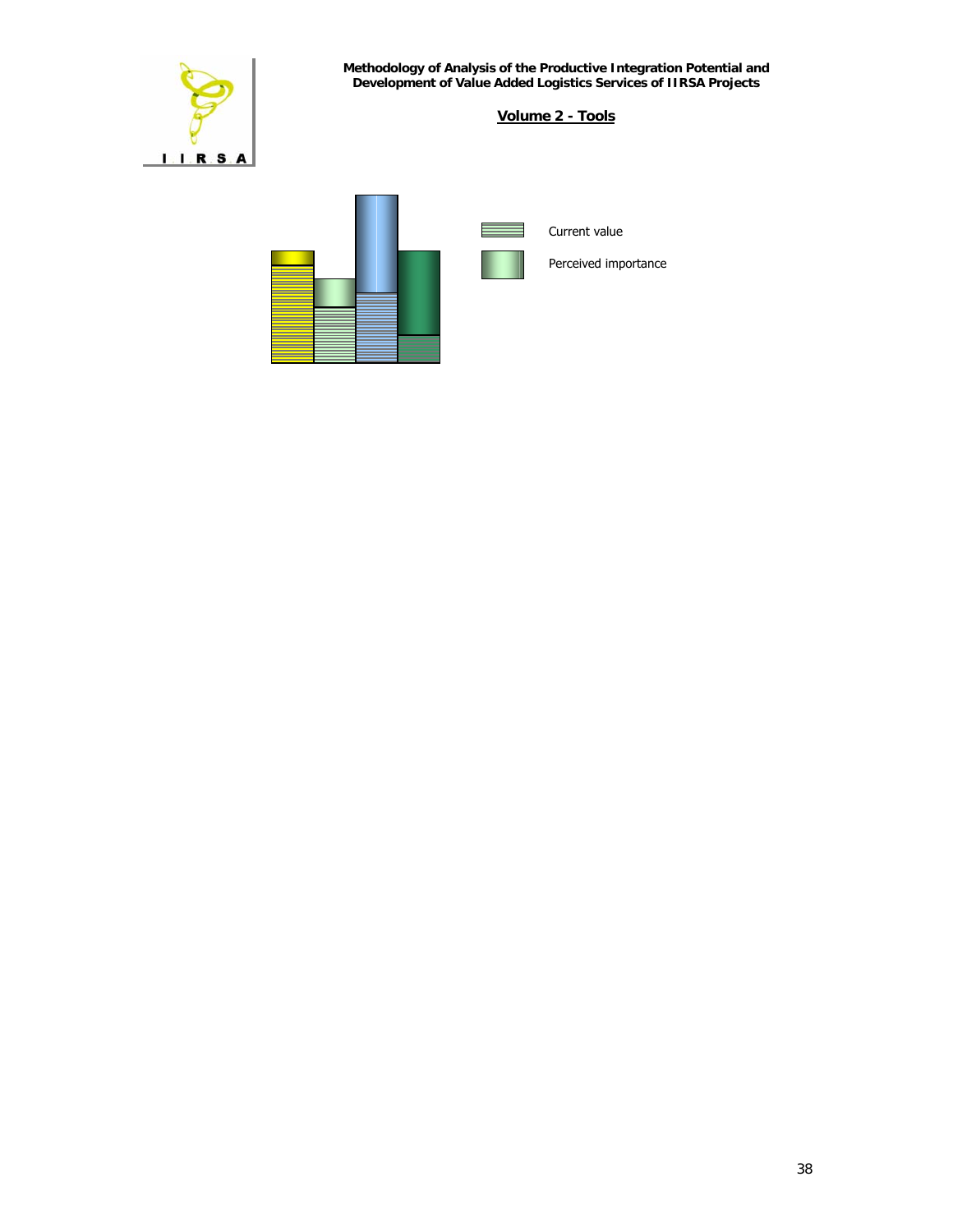

Graph for the relative position of solutions: It allows visualizing the situation, i.e., of complementary projects, the current situation and the perceived importance, which makes it possible to have an integral vision of the situation of the chain involved.

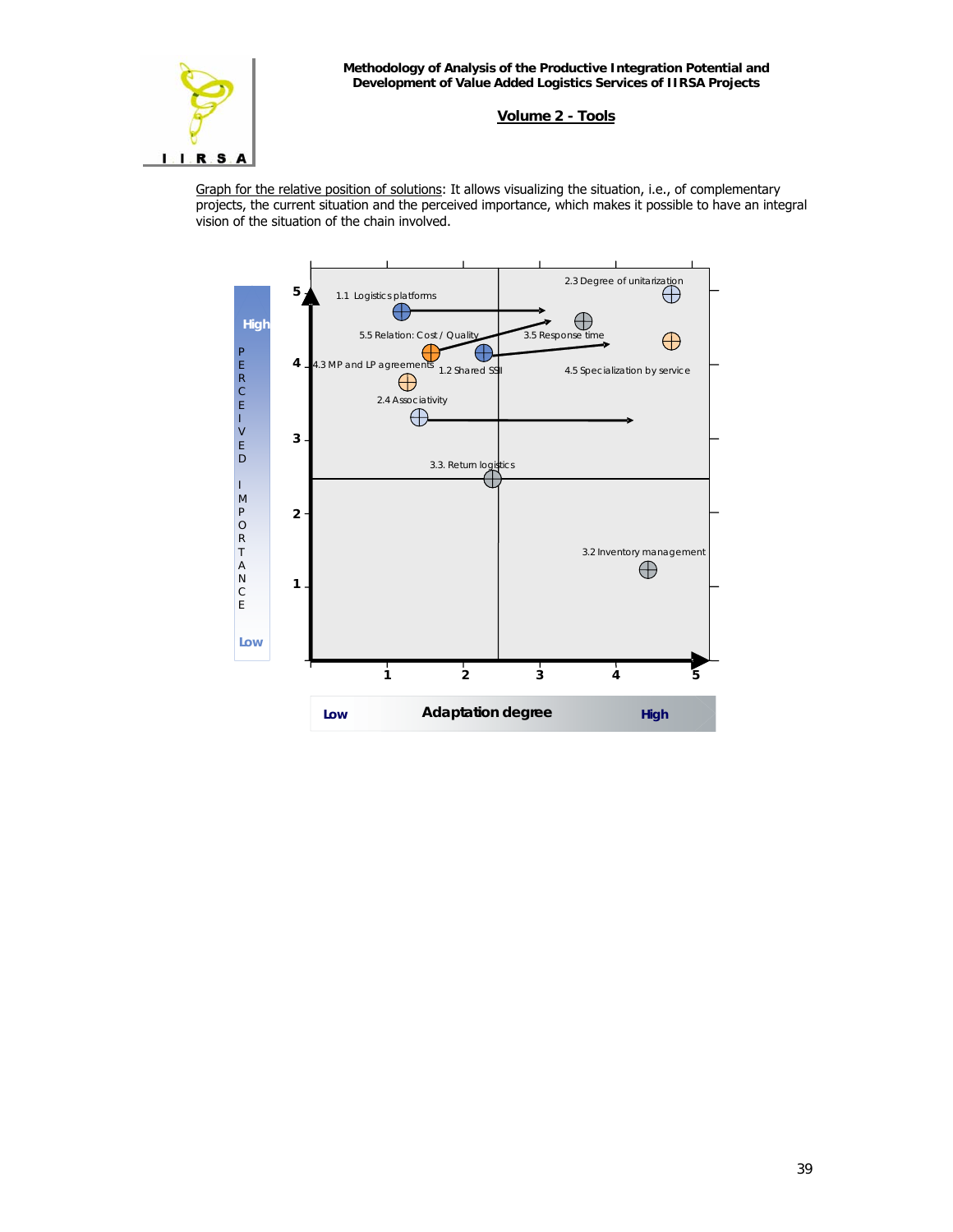

### **Tools of Step V: Proposal**

### Tool V.1 – Guide for the analysis of the contribution/impact of problems and solutions (multi-criteria matrix)

### **1. Conceptual aspects**

One of the greatest problems at the time of evaluating impacts and/or execution alternatives is choosing the proper parameters for said evaluation. There are infinity possible parameters that reflect some aspect of the goodness or level of impact of the alternative at issue, but it is easy to get lost in defined multiple variables that are afterwards difficult to know what they represent. Therefore, it has been considered more suitable to define three criteria of evaluation, each of which comprises different sub-criteria, which in turn are valued according to a series of parameters selected in each case.

In this sense, the three evaluation criteria defined are as follows:

- Operative evaluation, which comprises the sub-criteria of legibility, accessibility, efficiency, and interferences among modes.
- Socio-economic evaluation, considering the costs related to both users and operators, as well as the global costs of the system.
- Evaluation of the implanting viability, which includes the sub-criteria of complexity of the implanting, acceptability by users and carriers, as well as complexity of management by the municipal government.

In order to evaluate impacts in an integral manner, at the same time as comparing various possible alternatives, it is proposed the performance of a multi-criteria evaluation. A multi-criteria evaluation procedure is a tool that helps in the decision-making process that, unlike other quantitative methods, allows the consideration of the intervention of decision factors of qualitative type, of difficult or impossible quantification. The units of the decision factors neither have to be monetary; in fact, some valuations can be reduced to a catalogue classification of the type *good, regular,* or *bad.* 

The main problem of the multi-criteria evaluation methods usually consist in **determining the relative importance (weights) of the decision criteria**. There are **two approaches** that indirectly obviate this problem:

- The quantitative value of the weights is determined from qualitative comparisons.
- The best alternative is selected for each possible combination of weights.

Within this second group of methods, when there are three evaluation criteria, **it is useful to represent the map of preferences by means of an equilateral triangle**. Each vertex indicates a maximum score of the evaluation criterion at issue, whereas the barycenter of the triangle would indicate a uniform weighing of the three criteria. **This is the method proposed for this case.**

to the multi-criteria method used. In this case, it is used the method of the *weighted means with normalized* In order to evaluate each alternative with each combination of weights, there is an intrinsic function purpose scale that is hereinafter described.

This method presents, with regard to other possible ones, the following essential advantages:

- Transparency of the deduction theoretical process
- Easiness of application of the method and interpretation of the results
- Obtaining of good results, even with information of limited nature

With this multi-criteria analysis, the planner is given a tool for evaluating, in a simple and efficient way, the different alternatives proposed according to the purposes established.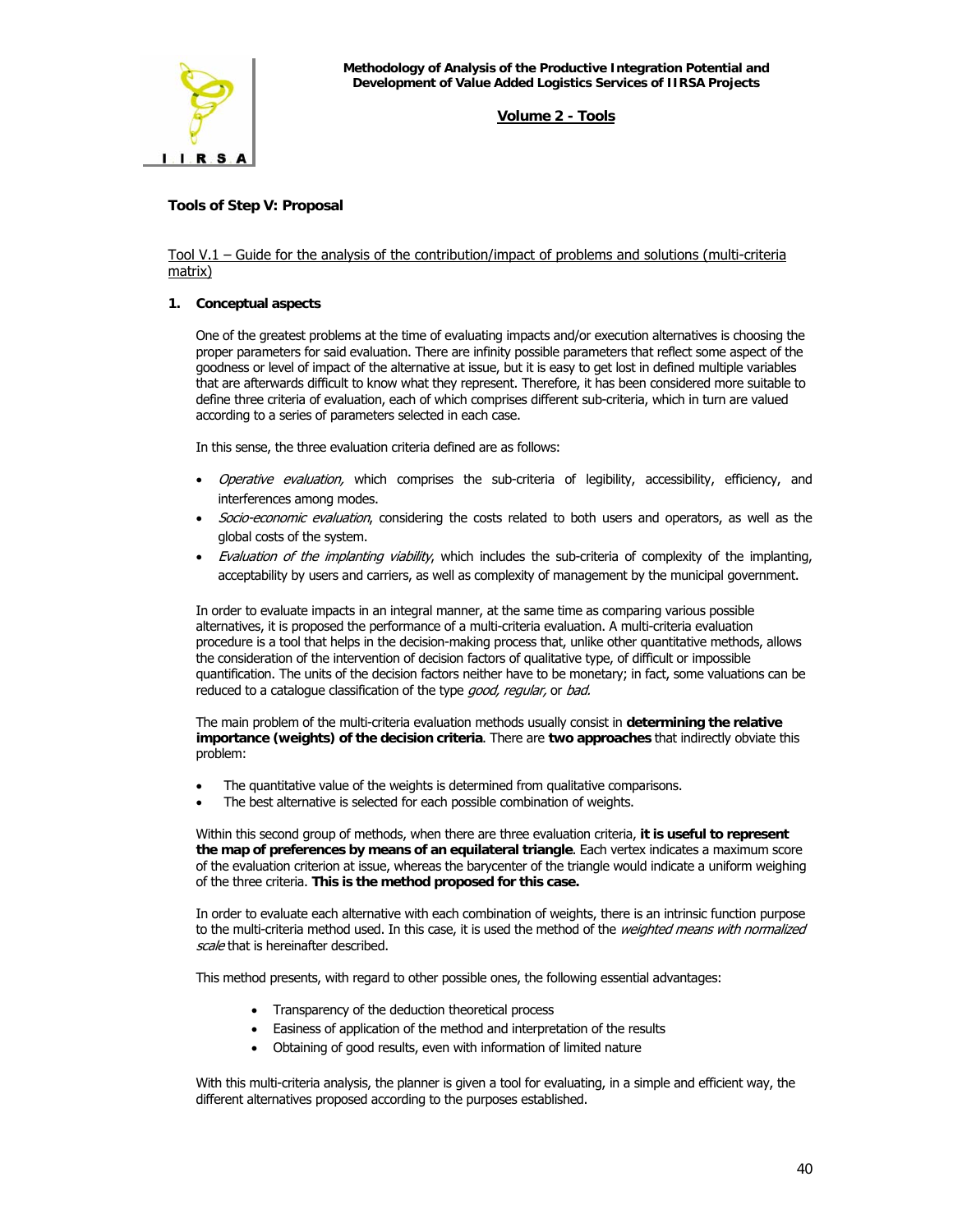

### **2. Application Guide**

The application of this method is initiated with the constitution of a partial evaluation matrix  ${f_{ii}}$ , of n alternatives against  $m$  criteria, as it is hereinafter indicated:

#### **Partial evaluation matrix**

|               | Criterion 1<br>(Weight $w_1$ ) | Criterion j<br>(Weight w <sub>i</sub> ) | Criterion m<br>(Weight $w_m$ )       |
|---------------|--------------------------------|-----------------------------------------|--------------------------------------|
| Alternative 1 | $E_{11}$                       | $\ldots$ E <sub>1i</sub> $\ldots$       | $E_{1m}$                             |
| Alternative 2 | $E_{21}$                       | $\ldots E_{2i} \ldots$                  | $E_{2m}$                             |
| Alternative i | $E_{i1}$                       | $\ldots E_{ij} \ldots$                  | $E_{im}$                             |
| Alternative n | $\mathsf{E}_{\mathsf{n1}}$     |                                         | ${\mathsf E}_{\textsf{n}\textsf{m}}$ |

From this matrix, it is defined a new one  $\{E'_{ij}\}$ , also from  $n \times m$  coefficients, all of them dimensionless and defined within the interval [0,1]. A possible transformation between both matrixes is the following one:

$$
E'_{ij} = \frac{E_{ij} - \min_i (E_{ij})}{\max_i (E_{ij}) - \min_i (E_{ij})}
$$

In the case that the units of the alternatives  $\{1, 2, ..., n\}$  are qualitative for some criterion j, the partial evaluation will have to be translated into numerical terms, which can be arbitrary, but always applied in a solid manner. Namely, each evaluation criterion can have a different numerical scale, which must be homogeneous, in such a way that a higher value of the coefficient  $(E_{ii} > E_{ki})$  always implies that the alternative *i* is better than the alternative  $k$ , as regards criterion  $j$ .

The valuation of a criterion can be such that the lower the value of the evaluation parameter, the more suitable the valued alternative. In these cases, before the obtaining of the dimensionless normalized matrix, a homogenization process is carried out, which consists of considering the values that are inverse to the parameter taken into account. Thus, the specified homogeneity condition is guaranteed.

Lastly, if each criterion j is assigned a normalized weight  $w_j$ , so that  $S_j w_j = I$ , then the priority order  $P_i$  of each alternative  $i$  is simply as follows:

$$
P_i = \sum_j E'_{ij} w_j
$$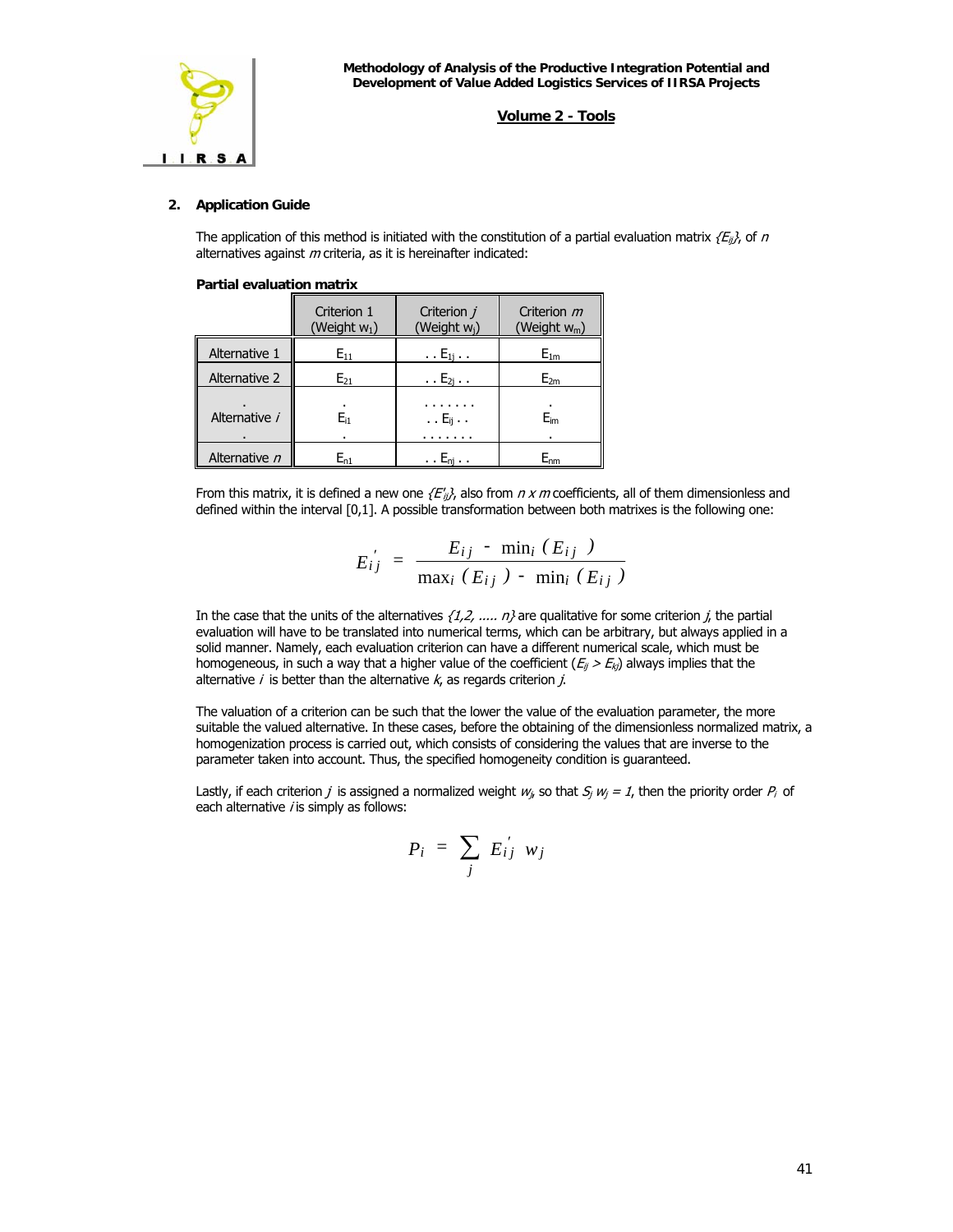

**Methodology of Analysis of the Productive Integration Potential and Development of Value Added Logistics Services of IIRSA Projects**

**Volume 2 - Tools**

#### Tool V.2 – Guide for the preparation of proposals summary

The following model chart will make it possible to carry out a summary of the proposals and actions to be carried out within the context of the methodological application. The footnotes contain the instructions for filling it out. A fictitious example has been included for illustration purposes.

|     | Project                                       | <b>Description</b><br>(1)                                                                    | Benef.<br>(2)       | Type<br>(3)            |                      | Responsibilities and competencies<br>(4)          |                                            |                         | Cost<br>(6)                   | Current<br>situation | <b>Term</b><br>(8)                                                              | Nature (9) |
|-----|-----------------------------------------------|----------------------------------------------------------------------------------------------|---------------------|------------------------|----------------------|---------------------------------------------------|--------------------------------------------|-------------------------|-------------------------------|----------------------|---------------------------------------------------------------------------------|------------|
| Cod | Name                                          |                                                                                              |                     |                        | GP<br>Promoter       | Responsible<br>and related<br>organizations       | Functional bonds<br>(5)                    | Cost                    | Financ.                       | (7)                  |                                                                                 |            |
| 01  | Multi-<br>functional<br>logistics<br>platform | Logistics<br>infrastructure<br>for supporting<br>the Guayaquil<br>port. GPXXX.<br>Andean hub | Agro-<br>industrial | Logistics<br>Infrastr. | Regional<br>Governm. | Municipality<br>Ministry of<br>Transportatio<br>n | Competitiveness<br><b>National Council</b> | 4 billion<br>US dollars | BID, CAF<br>Private<br>sector |                      | Pre-inv.:<br>2 years<br>Investm.<br>Phase I:<br>3 years<br>Phase II:<br>5 years | Mixed      |
|     |                                               |                                                                                              |                     |                        |                      |                                                   |                                            |                         |                               |                      |                                                                                 |            |
|     |                                               |                                                                                              |                     |                        |                      |                                                   |                                            |                         |                               |                      |                                                                                 |            |
|     |                                               |                                                                                              |                     |                        |                      |                                                   |                                            |                         |                               |                      |                                                                                 |            |
|     |                                               |                                                                                              |                     |                        |                      |                                                   |                                            |                         |                               |                      |                                                                                 |            |
|     |                                               |                                                                                              |                     |                        |                      |                                                   |                                            |                         |                               |                      |                                                                                 |            |

- (1) Briefly describe the project, indicating location and related **GP**
- (2) Indicate the productive chain(s), net(s), cluster(s), or sector(s) benefited
- (3) Indicate if it is a project of productive or logistics infrastructure, action (regulatory, political, technical)
- (4) Body responsible for implementing the project or action, if it is different from the **GP** promoter, and others that are related to the action
- (5) Indicate if there are competency bonds (concurring, complementary), if there are functional coordination instances where both of them participate (committees, forums, councils, etc.)
- (6) Cost of implementation of the proposal and financing (indicate sources)
- (7) Current situation in the implementation of the proposal: indicate if it is a new proposal
- (8) Total estimated term for its implementation
- (9) Nature of the project or action: public, private, or mixed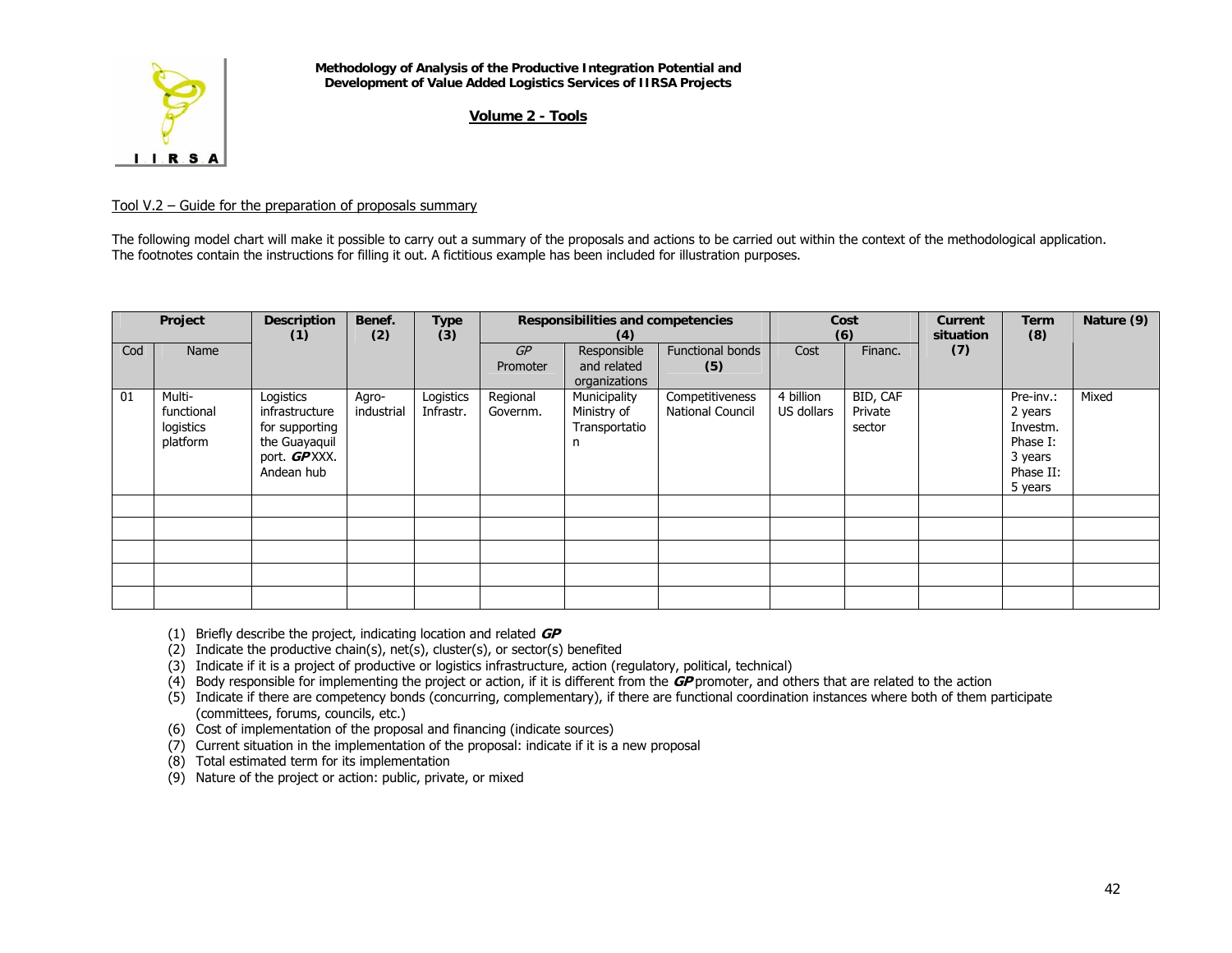

**Methodology of Analysis of the Productive Integration Potential and Development of Value Added Logistics Services of IIRSA Projects**

**Volume 2 - Tools**

#### Tool V.3 – Guide for the preparation of proposal data sheets

The following data sheet is a model that must be filled in/adapted to the specific needs of the project and the advance in its preparation.

#### **Date last updating:**

Performed by:

#### **1. BASIC DATA**

| Name of the project:                                              | Code:                                                                  |
|-------------------------------------------------------------------|------------------------------------------------------------------------|
| Sector:                                                           | Sub-sector:                                                            |
| Location                                                          |                                                                        |
| Specific                                                          |                                                                        |
|                                                                   | Country and Group of project/EID involved, influence area              |
| <b>Modality of execution</b>                                      |                                                                        |
| Public Private ______ Mixed                                       |                                                                        |
| Institutions and participants related to the project (current and |                                                                        |
| expected ones)                                                    |                                                                        |
| Executor:                                                         |                                                                        |
| Promoter:                                                         |                                                                        |
|                                                                   | Other involved participants (governmental or from the private sector): |

#### **2. DESCRIPTION OF THE PROJECT**

**Summary Purposes and Description Components Beneficiaries Results and impacts**  Summary of the evaluation. Justification and background Expected/desired results and goals Risks of the project

#### **3. BUDGET AND FINANCING SOURCES OF THE PROJECT**

#### **Total Cost:**

#### **Cost by category:**

Investment (Infrastructure, Equipment, Others) Operation and maintenance

**Financial programming** (attach financial flow, if applicable)

#### **Financing**

| Name | Type | <b>Description</b> | Amount<br><b>US dollars</b> |
|------|------|--------------------|-----------------------------|
|      |      |                    |                             |
|      |      |                    |                             |
|      |      |                    |                             |
|      |      |                    |                             |
|      |      |                    |                             |
|      |      |                    |                             |

(1) Private, public, multilateral body, bilateral loan, other

#### **4. PROJECT SCHEDULE**

Beginning: Ending:

Progress status in the preparation:

#### **5. CONTACTS**

| Executor                   |  |
|----------------------------|--|
| Coordinator of the project |  |
| IIRSA                      |  |
| Others                     |  |